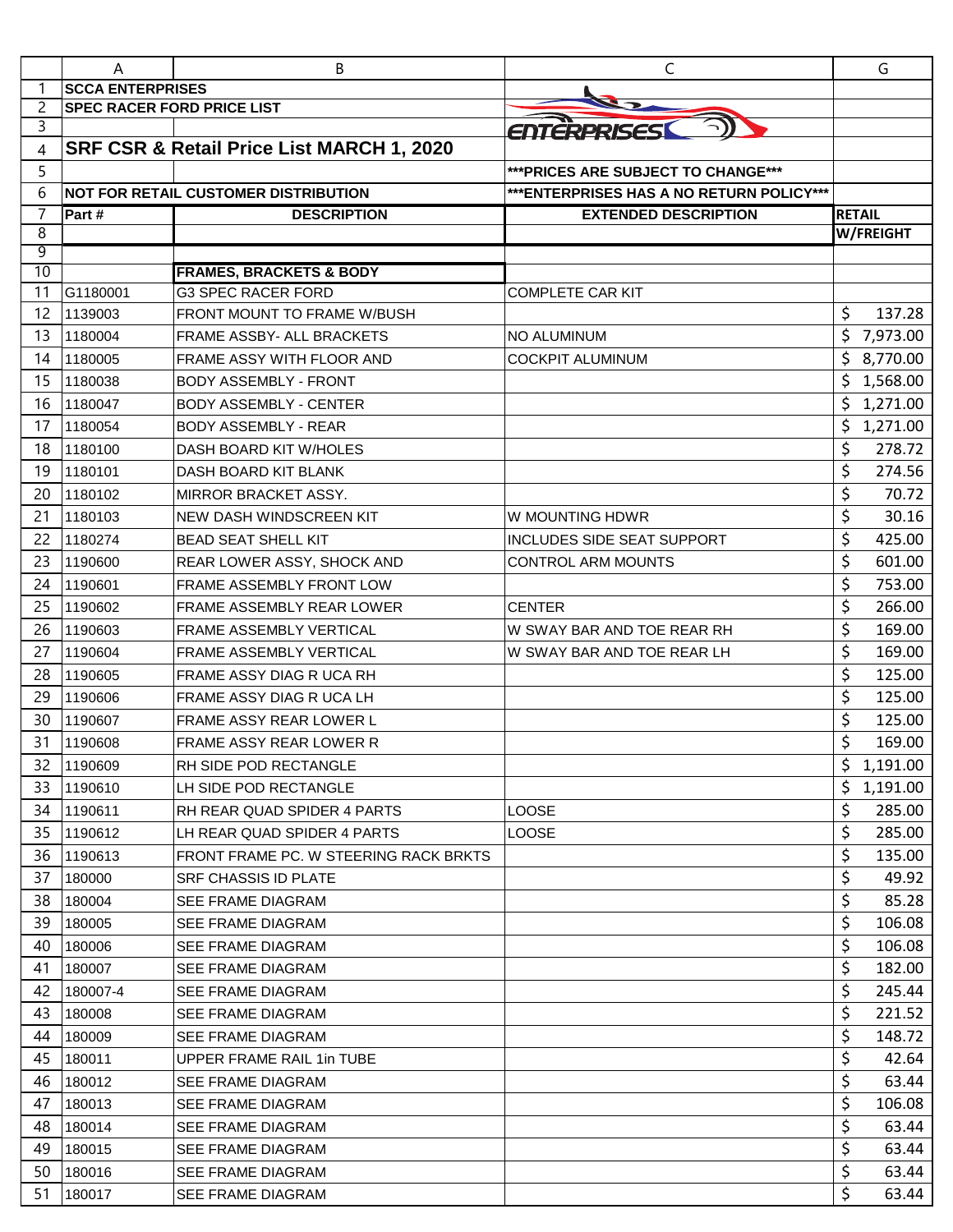|                | Α                                 | B                                                         | C                                         |               | G                |
|----------------|-----------------------------------|-----------------------------------------------------------|-------------------------------------------|---------------|------------------|
|                | <b>SCCA ENTERPRISES</b>           |                                                           |                                           |               |                  |
| $\overline{c}$ | <b>SPEC RACER FORD PRICE LIST</b> |                                                           |                                           |               |                  |
| 3              |                                   |                                                           | ENTERPRISES                               |               |                  |
| 4              |                                   | SRF CSR & Retail Price List MARCH 1, 2020                 |                                           |               |                  |
| 5              |                                   |                                                           | *** PRICES ARE SUBJECT TO CHANGE***       |               |                  |
| 6              |                                   | <b>NOT FOR RETAIL CUSTOMER DISTRIBUTION</b>               | *** ENTERPRISES HAS A NO RETURN POLICY*** |               |                  |
| $\overline{7}$ | Part#                             | <b>DESCRIPTION</b>                                        | <b>EXTENDED DESCRIPTION</b>               | <b>RETAIL</b> |                  |
| 8              |                                   |                                                           |                                           |               | <b>W/FREIGHT</b> |
| 9              |                                   |                                                           |                                           |               |                  |
| 52             | 180018                            | <b>SEE FRAME DIAGRAM</b>                                  |                                           | \$            | 42.64            |
| 53             | 180019                            | <b>SEE FRAME DIAGRAM</b>                                  |                                           | \$            | 42.64            |
| 54             | 180020                            | SEE FRAME DIAGRAM                                         |                                           | \$            | 42.64            |
| 55             | 180021                            | <b>SEE FRAME DIAGRAM</b>                                  |                                           | \$            | 42.64            |
| 56             | 180022                            | <b>SEE FRAME DIAGRAM</b>                                  |                                           | \$            | 42.64            |
| 57             | 180023                            | <b>SEE FRAME DIAGRAM</b>                                  |                                           | \$            | 85.28            |
| 58             | 180024                            | SEE FRAME DIAGRAM                                         |                                           | \$            | 63.44            |
| 59             | 180025                            | <b>SEE FRAME DIAGRAM</b>                                  |                                           | \$            | 85.28            |
| 60             | 180026                            | <b>SEE FRAME DIAGRAM</b>                                  |                                           | \$            | 85.28            |
| 61             | 180027                            | <b>SEE FRAME DIAGRAM</b>                                  |                                           | \$            | 42.64            |
| 62             | 180028                            | <b>SEE FRAME DIAGRAM</b>                                  |                                           | \$            | 76.96            |
| 63             | 180029                            | ROLLBAR, DRIVER                                           |                                           | \$            | 156.00           |
| 64             | 180030                            | ROLLBAR BRACE REAR LH                                     |                                           | \$            | 68.64            |
| 65             | 180031                            | <b>ROLLBAR BRACE FLH</b>                                  |                                           | \$            | 106.08           |
| 66             | 180032                            | <b>DASH ROLL HOOP</b>                                     |                                           | \$            | 426.00           |
| 67             | 180033                            | ROLL BAR PADDING                                          |                                           | \$            | 46.80            |
| 68             | 180035                            | SEE FRAME DIAGRAM                                         |                                           | \$            | 63.44            |
| 69             | 180037                            | SEE FRAME DIAGRAM                                         |                                           | \$            | 42.64            |
| 70             | 180062                            | <b>BRACKET STEERING COLUMN</b>                            |                                           | \$            | 55.12            |
| 71             |                                   |                                                           |                                           | Ş             |                  |
| 72             |                                   | <b>MODULAR 6 PC NOSE &amp; PARTS</b>                      |                                           | \$            |                  |
| 73             | 180080                            | <b>MODULAR 6 PC NOSE</b>                                  | <b>COMPLETE WITH CLAMPS</b>               | \$            | 1,700.00         |
| 74             | 180081                            | <b>CENTER FRONT NOSE</b>                                  |                                           | \$            | 383.00           |
| 75             | 180082                            | RH FRONT FENDER                                           |                                           | \$            | 342.00           |
| 76             | 180083                            | <b>RH REAR FENDER</b>                                     | WITH FENDER WALL ATTACHED                 | \$            | 460.00           |
| 77             | 180084                            | LH FRONT FENDER                                           |                                           | \$            | 342.00           |
| 78             | 180085                            | LH REAR FENDER                                            | WITH FENDER WALL ATTACHED                 | \$            | 460.00           |
| 79             | 180086                            | <b>REAR CENTER NOSE W RADIATOR INTAKE</b>                 |                                           | \$            | 791.00           |
| 80             | 180087                            | RADIATOR INTAKE                                           | <b>REPLACEMENT</b>                        | \$            | 222.00           |
| 81             | 180088                            | <b>RH FENDER WALL</b>                                     | <b>REPLACEMENT</b>                        | \$            | 159.00           |
| 82             | 180089                            | LH FENDER WALL                                            | <b>REPLACEMENT</b>                        | \$            | 159.00           |
| 83<br>84       |                                   | <b>FRAMES, BRACKETS &amp; BODY</b>                        |                                           | \$<br>Ş       |                  |
|                |                                   |                                                           |                                           |               |                  |
| 85             | 180100                            | DASH BOARD ONLY W/HOLES                                   |                                           | \$<br>\$      | 117.52           |
| 86<br>87       | 180101                            | DASH BOARD ONLY BLANK                                     |                                           |               | 99.84            |
|                | 180110                            | PEDAL MOUNTING SUPPORT                                    |                                           | \$            | 354.00           |
| 88             | 180135                            | <b>BRACKET MASTER CYLINDER</b>                            |                                           | \$            | 14.56            |
| 89             | 180145                            | <b>BRACKET CLUTCH &amp; BRAKE HOSE</b>                    |                                           | \$            | 12.48            |
| 90             | 180170                            | PANEL HEADREST/STOPLIGHT                                  |                                           | \$            | 112.32           |
| 91             | 180178                            | <b>BRACKET SHOULDER HARNESS</b>                           |                                           | \$            | 28.08            |
| 92<br>93       | 180180<br>180181                  | <b>BRACKET REAR STABILIZER BAR</b><br>SLEEVE LCA MOUNTING | <b>MOUNT LEFT</b>                         | \$<br>\$      | 31.20<br>11.44   |
|                |                                   |                                                           |                                           |               |                  |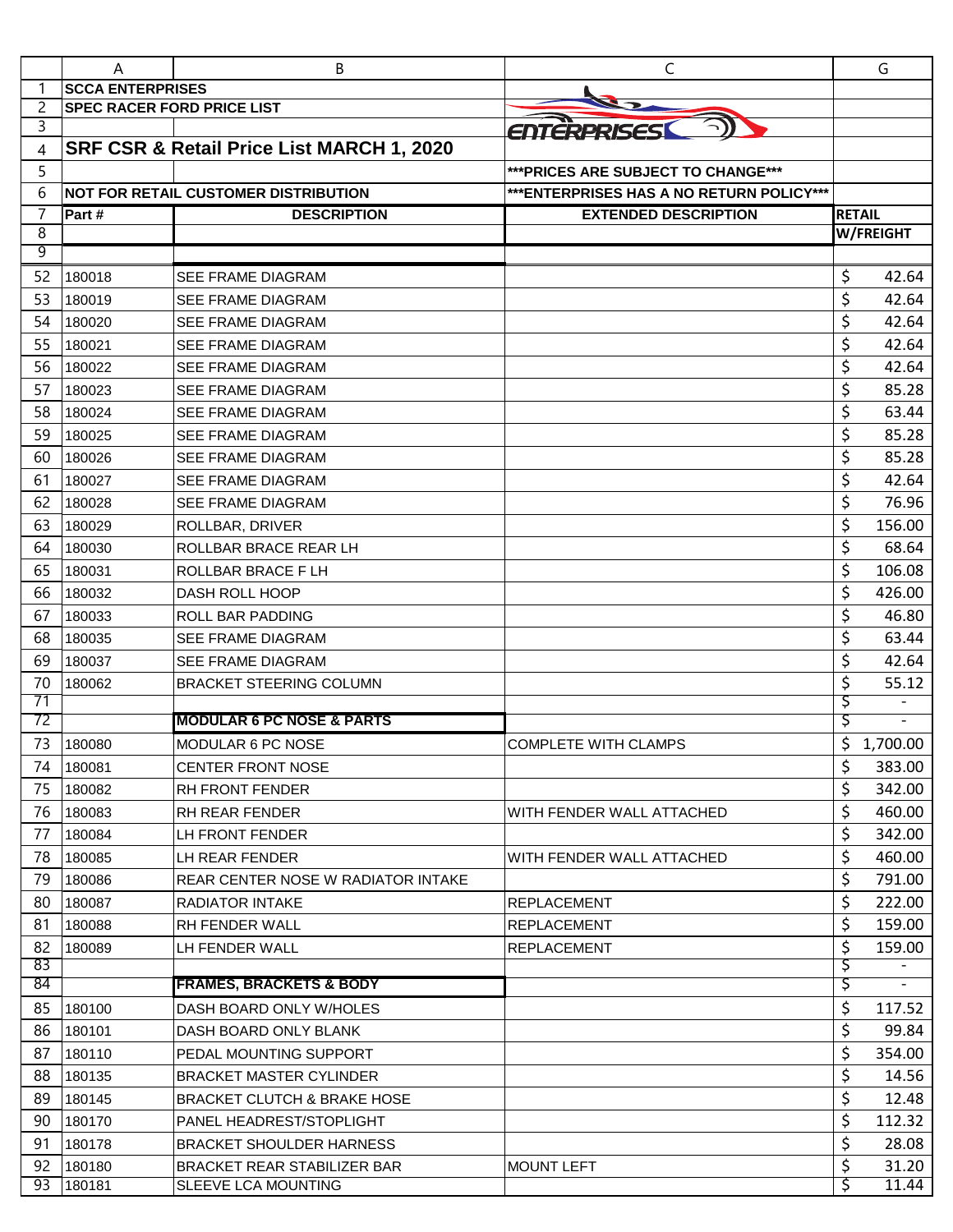|                     | A                                 | B                                           | C                                         |               | G         |
|---------------------|-----------------------------------|---------------------------------------------|-------------------------------------------|---------------|-----------|
| 1                   | <b>SCCA ENTERPRISES</b>           |                                             |                                           |               |           |
| 2                   | <b>SPEC RACER FORD PRICE LIST</b> |                                             |                                           |               |           |
| 3                   |                                   |                                             | ENTERPRISES                               |               |           |
| 4                   |                                   | SRF CSR & Retail Price List MARCH 1, 2020   |                                           |               |           |
| 5                   |                                   |                                             | *** PRICES ARE SUBJECT TO CHANGE***       |               |           |
| 6                   |                                   | <b>NOT FOR RETAIL CUSTOMER DISTRIBUTION</b> | *** ENTERPRISES HAS A NO RETURN POLICY*** |               |           |
| $\overline{7}$<br>8 | Part #                            | <b>DESCRIPTION</b>                          | <b>EXTENDED DESCRIPTION</b>               | <b>RETAIL</b> | W/FREIGHT |
| 9                   |                                   |                                             |                                           |               |           |
| 94                  | 180183                            | BKT REAR UCA MOUNT LR/RF                    | QA                                        | \$            | 35.36     |
| 95                  | 180184                            | BRKT REAR UCA MOUNT LF/RR                   |                                           | \$            | 35.36     |
| 96                  | 180185                            | <b>BRACKET STABILIZER BAR MOUNT</b>         |                                           | \$            | 16.64     |
| 97                  | 180189                            | BRKT FRONT UCA MOUNT LR/RF                  |                                           | \$            | 41.60     |
| 98                  | 180190                            | BRKT FRONT UCA MOUNT LF/RR                  |                                           | \$            | 41.60     |
| 99                  | 180191                            | <b>BRACKET STEERING RACK</b>                |                                           | \$            | 39.52     |
| 100                 | 180192                            | <b>TRAY BATTERY MOUNT</b>                   |                                           | \$            | 114.40    |
| 101                 | 180196                            | BRACKET CENTER BODY MOUNT                   | <b>REAR INNER</b>                         | \$            | 8.32      |
| 102                 | 180197                            | <b>BRACKET CENTER PIN GUIDE</b>             |                                           | \$            | 18.72     |
| 103                 | 180198                            | <b>BRACKET CENTER F MOUNT</b>               |                                           | \$            | 9.36      |
| 104                 | 180199                            | <b>BRACKET FRONT PIN MOUNT</b>              |                                           | \$            | 11.44     |
| 105                 | 180221                            | 90 DEG. SHIFTER STEP BRKT                   |                                           | \$            | 8.32      |
| 106                 | 180235                            | <b>REINFORCEMENT PLATE</b>                  | PEDAL ADJ, SHIFT SUPPORTS                 | \$            | 9.36      |
| 107                 | 180262                            | <b>CLEAR SILICONE</b>                       |                                           | \$            | 36.40     |
| 108                 | 180265                            | <b>BRACKET SEAT BELT FRAME</b>              |                                           | \$            | 38.48     |
| 109                 | 180266A                           | <b>BUTLER SEAT</b>                          | <b>VELOUR COVER</b>                       | \$            | 206.00    |
| 110                 | 180267A                           | BUTLER HEAD RESTRAINT SYSTEM                | SILVER NEW STYLE                          | \$            | 543.00    |
| 111                 | 180267B                           | BUTLER HEAD RESTRAINT SYSTEM                | <b>BLACK NEW STYLE</b>                    | \$            | 615.00    |
| 112                 | 180268                            | <b>BUTLER SEAT - Standard</b>               |                                           | \$            | 869.00    |
| 113                 | 180268-6P                         | 6 POINT BAR ASSEMBLY                        | <b>WELDS TO BUTLER SEAT</b>               | \$            | 99.00     |
| 114                 | 180268A                           | <b>BUTLER SEAT - Custom</b>                 |                                           | \$            | 924.00    |
|                     | 115 180268B                       | <b>BUTLER SEAT-NEW</b>                      | <b>HANS MODIFICATION</b>                  | Ś             | 72.00     |
|                     | 116 180268C                       | <b>BUTLER SEAT-YOURS</b>                    | <b>HANS MODIFICATION</b>                  | \$            | 242.00    |
|                     | 117 180268VC                      | <b>VELOUR COVER</b>                         |                                           | \$            | 182.00    |
|                     | 118 180269                        | <b>LEG EXTENSIONS PAIR-BUTLER</b>           |                                           | \$            | 150.00    |
|                     | 119 180270                        | SHOULDER EXTENSIONS PAIR                    | <b>BUTLER</b>                             | \$            | 150.00    |
|                     | 120 180271                        | SIDE HEADREST EXTENSION PAIR                | ATTACHES TO BUTLER SEAT                   | \$            | 127.00    |
|                     | 121 SR94530-0                     | SCHROTH FLEXI 2x2 SEAT BELTS                | REQUEST COLOR                             | \$            | 599.00    |
|                     | 122 180272                        | <b>FIBERGLASS SEAT</b>                      |                                           | \$            | 420.16    |
|                     | 123 180273                        | <b>SEAT STRAP</b>                           |                                           | \$            | 11.44     |
|                     | 124 180274                        | FIBERGLASS BEAD SEAT SHELL                  |                                           | \$            | 400.00    |
|                     | 125 180929                        | SIDE SEAT SUPPORT-BEAD SEAT                 | <b>NARROW</b>                             | \$            | 71.76     |
|                     | 126 180275                        | ROLLBAR BRACE REAR RH                       |                                           | \$            | 68.64     |
|                     | 127 180276                        | ROLL BAR DIAGONAL                           |                                           | \$            | 93.60     |
|                     | 128 180277                        | <b>SEE FRAME DIAGRAM</b>                    |                                           | \$            | 67.60     |
|                     | 129 180278                        | SEE FRAME DIAGRAM                           |                                           | \$            | 63.44     |
|                     | 130 180280                        | <b>STUD FOR BALLAST</b>                     |                                           | \$            | 13.52     |
|                     | 131 180293                        | SLEEVE LOWER SHOCK MOUNT                    |                                           | \$            | 11.44     |
|                     | 132 180317                        | <b>BRACKET ENGINE MOUNT</b>                 |                                           | \$            | 12.48     |
|                     | 133 180330                        | BRACKET REAR BODY PIN LH                    |                                           | \$            | 9.36      |
|                     | 134 180331                        | BRACKET REAR BODY PIN RH                    |                                           | \$            | 9.36      |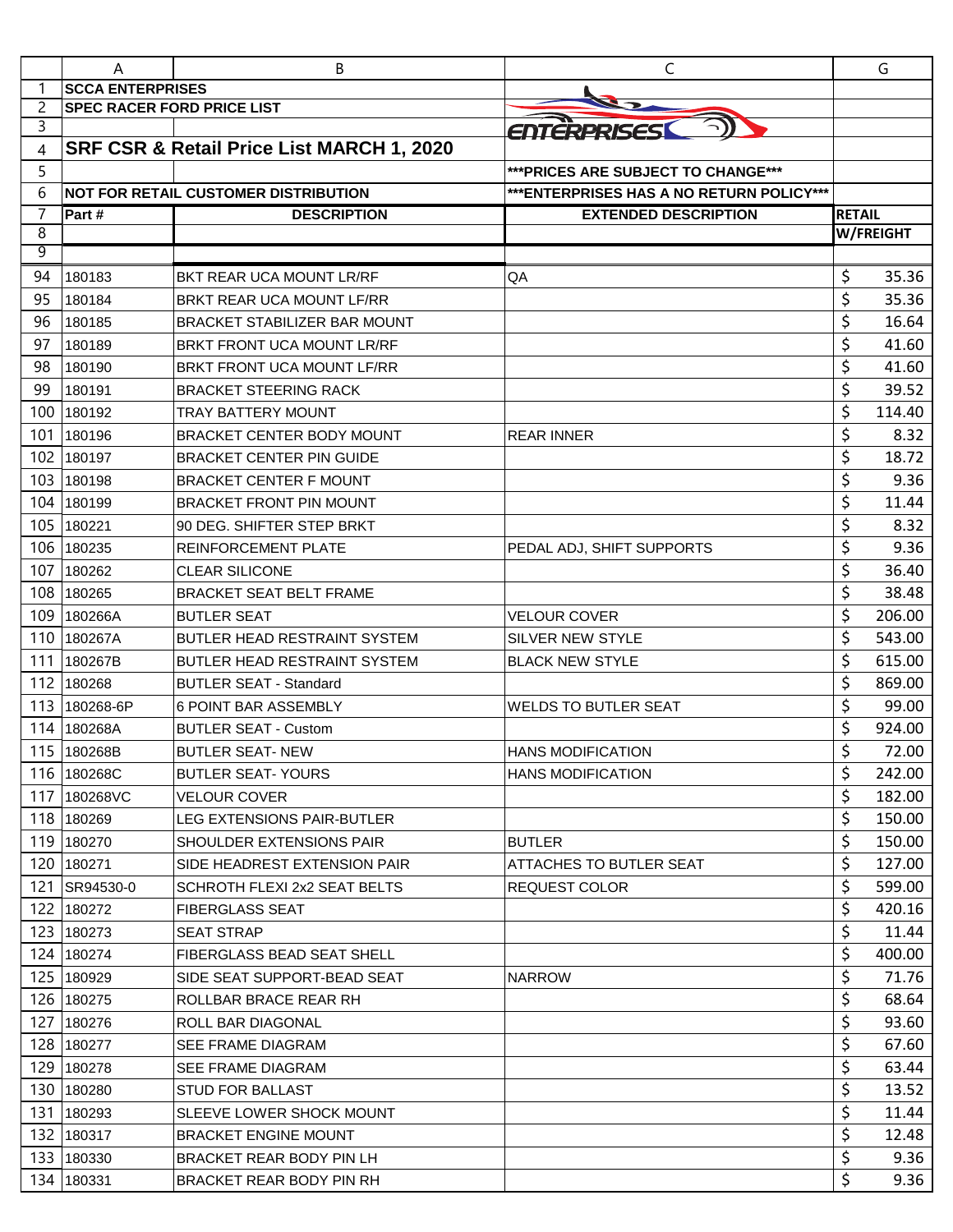|                     | A                                 | B                                           | C                                         |               | G                |
|---------------------|-----------------------------------|---------------------------------------------|-------------------------------------------|---------------|------------------|
| 1                   | <b>SCCA ENTERPRISES</b>           |                                             |                                           |               |                  |
| $\overline{c}$      | <b>SPEC RACER FORD PRICE LIST</b> |                                             |                                           |               |                  |
| 3                   |                                   |                                             | ENTERPRISES                               |               |                  |
| 4                   |                                   | SRF CSR & Retail Price List MARCH 1, 2020   |                                           |               |                  |
| 5                   |                                   |                                             | *** PRICES ARE SUBJECT TO CHANGE***       |               |                  |
| 6                   |                                   | <b>NOT FOR RETAIL CUSTOMER DISTRIBUTION</b> | *** ENTERPRISES HAS A NO RETURN POLICY*** |               |                  |
| $\overline{7}$<br>8 | Part#                             | <b>DESCRIPTION</b>                          | <b>EXTENDED DESCRIPTION</b>               | <b>RETAIL</b> | <b>W/FREIGHT</b> |
| 9                   |                                   |                                             |                                           |               |                  |
| 135                 | 180334                            | <b>SEE FRAME DIAGRAM</b>                    |                                           | \$            | 63.44            |
| 136                 | 180335                            | <b>SEE FRAME DIAGRAM</b>                    |                                           | \$            | 63.44            |
| 137                 | 180336                            | <b>SEE FRAME DIAGRAM</b>                    |                                           | \$            | 85.28            |
| 138                 | 180337                            | <b>SEE FRAME DIAGRAM</b>                    |                                           | \$            | 85.28            |
| 139                 | 180338                            | SEE FRAME DIAGRAM                           |                                           | \$            | 85.28            |
| 140                 | 180339                            | SEE FRAME DIAGRAM                           |                                           | \$            | 85.28            |
| 141                 | 180340                            | SEE FRAME DIAGRAM                           |                                           | \$            | 42.64            |
| 142                 | 180344                            | <b>SEE FRAME DIAGRAM</b>                    |                                           | \$            | 85.28            |
| 143                 | 180345                            | <b>SEE FRAME DIAGRAM</b>                    |                                           | \$            | 85.28            |
| 144                 | 180346                            | ROLLBAR BRACE F RH                          |                                           | \$            | 106.08           |
| 145                 | 180354                            | SUPPORT PLATE PEDAL CAST                    |                                           | \$            | 29.12            |
| 146                 | 180355                            | <b>MASTER CYLINDER MOUNT</b>                |                                           | \$            | 668.00           |
| 147                 | 180427                            | <b>BRAKE/TAIL LIGHT</b>                     |                                           | \$            | 55.12            |
| 148                 | 180428                            | <b>HOUSING BRAKE/TAIL LIGHT</b>             |                                           | \$            | 43.68            |
| 149                 | 180429                            | <b>GASKET BRAKE/TAIL LIGHT</b>              |                                           | \$            | 4.16             |
| 150                 | 180432                            | <b>FOOT PAN</b>                             | <b>ALUMINUM</b>                           | \$            | 92.56            |
| 151                 | 180433                            | <b>FOOT PAN</b>                             | <b>STAINLESS STEEL</b>                    | \$            | 187.20           |
| 152                 | 180434                            | <b>FLOOR PAN FRONT HALF</b>                 |                                           | \$            | 245.44           |
| 153                 | 180434B                           | <b>FLOOR PAN REAR HALF</b>                  | SHIPS BY TRUCK ONLY                       | \$            | 350.48           |
| 154                 | 180435                            | PANEL COCKPIT SIDE R                        |                                           | \$            | 202.80           |
| 155                 | 180436                            | PANEL COCKPIT SIDE L                        |                                           | \$            | 202.80           |
|                     | 156 180437                        | PANEL COCKPIT REAR                          | <b>FIREWALL</b>                           | Ś             | 368.16           |
|                     | 157 180437A                       | <b>FIREWALL</b>                             | W/O SEAT BELT HOLE                        | \$            | 368.16           |
|                     | 158 180438                        | PANEL FUEL TANK COVER                       |                                           | \$            | 200.72           |
|                     | 159 180439                        | PANEL COCKPIT FRONT                         |                                           | \$            | 92.56            |
|                     | 160 180440                        | PANEL SIDE POD REAR                         |                                           | \$            | 48.88            |
|                     | 161 180441                        | PANEL STEP SHIFT LINK                       |                                           | \$            | 56.16            |
|                     | 162 180463                        | <b>BRACKET REAR STABILIZER BAR</b>          | <b>MOUNT RIGHT</b>                        | \$            | 30.16            |
|                     | 163 180474                        | SHOULDER FILLER PANEL                       |                                           | \$            | 87.36            |
|                     | 164 180475                        | SHOULDER BELT FRAME MOD                     | <b>WELD ON</b>                            | \$            | 252.00           |
|                     | 165 180510                        | STEEL PLATE, FUEL CELL FLOOR                |                                           | \$            | 63.44            |
|                     | 166 180511                        | FIRE EXTINGUISHER MOUNT                     | <b>USE G180511</b>                        | \$            | 50.96            |
| 167                 | 180512                            | <b>BRACKET FIRE EXTINGUISHER</b>            |                                           | \$            | 4.16             |
|                     | 168 180513                        | DASH FORWARD TUBE LH                        |                                           | \$            | 93.60            |
|                     | 169 180514                        | DASH FORWARD TUBE RH                        |                                           | \$            | 93.60            |
|                     | 170 180515                        | <b>GUSSETT ROLL BAR BRACE F</b>             |                                           | \$            | 12.48            |
| 171                 | 180537                            | PIN BODY MOUNT SHORT                        |                                           | \$            | 14.56            |
| 172                 | 180538                            | PIN BODY MOUNT LONG                         |                                           | \$            | 17.68            |
| 173                 | 180539                            | <b>CUSHION BODY THIN</b>                    |                                           | \$            | 3.12             |
|                     | 174 180541                        | RECHARGE KIT FOR AFFF                       | FIRECHARGER AND ESS                       | \$            | 66.56            |
|                     | 175 180542                        | FIRE EXT SYSTEM - AFFF                      |                                           | \$            | 586.00           |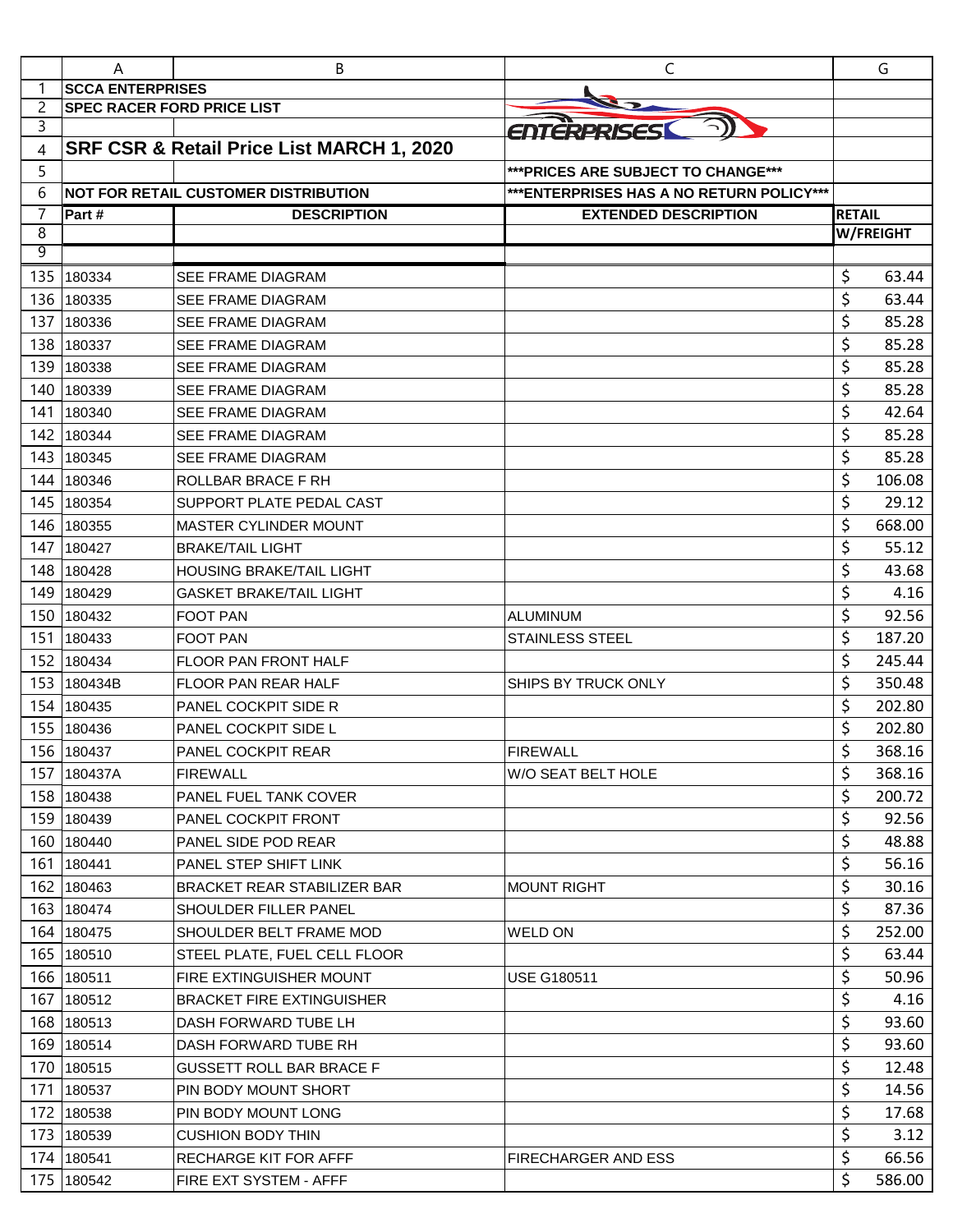|     | A                                 | В                                           | C                                         |               | G         |
|-----|-----------------------------------|---------------------------------------------|-------------------------------------------|---------------|-----------|
| 1   | <b>SCCA ENTERPRISES</b>           |                                             |                                           |               |           |
| 2   | <b>SPEC RACER FORD PRICE LIST</b> |                                             |                                           |               |           |
| 3   |                                   |                                             | ENTERPRISES                               |               |           |
| 4   |                                   | SRF CSR & Retail Price List MARCH 1, 2020   |                                           |               |           |
| 5   |                                   |                                             | *** PRICES ARE SUBJECT TO CHANGE***       |               |           |
| 6   |                                   | <b>NOT FOR RETAIL CUSTOMER DISTRIBUTION</b> | *** ENTERPRISES HAS A NO RETURN POLICY*** |               |           |
| 7   | Part #                            | <b>DESCRIPTION</b>                          | <b>EXTENDED DESCRIPTION</b>               | <b>RETAIL</b> |           |
| 8   |                                   |                                             |                                           |               | W/FREIGHT |
| 9   |                                   |                                             |                                           |               |           |
| 176 | 180542A                           | FIRE EXT SYSTEM - LIFELINE                  |                                           | \$            | 454.00    |
| 177 | 180542B                           | <b>CLAMP MTG PAIR FOR ESS</b>               |                                           | \$            | 114.40    |
| 178 | 180542C                           | LIFELINE SRF BOTTLE ONLY                    |                                           | \$            | 441.00    |
| 179 | 180542D                           | <b>MTG CLAMP FOR LIFELINE-EACH</b>          |                                           | \$            | 50.96     |
| 180 | 180543                            | TUBING KIT FOR FIRE BOTTLE                  | FOR HALON SYSTEM ONLY                     | \$            | 121.68    |
| 181 | 180543A                           | <b>TUBING FOR LIFELINE</b>                  |                                           | \$            | 106.08    |
| 182 | 180544                            | TUBING FOR AFFF SYSTEM ONLY                 |                                           | \$            | 112.32    |
| 183 | 180545                            | <b>FIRE EXTINGUISHER CABLE</b>              | STRANDED WIRE CORE                        | \$            | 73.84     |
| 184 | 180546                            | FIRE EXTINGUISHER CABLE                     | <b>SOLID CORE</b>                         | \$            | 160.16    |
| 185 | 180547                            | NEW 4.0L FIRE EXTINGUISHER-LIFELINE         | 4.0L PRESSURIZED                          | \$            | 551.00    |
| 186 | 180557                            | <b>RUB RAIL LH</b>                          |                                           | \$            | 84.24     |
| 187 | 180558                            | RUB RAIL RH                                 |                                           | \$            | 84.24     |
| 188 | 180559                            | <b>RUB RAIL TAB</b>                         |                                           | \$            | 11.44     |
| 189 | 180645                            | BRACKET FIRE CABLE MOUNT                    |                                           | \$            | 5.20      |
| 190 | 180671                            | PIN, TAIL LOCATING                          |                                           | \$            | 13.52     |
| 191 | 180671A                           | PIN, TAIL LOCATING W/DISC                   |                                           | \$            | 16.64     |
| 192 | 180672                            | <b>SHOCK DOUBLER REAR</b>                   |                                           | \$            | 13.52     |
| 193 | 180673                            | SHOCK DOUBLER FRONT                         |                                           | \$            | 20.80     |
| 194 | 180696                            | <b>BRACKET COOL TUBE</b>                    |                                           | \$            | 11.44     |
| 195 | 180706                            | <b>BRACKET ASSEMBLY FRONT INNER</b>         | <b>RH</b>                                 | \$            | 212.16    |
| 196 | 180707                            | BRACKET ASSEMBLY FRONT INNER                | LH                                        | \$            | 212.16    |
| 197 | 180719                            | <b>CUSHION BODY THICK</b>                   | USE 2 X 180539                            | \$<br>⇁       | 6.24      |
|     | 198 180775                        | BRACKET ASSEMBLY F LCA L                    |                                           | \$            | 232.96    |
|     | 199 180776                        | BRACKET ASSEMBLY F LCA R                    |                                           | \$            | 232.96    |
|     | 200 180782                        | RIN LCA BRACKET TO FRAME                    |                                           | \$            | 20.80     |
|     | 201 180813                        | BRACKET R TOE LINK LH                       |                                           | \$            | 39.52     |
|     | 202 180814                        | <b>BRACKET R TOE LINK RH</b>                |                                           | \$            | 39.52     |
|     | 203 180815                        | BRACKET R STRUT                             |                                           | \$            | 64.48     |
|     | 204 180906                        | <b>HORIZONTAL BRACE</b>                     |                                           | \$            | 113.36    |
|     | 205 180907                        | TALLMAN HOOP ONLY                           |                                           | \$            | 244.40    |
|     | 206 180907A                       | <b>EXTRA TALL HOOP</b>                      |                                           | \$            | 244.40    |
|     | 207 180908                        | TALLMAN BRACE                               |                                           | \$            | 50.96     |
|     | 208 180908A                       | BRACE FOR EXTRA TALL HOOP                   | 180907A                                   | \$            | 53.04     |
|     | 209 180916                        | <b>HEADREST</b>                             |                                           | \$            | 245.44    |
|     | 210 180917                        | DECAL "E" FIRE BOTTLE                       |                                           | \$            | 3.12      |
|     | 211 180927                        | <b>SEAT SUPPORT</b>                         |                                           | \$            | 74.88     |
|     | 212 180929                        | SIDE SEAT SUPPORT-BEAD SEAT                 | <b>NARROW</b>                             | \$            | 71.76     |
|     | 213 190003                        | MIRROR - LH CONVEX                          |                                           | \$            | 46.80     |
|     | 214 190004                        |                                             |                                           | \$            | 46.80     |
|     | 215 190006                        | MIRROR - RH CONVEX                          |                                           | \$            | 63.44     |
|     |                                   | MIRROR AND DASH CLAMP                       |                                           | \$            |           |
|     | 216 190006A                       | <b>HEAD SURROUND CLAMP</b>                  |                                           |               | 63.44     |
|     | 217 190008                        | THREADED ADAPTER - MIRROR                   | RH THREAD                                 | \$            | 6.24      |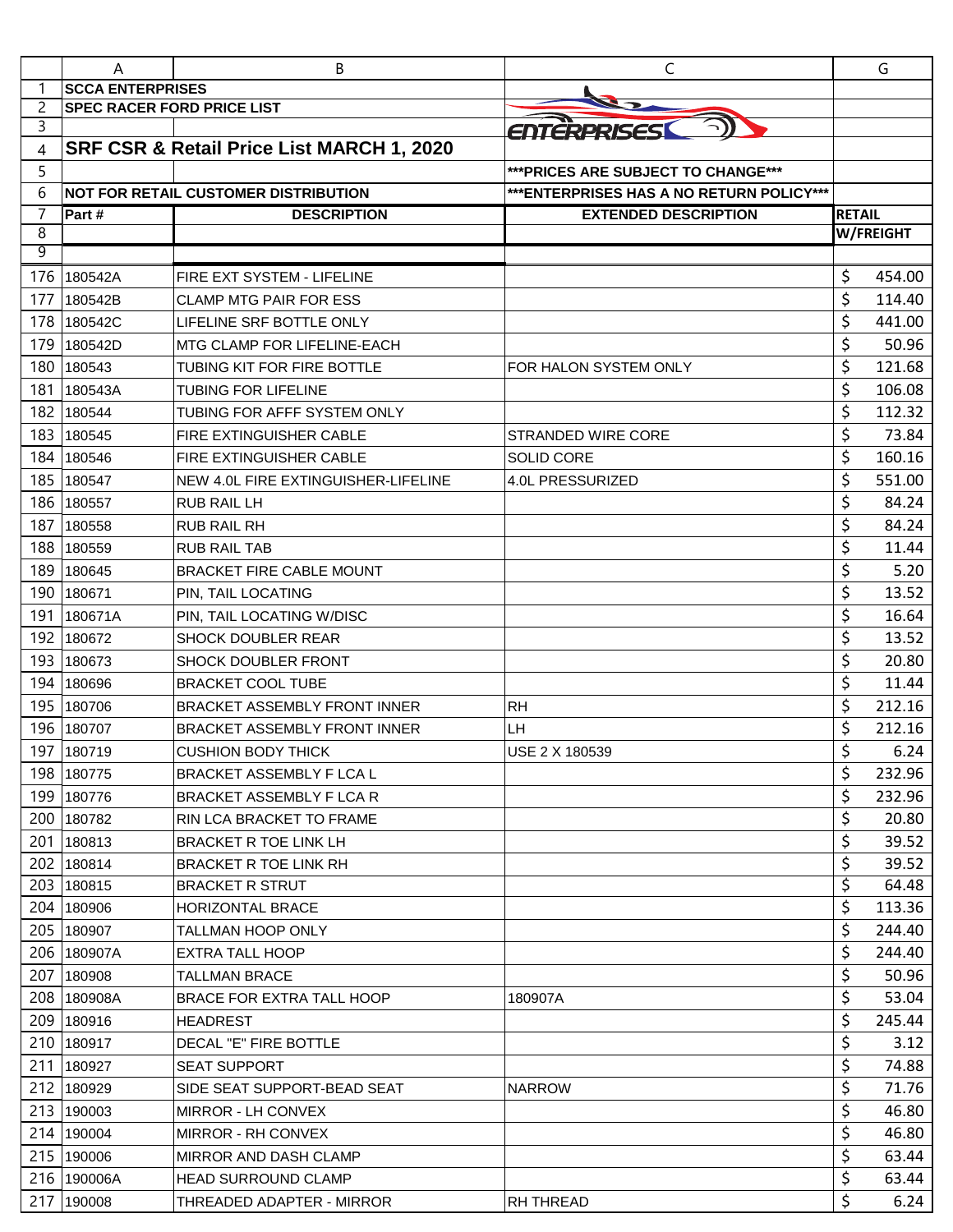|            | A                                 | B                                           | C                                         |               | G         |
|------------|-----------------------------------|---------------------------------------------|-------------------------------------------|---------------|-----------|
|            | <b>SCCA ENTERPRISES</b>           |                                             |                                           |               |           |
| 2          | <b>SPEC RACER FORD PRICE LIST</b> |                                             |                                           |               |           |
| 3          |                                   |                                             | ENTERPRISESI                              |               |           |
| 4          |                                   | SRF CSR & Retail Price List MARCH 1, 2020   |                                           |               |           |
| 5          |                                   |                                             | *** PRICES ARE SUBJECT TO CHANGE***       |               |           |
| 6          |                                   | <b>NOT FOR RETAIL CUSTOMER DISTRIBUTION</b> | *** ENTERPRISES HAS A NO RETURN POLICY*** |               |           |
| 7          | Part #                            | <b>DESCRIPTION</b>                          | <b>EXTENDED DESCRIPTION</b>               | <b>RETAIL</b> |           |
| 8          |                                   |                                             |                                           |               | W/FREIGHT |
| 9          |                                   |                                             |                                           |               |           |
| 218        | 190008A                           | THREADED ADAPTER - MIRROR                   | LH THREAD                                 | \$            | 6.24      |
| 219        | 190009                            | <b>SEE FRAME DIAGRAM</b>                    |                                           | \$            | 106.08    |
| 220        | 190023                            | <b>MIRROR EXTENSION - SMOOTH</b>            |                                           | \$            | 38.48     |
| 221        | 190024                            | <b>MIRROR EXTENSION - THREADED</b>          |                                           | \$            | 38.48     |
| 222<br>223 |                                   | <b>STEERING SUSPENSION</b>                  |                                           | Ş<br>Ş        |           |
|            |                                   | 7/16 MALE RH ROD END TEFLON                 |                                           | \$            |           |
| 224        | 1010100                           |                                             | AT STEERING RACK                          |               | 18.72     |
| 225        | 1010102                           | 7/16 LH HIGH MIS ROD END                    |                                           | \$            | 56.16     |
| 226        | 1120001                           | <b>WELD WHEEL BOLT KIT</b>                  |                                           | \$            | 70.72     |
| 227        | 1120487                           | <b>STEERING SHAFT LOWER</b>                 |                                           | \$            | 245.44    |
| 228        | 1128073                           | <b>EASY ADJUST STRG ARM KIT FRT</b>         |                                           | \$            | 372.32    |
| 229        | 1128075                           | <b>EASY ADJUST TOE LINK KIT R</b>           |                                           | \$            | 391.04    |
| 230        | 1128502                           | <b>RACK AND PINION ASSY</b>                 |                                           | \$            | 1,540.00  |
| 231        | 1180083A                          | UCA ASSEMBLY TUBULAR LH                     |                                           | \$            | 640.64    |
| 232        | 1180086A                          | UCA ASSEMBLY TUBULAR RH                     |                                           | \$            | 640.64    |
| 233        | 1180089                           | UPPER BALL JOINT ASSEMBLY                   |                                           | \$            | 52.00     |
| 234        | 1180090                           | PENSKE SHOCKS W/BUMPERS                     |                                           | \$            | 653.12    |
| 235        | 1197035                           | <b>HUB ASSEMBLY</b>                         |                                           | \$            | 476.32    |
| 236        | 200170                            | WHEEL STUD LONGER                           |                                           | \$            | 8.32      |
| 237        | 200436                            | <b>WHEEL BEARING</b>                        |                                           | \$            | 73.84     |
|            | 238 236414                        | <b>UPPER BALL JOINT</b>                     |                                           | \$            | 43.68     |
| 239        | 236415                            | <b>BALL JOINT BOOT ONLY</b>                 |                                           | \$            | 2.08      |
|            | 240 261141                        | TIE ROD END                                 |                                           | \$            | 120.64    |
|            | 241 261142                        | TIE ROD STUD                                |                                           | \$            | 101.92    |
|            | 242 261143                        | TIE ROD RADIUS WSHR SET/4                   |                                           | \$            | 17.68     |
|            | 243 261144                        | TIE ROD TURNBUCKLE                          |                                           | \$            | 84.24     |
|            | 244 277029                        | DEFLECTOR DRIVE AXLE                        |                                           | \$            | 16.64     |
|            | 245 277033                        | STEERING KNUCKLE RF/LR                      |                                           | \$            | 189.28    |
|            | 246 277034                        | STEERING KNUCKLE LF/RR                      |                                           | \$            | 189.28    |
|            | 247 277759                        | SNAP RING - WHEEL BRG                       | <b>RETAINER</b>                           | \$            | 9.36      |
|            | 248 277760                        | WHEEL BEARING RETAINING WIRE-THIN           |                                           | \$            | 13.52     |
|            | 249 280071                        | CLEVIS TIE ROD FRONT                        |                                           | \$            | 115.44    |
|            | 250 280072                        | LINK, TIE ROD FRONT                         |                                           | \$            | 106.08    |
|            | 251 280073                        | LINK, TURNBUCKLE FRONT 8.5                  |                                           | \$            | 59.28     |
|            | 252 280074                        | LINK, TIE ROD REAR                          |                                           | \$            | 114.40    |
|            | 253 280075                        | LINK, TURNBUCKLE REAR 9.625                 |                                           | \$            | 74.88     |
|            | 254 280081                        | GREASE ZERK, ST., 1/4-28                    |                                           | \$            | 2.08      |
|            | 255 280082                        | <b>RETAINER FRONT WHEEL BEARING</b>         | <b>OUTER</b>                              | \$            | 18.72     |
|            | 256 280092                        | <b>SHIM UCA MOUNTING</b>                    |                                           | \$            | 9.36      |
|            | 257 280095A                       | <b>BRACKET UBJ - UPGRADED</b>               |                                           | \$            | 87.36     |
|            | 258 280099                        | LINK FRONT STABILIZER BAR                   |                                           | \$            | 46.80     |
|            | 259 280101                        | STABILIZER BAR                              |                                           | \$            | 187.20    |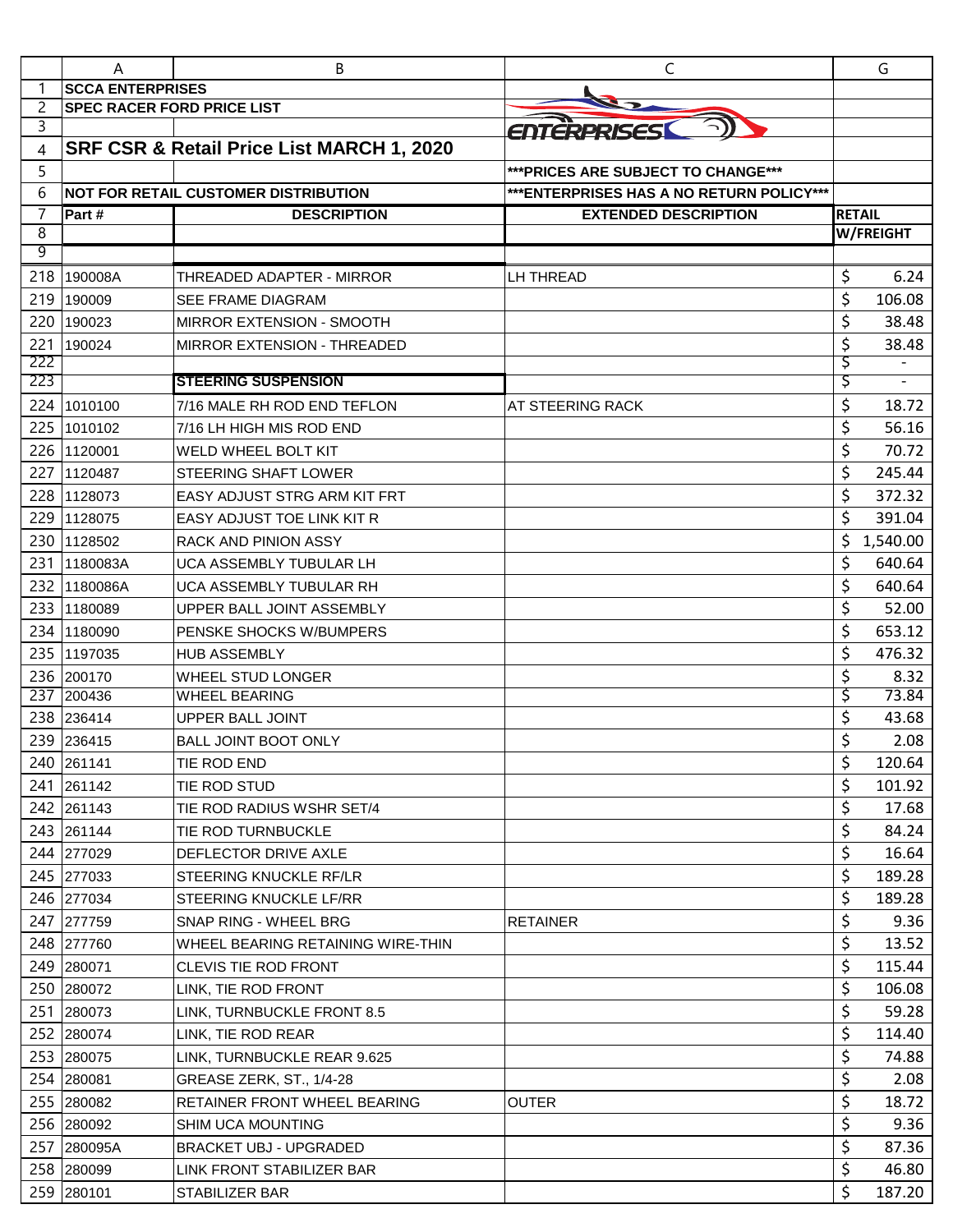|                     | A                                 | B                                           | C                                         |               | G         |
|---------------------|-----------------------------------|---------------------------------------------|-------------------------------------------|---------------|-----------|
| 1                   | <b>SCCA ENTERPRISES</b>           |                                             |                                           |               |           |
| 2                   | <b>SPEC RACER FORD PRICE LIST</b> |                                             |                                           |               |           |
| 3                   |                                   |                                             | ENTERPRISES                               |               |           |
| 4                   |                                   | SRF CSR & Retail Price List MARCH 1, 2020   |                                           |               |           |
| 5                   |                                   |                                             | *** PRICES ARE SUBJECT TO CHANGE***       |               |           |
| 6                   |                                   | <b>NOT FOR RETAIL CUSTOMER DISTRIBUTION</b> | *** ENTERPRISES HAS A NO RETURN POLICY*** |               |           |
| $\overline{7}$<br>8 | Part #                            | <b>DESCRIPTION</b>                          | <b>EXTENDED DESCRIPTION</b>               | <b>RETAIL</b> | W/FREIGHT |
| 9                   |                                   |                                             |                                           |               |           |
| 260                 | 280103                            | <b>BLOCK STABILIZER BAR (EACH)</b>          |                                           | \$            | 18.72     |
| 261                 | 280109                            | LINK STABILIZER BAR REAR                    |                                           | \$            | 38.48     |
| 262                 | 280286                            | SHIM STEERING RACK THIN                     |                                           | \$            | 8.32      |
| 263                 | 280287                            | SHIM STEERING RACK STD                      |                                           | \$            | 8.32      |
| 264                 | 280288                            | WASHER SPECIAL 7/16                         | <b>LCA TO FRAME</b>                       | \$            | 8.32      |
| 265                 | 280291                            | TUBE-UCA PIVOT                              |                                           | \$            | 49.92     |
| 266                 | 280365                            | ROD END 7/16 MALE RH                        |                                           | \$            | 50.96     |
| 267                 | 280375                            | ROD END 5/16 MALE RH                        |                                           | \$            | 8.32      |
| 268                 | 280376                            | ROD END 5/16 MALE LH                        |                                           | \$            | 8.32      |
| 269                 | 280387                            | FRONT SPRING, 275 lbs.                      | 10" lg x 2 1/4 I.D.                       | \$            | 131.04    |
| 270                 | 280390                            | REAR SPRING, 425 lbs,                       | 10" lg x 2 1/4" I.D.                      | \$            | 145.60    |
| 271                 | 280392C                           | STEERING WHEEL - MOMO OPEN TOP              |                                           | \$            | 270.40    |
| 272                 | 280392K                           | STEERING WHEEL - "DRIVEN" CLOSED SUEDE      | <b>FLAT ON TOP &amp; BOTTOM</b>           | \$            | 222.56    |
| 273                 | 280392M                           | STEERING WHEEL - MOMO CLOSED TOP            |                                           | \$            | 249.60    |
| 274                 | 280393                            | <b>BUSHING UCA PIVOT</b>                    |                                           | \$            | 5.20      |
| 275                 | 280396                            | PENSKE SHOCK ONLY                           |                                           | \$            | 497.12    |
| 276                 | 280397F                           | ROD END ADJUST LBJ FRONT                    |                                           | \$            | 34.32     |
| 277                 | 280397R                           | ROD END ADJUST LBJ REAR                     |                                           | \$            | 76.96     |
| 278                 | 280398                            | SPLIT COLLAR STABILIZER BAR                 |                                           | \$            | 20.80     |
| 279                 | 280399                            | PENSKE PLASTIC CAP                          |                                           | \$            | 14.56     |
| 280                 | 280401                            | PENSKE SPRING PERCH LOWER                   |                                           | \$            | 83.20     |
|                     | 281 280402                        | PENSKE SPRING PERCH UPPER                   |                                           | Ś.            | 83.20     |
|                     | 282 280403                        | SHOCK TOP EYE PENSKE                        |                                           | \$            | 124.80    |
|                     | 283 280404                        | MONOBALL - PENSKE                           |                                           | \$            | 16.64     |
|                     | 284 280405                        | SPIROLOCK FOR PENSKE                        |                                           | \$            | 3.12      |
|                     | 285 280407                        | <b>SCCA BUMP STOP</b>                       | NEW IN STOCK                              | \$            | 43.68     |
|                     | 286 280469                        | STEERING SHAFT UPPER                        |                                           | \$            | 58.24     |
| 287                 | 280470                            | STEERING SHAFT UPPER XL                     | 3" LONGER NO HOLES IN DISC                | \$            | 68.64     |
|                     | 288 280470A                       | STEERING SHAFT UPPER XL                     | 3" LONGER W HOLES IN DISC                 | \$            | 68.64     |
| 289                 | 280490                            | RETAINER STEERING SHAFT                     |                                           | \$            | 12.48     |
|                     | 290 280491                        | <b>BEARING STEERING SHAFT</b>               |                                           | \$            | 94.64     |
|                     | 291 280500                        | 10 TOOTH PINION GEAR                        |                                           | \$            | 110.24    |
|                     | 292 280502A                       | <b>STEERING RACK FF</b>                     | RACK, HSG, MOUNTS ONLY                    | \$            | 1,375.92  |
|                     | 293 280503                        | RACK CLAMP/MOUNT ALLUMINUM                  |                                           | \$            | 85.28     |
|                     | 294 280504                        | STEERING RACK SEAL-PINON SHAFT              |                                           | \$            | 18.72     |
|                     | 295 280505                        | STEERING RACK END SEAL                      |                                           | \$            | 38.48     |
|                     | 296 280506                        | STEERING RACK BEARING                       |                                           | \$            | 64.48     |
| 297                 | 280548                            | <b>BUSHING-SWAY BAR</b>                     |                                           | \$            | 14.56     |
|                     | 298 280555                        | ROD END 7/16 MALE LH                        |                                           | \$            | 50.96     |
|                     | 299 280588                        | <b>SPACER UPPER SHOCK</b>                   |                                           | \$            | 13.52     |
|                     | 300 280623                        | WASHER SHOCK ABSORBER                       | LOWER SHOCK                               | \$            | 14.56     |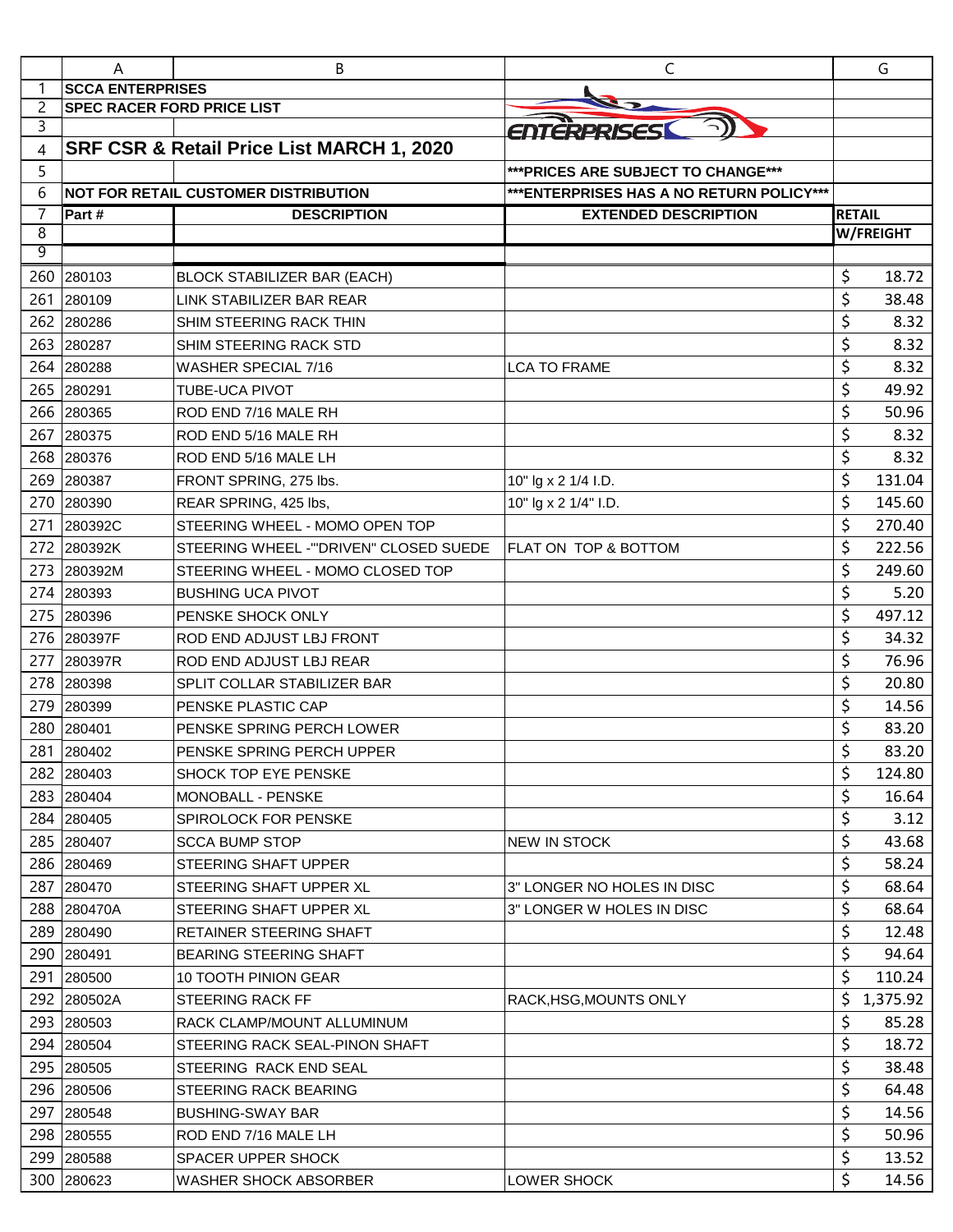|     | A                                 | B                                                                   | C                                         |               | G                        |
|-----|-----------------------------------|---------------------------------------------------------------------|-------------------------------------------|---------------|--------------------------|
| 1   | <b>SCCA ENTERPRISES</b>           |                                                                     |                                           |               |                          |
| 2   | <b>SPEC RACER FORD PRICE LIST</b> |                                                                     |                                           |               |                          |
| 3   |                                   |                                                                     | ENTERPRISESI                              |               |                          |
| 4   |                                   | SRF CSR & Retail Price List MARCH 1, 2020                           |                                           |               |                          |
| 5   |                                   |                                                                     | *** PRICES ARE SUBJECT TO CHANGE***       |               |                          |
| 6   |                                   | <b>NOT FOR RETAIL CUSTOMER DISTRIBUTION</b>                         | *** ENTERPRISES HAS A NO RETURN POLICY*** |               |                          |
| 7   | Part #                            | <b>DESCRIPTION</b>                                                  | <b>EXTENDED DESCRIPTION</b>               | <b>RETAIL</b> |                          |
| 8   |                                   |                                                                     |                                           |               | W/FREIGHT                |
| 9   |                                   |                                                                     |                                           |               |                          |
| 301 | 280650                            | <b>CLEVIS STABILIZER BAR</b>                                        |                                           | \$            | 96.72                    |
| 302 | 280651                            | SWAY BAR DOUBLE NUT                                                 |                                           | \$            | 14.56                    |
| 303 | 280697                            | SPACER SHOCK TO FRAME                                               |                                           | \$            | 8.32                     |
|     | 304 280716                        | <b>WASHER HIGH ANGLE</b>                                            |                                           | \$            | 5.20                     |
|     | 305 280717                        | <b>SHIM TOE LINK</b>                                                |                                           | \$            | 5.20                     |
| 306 | 280853                            | BOOTs (2) - STEERING RACK                                           |                                           | \$            | 125.84                   |
| 307 | 280854                            | <b>RACK LUBE</b>                                                    |                                           | \$            | 8.32                     |
|     | 308 280900A                       | RETAINER, F WHEEL BRG INNER                                         | <b>UPDATED</b>                            | \$            | 39.52                    |
|     | 309 280910                        | STEERING RACK BOOT WASHER                                           |                                           | \$            | 30.16                    |
|     | 310 290535                        | STEEL WHEEL FRONT-SILVER                                            |                                           | \$            | 191.36                   |
|     | 311 290536                        | STEEL WHEEL REAR-SILVER                                             |                                           | \$            | 191.36                   |
|     | 312 290537                        | <b>CAST FRONT WHEEL - SILVER</b>                                    |                                           | \$            | 382.72                   |
|     | 313 290537B                       | CAST FRONT WHEEL - BLACK                                            |                                           | \$            | 382.72                   |
|     | 314 290538                        | <b>CAST REAR WHEEL - SILVER</b>                                     |                                           | \$            | 419.12                   |
|     | 315 290538B                       | <b>CAST REAR WHEEL - BLACK</b>                                      |                                           | \$            | 419.12                   |
|     | 316 296074                        | STUD WASHER, NEW                                                    |                                           | \$            | 9.36                     |
|     | 317 296075                        | LCA FRONT, WITH PADDLE                                              |                                           | \$            | 145.60                   |
|     | 318 296075L                       | LCA FRONT, WITH PADDLE (LONG VERSION)                               | 1/2" LONGER                               | \$            | 145.60                   |
|     | 319 296104                        | LCA REAR, WITH PADDLE                                               |                                           | \$            | 145.60                   |
|     | 320 296104L<br>321 296184         | LCA REAR, WITH PADDLE (LONG VERSION)<br>STUD, NEW, LOWER BALL JOINT | 1/2" LONGER                               | \$<br>\$      | 145.60<br>48.88          |
| 322 |                                   |                                                                     |                                           |               | 116.48                   |
|     | 296293B                           | BENT STRUT "B" REAR LEFT                                            |                                           | \$            |                          |
|     | 323 296294                        | LOCATING ARM R, STRAIGHT                                            | RIGHT SIDE ONLY                           | \$            | 89.44                    |
|     | 324 296295                        | LOCATING ARM F, STRAIGHT                                            |                                           | \$            | 89.44                    |
| 326 | 325 296661                        | 1/2 LH CLEVIS                                                       |                                           | \$<br>ड़      | 57.20                    |
| 327 |                                   | <b>ENGINE, DRIVE LINE</b>                                           |                                           | Ş             | $\overline{\phantom{a}}$ |
|     | 328 1139101A                      | 2 PIECE LOWER TRANS MOUNT                                           |                                           | \$            | 196.56                   |
|     | 329 1139201                       | TRANS MOUNT UPPER W/BUSH                                            |                                           | \$            | 135.20                   |
|     | 330 1139301A                      | UPPER ENGINE MOUNT W/BUSH                                           |                                           | \$            | 237.12                   |
| 331 |                                   | <b>FRONT SHIFT U-JOINT</b>                                          |                                           | \$            | 202.80                   |
|     | 1180017<br>332 1180018            | <b>REAR SHIFT U-JOINT</b>                                           |                                           | \$            | 202.80                   |
|     |                                   |                                                                     |                                           |               |                          |
|     | 333 1180027                       | DYNO ONLY - LABOR                                                   |                                           | \$            | 546.00                   |
|     | 334 380231                        | <b>CRUSH TUBE SHIFT LEVER</b>                                       |                                           | \$            | 6.24                     |
|     | 335 380236                        | <b>SHIFT LINKAGE SLEEVE</b>                                         |                                           | \$            | 11.44                    |
|     | 336 380308                        | <b>CRUSH TUBE</b>                                                   |                                           | \$            | 8.32                     |
|     | 337 380397                        | ROD END 5/8 MALE RH                                                 |                                           | \$            | 20.80                    |
|     | 338 380405                        | SPIROLOCK SHIFT LINK                                                |                                           | \$            | 2.08                     |
|     | 339 380406                        | <b>GEAR SHIFT LEVER KNOB</b>                                        |                                           | \$            | 14.56                    |
|     | 340 380407                        | <b>BUSHING SHIFT BELLCRANK</b>                                      |                                           | \$            | 6.24                     |
|     | 341 391004                        | <b>BUSHING IN ENG/TRANS MOUNTS</b>                                  |                                           | \$            | 35.36                    |
|     | 342 391108                        | <b>REAR FRAMETRANS MOUNT</b>                                        |                                           | \$            | 63.44                    |
|     | 343 391108A                       | REAR FRAME MOUNT GUSSET                                             |                                           | \$            | 9.36                     |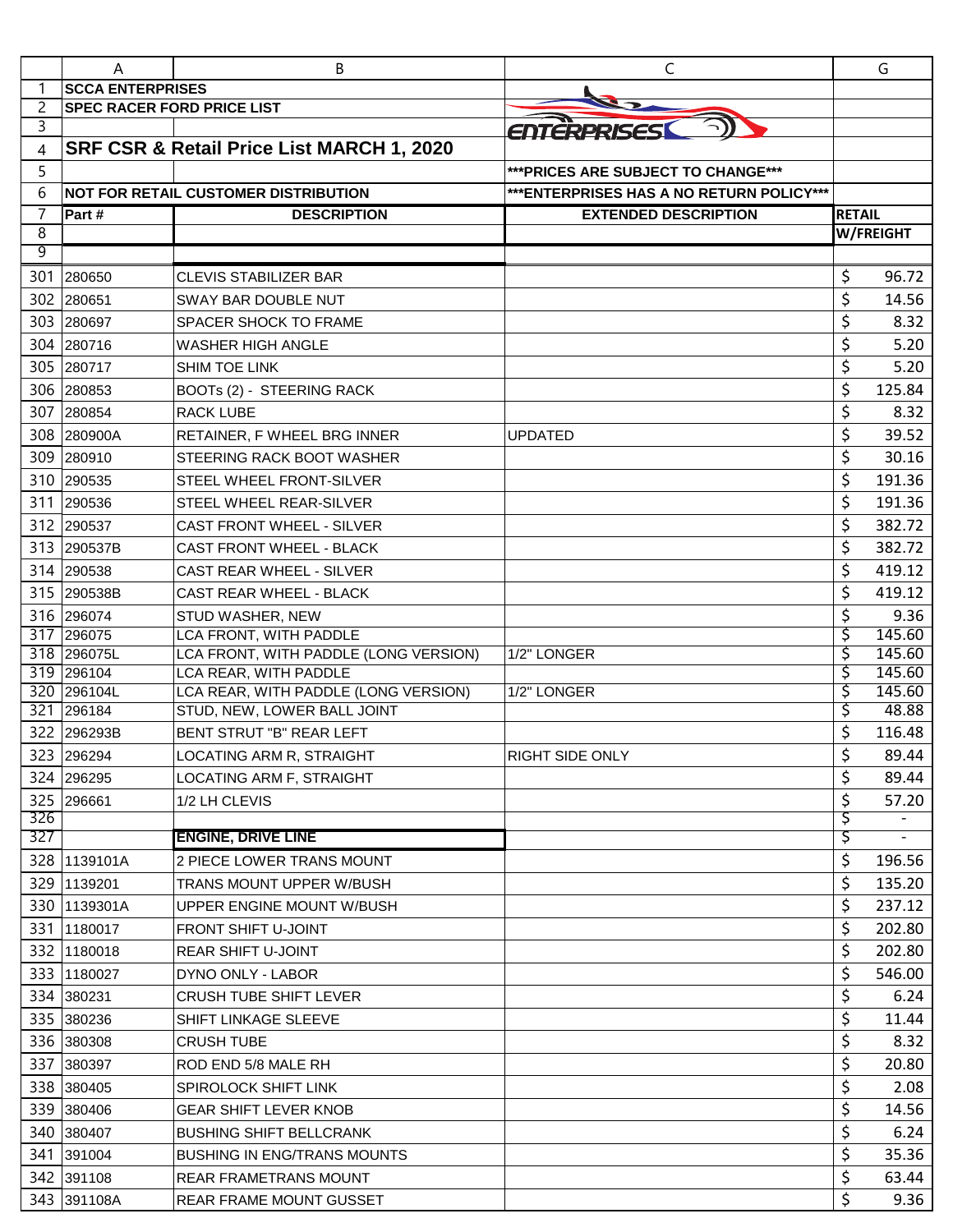|            | A                                 | В                                                    | C                                         |               | G              |
|------------|-----------------------------------|------------------------------------------------------|-------------------------------------------|---------------|----------------|
| 1          | <b>SCCA ENTERPRISES</b>           |                                                      |                                           |               |                |
| 2          | <b>SPEC RACER FORD PRICE LIST</b> |                                                      |                                           |               |                |
| 3          |                                   |                                                      | ENTERPRISES                               |               |                |
| 4          |                                   | SRF CSR & Retail Price List MARCH 1, 2020            |                                           |               |                |
| 5          |                                   |                                                      | *** PRICES ARE SUBJECT TO CHANGE***       |               |                |
| 6          |                                   | <b>NOT FOR RETAIL CUSTOMER DISTRIBUTION</b>          | *** ENTERPRISES HAS A NO RETURN POLICY*** |               |                |
| 7          | Part#                             | <b>DESCRIPTION</b>                                   | <b>EXTENDED DESCRIPTION</b>               | <b>RETAIL</b> |                |
| 8<br>9     |                                   |                                                      |                                           |               | W/FREIGHT      |
|            | 391201B                           | UPPER TRANS MOUNT SHIM                               |                                           | \$            | 21.84          |
| 344<br>345 |                                   | LEFT FRAME UPPER TRANS MOUNT                         |                                           | \$            | 57.20          |
| 346        | 391207                            |                                                      |                                           | \$            | 38.48          |
| 347        | 391307                            | RIGHT FRAME BRACKET                                  |                                           | \$            | 11.44          |
|            | 391606                            | HANGER, RUBBER                                       |                                           | \$            |                |
| 348<br>349 | 391609<br>391810                  | <b>FRAME HANGER</b><br>HEADER TANK SUPPORT BRACKET   |                                           | \$            | 33.28<br>85.28 |
|            |                                   |                                                      |                                           |               |                |
| 350        | 392499<br>392540                  | OIL ADAPTER O-RING                                   |                                           | \$<br>\$      | 2.08           |
| 351        |                                   | PIVOT ARM FOR SHIFTER                                |                                           |               | 62.40          |
| 352        | 392541                            | LEVER, GEAR SHIFT                                    |                                           | \$<br>\$      | 117.52         |
| 353        | 392542                            | LINK -SHIFT FRONT<br>PIVOT SUPPORT BRACKET           |                                           | \$            | 71.76<br>61.36 |
| 354        | 392545                            |                                                      |                                           |               |                |
| 355        | 392546                            | <b>BRACKET, SHIFT LEVER</b>                          |                                           | \$            | 84.24          |
| 356        | 392547                            | <b>LINK-SHIFTER REAR</b>                             |                                           | \$            | 85.28          |
| 357        | 392605                            | REPLACEMENT AXLE SHAFT-LONG                          |                                           | \$            | 528.32         |
| 358        | 392606                            | REPLACEMENT AXLE SHAFT-SHORT                         |                                           | \$            | 394.16         |
| 359        | 392610                            | SPEED SENSOR PLUG                                    |                                           | \$            | 33.28          |
| 360        | 398102                            | <b>INNER BOOT KIT- FITS TRILOBE</b>                  | WITH METAL OR PLASTIC RING                | \$            | 59.28          |
| 361        | 398103                            | RUBBER GASKET, INNER JOINT,                          | FOR OLD STYLE METAL RING                  | \$            | 5.20           |
| 362        | 398104                            | LARGE CLAMP #80 ADJUSTABLE                           |                                           | \$<br>\$      | 5.20           |
| 363<br>364 | 398105<br>398106                  | SMALL CLAMP #35                                      |                                           | \$            | 5.20<br>12.48  |
|            | 365 398108                        | TRIPOD RET WIRE-ROUND JOINT                          |                                           | Ś             | 184.08         |
|            | 366 398109                        | <b>INNER CV JOINT ASSY</b>                           | TO TRANSMISSION                           | \$            | 4.16           |
|            | 367 398113                        | SPRING CLIP - INNER JOINT<br>TRIPOID FOR INNER JOINT | FITS TRILOBAL JOINT ONLY                  | \$            | 190.32         |
|            | 368 398115                        | PLASTIC INNER BOOT ADAPTER                           |                                           | \$            | 49.92          |
|            | 369 398197                        | LARGE CLAMP #86 ADJUSTABLE                           |                                           | \$            | 4.16           |
|            | 370 398199                        | TRILOBE INNER BOOT KIT                               | DIRECT TO HOUSING                         | \$            | 59.28          |
| 371        | 398200                            | <b>CIRCLIP - OUTER JOINT</b>                         | TO AXLE SHAFT                             | \$            | 3.12           |
|            | 372 398201                        | <b>OUTER CV JOINT ASSY</b>                           |                                           | \$            | 245.44         |
|            | 373 398202                        | OUTER BOOT KIT WILL ALSO FIT                         | NEW ROUND INNER 4-18-05                   | \$            | 59.28          |
|            | 374 398202A                       | HIGH TEMP BLUE BOOT KIT                              | W/ CLAMPS - NO GREASE                     | \$            | 113.36         |
|            | 375 398203                        | LARGE CLAMP # 92 ADJUSTABLE                          |                                           | \$            | 8.32           |
|            | 376 398207                        | SNAP RING - INNER JOINT                              | TO AXLE SHAFT                             | \$            | 2.08           |
| 377        | 398208                            | <b>CV GREASE</b>                                     |                                           | \$            | 5.20           |
|            | 378 398208A                       | <b>HIGH PERFORMANCE GREASE</b>                       | TUBE DOES 3 JOINTS                        | \$            | 83.20          |
|            | 379 398210                        | GASKET FOR PLASTIC ADAPTOR                           |                                           | \$            | 11.44          |
| 380        |                                   |                                                      |                                           | Ş             |                |
| 381        |                                   | <b>COOLING SYSTEM</b>                                |                                           | Ş             |                |
| 382        | 1180801                           | <b>OVERFLOW BOTTLE KIT</b>                           |                                           | \$            | 114.40         |
|            | 383 400715                        | RETAINING O-RING-EXPANSION                           | <b>BOTTLE</b>                             | \$            | 6.24           |
|            | 384 462801                        | COOLANT RECOVERY BOTTLE                              |                                           | \$            | 55.12          |
|            | 385 462803                        | <b>COOLANT RECOVER BRKT</b>                          |                                           | \$            | 37.44          |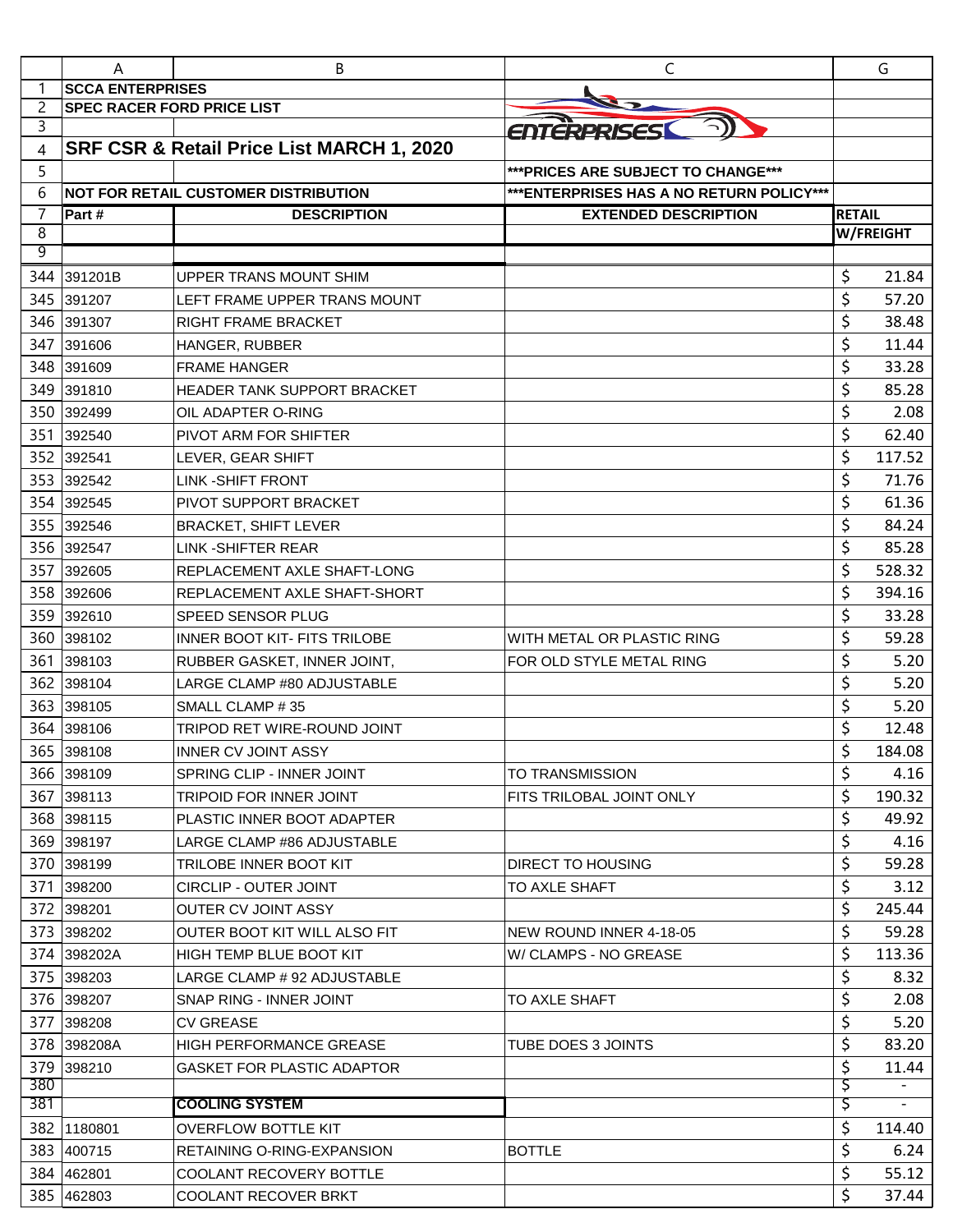|                | A                                 | B                                                                       | C                                         |               | G                        |
|----------------|-----------------------------------|-------------------------------------------------------------------------|-------------------------------------------|---------------|--------------------------|
| 1              | <b>SCCA ENTERPRISES</b>           |                                                                         |                                           |               |                          |
| 2              | <b>SPEC RACER FORD PRICE LIST</b> |                                                                         |                                           |               |                          |
| 3              |                                   |                                                                         | ENTERPRISES                               |               |                          |
| 4              |                                   | SRF CSR & Retail Price List MARCH 1, 2020                               |                                           |               |                          |
| 5              |                                   |                                                                         | *** PRICES ARE SUBJECT TO CHANGE***       |               |                          |
| 6              |                                   | <b>NOT FOR RETAIL CUSTOMER DISTRIBUTION</b>                             | *** ENTERPRISES HAS A NO RETURN POLICY*** |               |                          |
| $\overline{7}$ | Part #                            | <b>DESCRIPTION</b>                                                      | <b>EXTENDED DESCRIPTION</b>               | <b>RETAIL</b> |                          |
| 8              |                                   |                                                                         |                                           |               | W/FREIGHT                |
| 9              |                                   |                                                                         |                                           |               |                          |
|                | 386 462804                        | 1/4 BARB, 1/8 PIPE FITTING                                              |                                           | \$            | 5.20                     |
| 387            | 462805                            | 16 LB. RADIATOR CAP ON                                                  | ALUMINUM HEADER TANK                      | \$            | 16.64                    |
| 388            | 464692                            | <b>20 LB RADIATOR CAP ON</b>                                            | <b>RADIATOR</b>                           | \$            | 17.68                    |
| 389            | 480444                            | <b>BAFFLE RADIATOR UPPER RH</b>                                         |                                           | \$            | 74.88                    |
| 390            | 480445                            | BAFFLE RADIATOR UPPER LH                                                |                                           | \$            | 74.88                    |
| 391            | 480446                            | <b>BAFFLE RADIATOR LOWER RH</b>                                         |                                           | \$            | 63.44                    |
| 392            | 480447                            | <b>BAFFLE RADIATOR LOWER LH</b>                                         |                                           | \$            | 63.44                    |
| 393            | 480448                            | <b>BAFFLE NOSE PAN</b>                                                  |                                           | \$            | 195.52                   |
| 394            | 480450                            | <b>RADIATOR SCREEN</b>                                                  |                                           | \$            | 8.32                     |
| 395            | 480451                            | STRUT UPPER RADIATOR ROD                                                |                                           | \$            | 44.72                    |
| 396            | 480454                            | <b>RADIATOR STRAP</b>                                                   |                                           | \$            | 14.56                    |
| 397            | 480456                            | STRUT LOWER BAFFLE Z                                                    |                                           | \$            | 22.88                    |
| 398            | 480457                            | <b>BRACKET RADIATOR-BODY</b>                                            |                                           | \$            | 17.68                    |
| 399            | 480462                            | <b>BAFFLE RADIATOR REAR</b>                                             |                                           | \$            | 85.28                    |
| 400            | 480464                            | BAFFLE RADIATOR UPPER LH SCCA RADIATOR MUST USE THIS BAFFLE W SCCA RAD. |                                           | \$            | 80.08                    |
| 401            | 480465                            | RADIATOR SCCA                                                           | <b>NEW SCCA RADIATOR</b>                  | \$            | 245.44                   |
| 402            | 480466                            | <b>RADIATOR</b>                                                         | <b>SUBARU BRAT</b>                        | \$            | 376.48                   |
| 403            | 480467                            | <b>BRACKET RADIATOR SIDE LH</b>                                         |                                           | \$            | 17.68                    |
| 404            | 480468                            | <b>BRACKET RADIATOR SIDE RH</b>                                         |                                           | \$            | 17.68                    |
| 405            | 480469                            | <b>BRACKET RADIATOR SIDE LH</b>                                         | <b>SCCA RADIATOR</b>                      | \$            | 9.36                     |
|                | 406 480470                        | <b>SCCA RADIATOR BLEED PLUG</b>                                         | ALUMINUM CLEAR ANODIZED                   | \$            | 11.44                    |
|                | 407 480505                        | OIL COOLER EXHAUST PANEL                                                |                                           | ς             | 74.88                    |
|                | 408 480679                        | <b>FOAM TAPE</b>                                                        |                                           | \$            | 20.80                    |
|                | 409 480892                        | BAFFLE (RUBBER) TOP RADIATOR                                            |                                           | \$            | 16.64                    |
|                | 410 480893                        | BAFFLE (METAL) TOP RADIATOR                                             |                                           | \$            | 22.88                    |
| 411            |                                   |                                                                         |                                           | Ş             |                          |
| 412            |                                   | <b>FUEL SYSTEMS</b>                                                     |                                           | \$            | $\overline{\phantom{a}}$ |
|                | 413 1150001                       | IN CELL FUEL SUPPLY LINE KIT                                            |                                           | \$            | 89.44                    |
|                | 414 1150002                       | IN TANK FUEL PUMP KIT                                                   |                                           | \$            | 502.32                   |
|                | 415 1158625                       | FUEL CELL ASSEMBLY W/TANK                                               |                                           | \$            | 2,198.56                 |
|                | 416 580122                        | <b>ACCELERATOR PEDAL</b>                                                |                                           | \$            | 167.44                   |
|                | 417 580123                        | STUD - THROTTLE CABLE                                                   | TO ACCELERATOR PEDAL                      | \$            | 30.16                    |
|                | 418 580518                        | 10/32 FEMALE ROD END - ACCEL                                            | CABLE AND FORMULA STAY                    | \$            | 8.32                     |
|                | 419 580624                        | FUEL CELL BLADDER WITH FOAM                                             | AND OVAL GASKET                           | \$            | 904.80                   |
|                | 420 580625                        | FUEL CELL ASSEMBLY                                                      |                                           | \$            | 1,352.00                 |
|                | 421 580626                        | CUT FOAM KIT - ATL BLADDER                                              |                                           | \$            | 138.32                   |
|                |                                   |                                                                         |                                           | \$            | 14.56                    |
|                | 422 580627                        | FUEL CELL ROUND GASKET                                                  |                                           |               |                          |
|                | 423 580628                        | <b>FUEL CELL OVAL GASKET</b>                                            |                                           | \$            | 17.68                    |
|                | 424 580629                        | FUEL CELL ALCOHOL RESISTANT                                             | <b>INQUIRE</b>                            | \$            |                          |
|                | 425 580630                        | FUEL CELL RETAINER TAB                                                  |                                           | \$            | 3.12                     |
|                | 426 580643                        | RECESS FUEL FILL ASSEMBLY                                               |                                           | \$            | 292.24                   |
|                | 427 580940                        | FUEL CELL CAP                                                           |                                           | \$            | 37.44                    |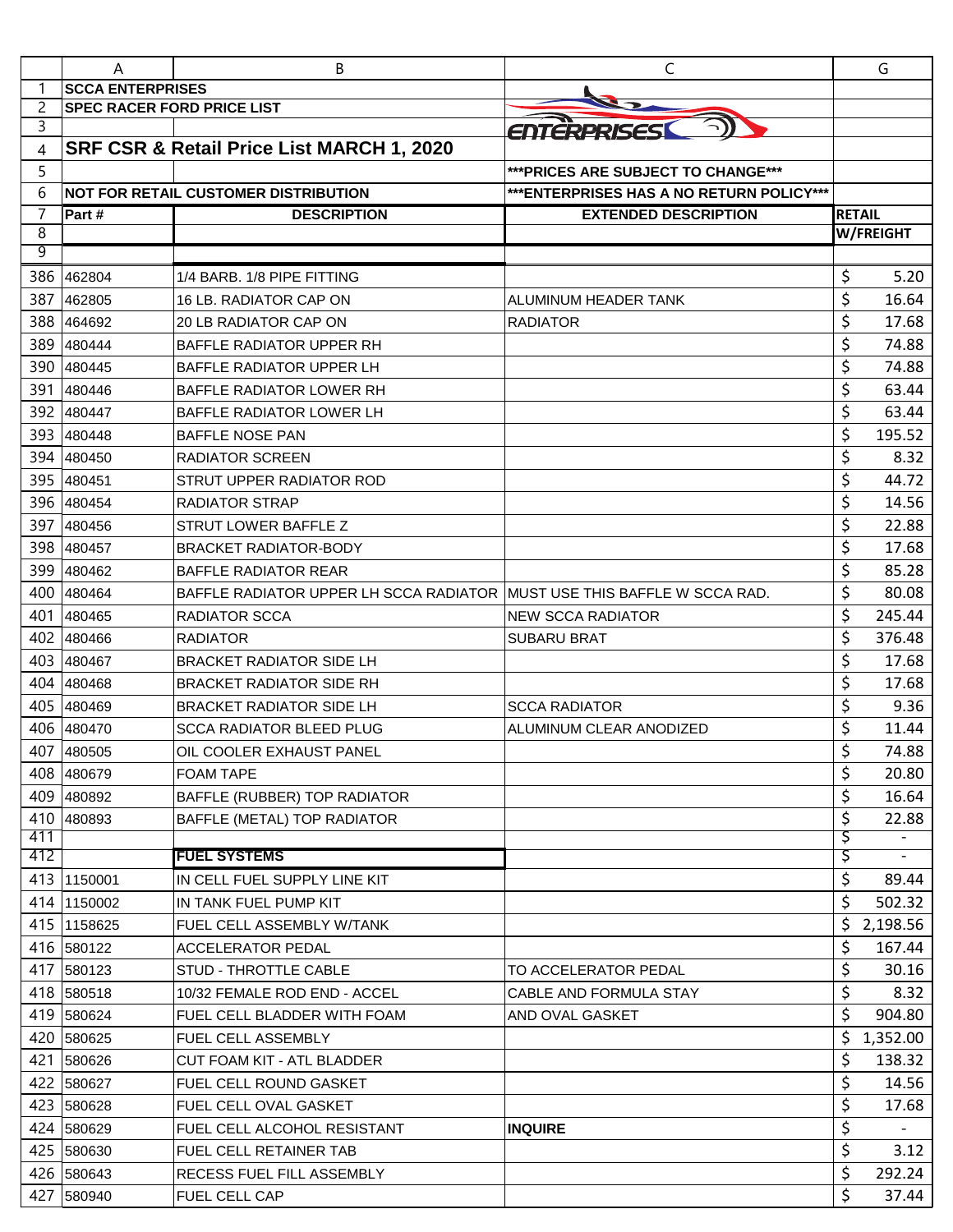|     | A                                 | В                                           | $\mathsf{C}$                              |               | G                        |
|-----|-----------------------------------|---------------------------------------------|-------------------------------------------|---------------|--------------------------|
| 1   | <b>SCCA ENTERPRISES</b>           |                                             |                                           |               |                          |
| 2   | <b>SPEC RACER FORD PRICE LIST</b> |                                             |                                           |               |                          |
| 3   |                                   |                                             | <b>ENTERPRISES</b>                        |               |                          |
| 4   |                                   | SRF CSR & Retail Price List MARCH 1, 2020   |                                           |               |                          |
| 5   |                                   |                                             | *** PRICES ARE SUBJECT TO CHANGE***       |               |                          |
| 6   |                                   | <b>NOT FOR RETAIL CUSTOMER DISTRIBUTION</b> | *** ENTERPRISES HAS A NO RETURN POLICY*** |               |                          |
| 7   | Part #                            | <b>DESCRIPTION</b>                          | <b>EXTENDED DESCRIPTION</b>               | <b>RETAIL</b> |                          |
| 8   |                                   |                                             |                                           |               | W/FREIGHT                |
| 9   |                                   |                                             |                                           |               |                          |
| 428 | 580941                            | GASKET FOR 580940                           |                                           | \$            | 9.36                     |
| 429 | 590630                            | <b>FLAPPER VALVE - FUEL CELL</b>            | FUEL SAFE 3 1/4 OD 3/16 HOLE              | \$            | 87.36                    |
| 430 | 590631                            | <b>FLAPPER VALVE - FUEL CELL</b>            | ATL 3 3/8 OD 3/8 HOLE                     | \$            | 13.52                    |
| 431 | WM591901A                         | UPDATE FUEL PUMP - IN CELL                  |                                           | \$            | 182.00                   |
| 432 | WM591913                          | <b>FUEL FILTER - IN CELL</b>                |                                           | \$            | 17.68                    |
| 433 | WM591914                          | <b>PUMP SLEEVE</b>                          |                                           | \$            | 8.32                     |
| 434 | 591902                            | <b>ADJUSTABLE FUEL PRESS</b>                | <b>REGULATOR</b>                          | \$            | 335.92                   |
| 435 | 591903                            | <b>F/P REGULATOR SPRING</b>                 |                                           | \$            | 11.44                    |
|     | 436 591904                        | <b>VACUUM PORT ADJUSTER</b>                 |                                           | \$            | 12.48                    |
| 437 | 591905                            | O-RING ADJ. F/P REGULATOR                   |                                           | \$            | 2.08                     |
|     | 438 591906                        | WASHER / GASKET                             | ADJ. F/P REGULATOR                        | \$            | 3.12                     |
| 439 | 591914A                           | IN TANK F/P BRACKET                         |                                           | \$            | 130.00                   |
| 440 | 591917                            | <b>FILLER NECK BRACKET</b>                  |                                           | \$            | 47.84                    |
| 441 | 591918                            | O-RING<br>FITS FUEL FILTER CANISTER         | <b>LG END CAP</b>                         | \$            | 6.24                     |
| 442 | 591919                            | O-RING<br><b>FUEL FILTER CANISTER</b>       | END FITTING TO END CAP                    | \$            | 6.24                     |
| 443 | 591922                            | FUEL ROLL OVER VALVE                        | <b>CHECK VALVE</b>                        | \$            | 198.64                   |
| 444 | 591930                            | THROTTLE BODY - USED                        |                                           | \$            | 124.80                   |
| 445 | 591990                            | FUEL SURGE BOX KIT                          |                                           | \$            | 440.96                   |
| 446 | 592304                            | <b>IDLE AIR CONTROL VALVE</b>               |                                           | \$            | 201.76                   |
| 447 | 598005                            | FUEL FILTER ELEMENT                         |                                           | \$            | 38.48                    |
| 448 |                                   |                                             |                                           | Ş             |                          |
| 449 |                                   | <b>LINES, HOSES &amp; TUBES</b>             |                                           | Ş             | $\overline{\phantom{a}}$ |
|     | 450 1168001                       | <b>BRAKE HARD LINE KIT WITH</b>             | <b>TEE'S AND UNIONS</b>                   | \$            | 353.60                   |
|     | 451 1168002                       | <b>BRAKE/CLUTCH HARD LINE</b>               | <b>HARDWARE KIT</b>                       | \$            | 28.08                    |
|     | 452 680136                        | BRAKE LINE-FRONT M/C HOSE                   | TO TEE                                    | \$            | 16.64                    |
|     | 453 680137                        | <b>BRAKE LINE - TEE TO L/F</b>              |                                           | \$            | 16.64                    |
|     | 454 680138                        | BRAKE LINE - TEE TO R/F                     |                                           | \$            | 70.72                    |
|     | 455 680140                        | <b>BRAKE LINE - REAR M/C HOSE</b>           | TO REAR TEE                               | \$            | 41.60                    |
|     | 456 680141                        | <b>BRAKE LINE - TEE TO L/R</b>              |                                           | \$            | 68.64                    |
|     | 457 680143                        | CLUTCH LINE FROM M/C HOSE                   | <b>TO SLAVE HOSE</b>                      | \$            | 83.20                    |
|     | 458 680415                        | <b>BRAKE HOSE FRONT M/C LH</b>              |                                           | \$            | 17.68                    |
|     | 459 680415A                       | SS LINE CENTER CYL W/PORT                   | FOR BRAKE LIGHT SWITCH                    | \$            | 63.44                    |
|     | 460 680417                        | SS BRAIDED HOSE CLUTCH M/C                  |                                           | \$            | 16.64                    |
|     | 461 680418                        | SS BRAIDED HOSE CLUTCH S/C                  |                                           | \$            | 81.12                    |
|     | 462 680423                        | SS BRAIDED HOSE REAR M/C RH                 |                                           | \$            | 17.68                    |
|     | 463 680424                        | <b>SS BRAIDED LINE TO CALIPER</b>           |                                           | \$            | 20.80                    |
|     | 464 680425                        | <b>SS BRAIDED BRAKE HOSE</b>                | SET W/O BRAKE SWITCH                      | \$            | 290.16                   |
|     | 465 680425A                       | SS BRAKE AND CLUTCH LINE KIT                | FOR HYLDRALIC BRAKE SWITCH                | \$            | 324.48                   |
|     | 466 680427                        | 10M MALE TO -3 FITTING                      |                                           | \$            | 18.72                    |
|     | 467 680428                        | 3/8 INV MALE TO -3 FITTING                  |                                           | \$            | 12.48                    |
|     | 468 680430                        | <b>BRAKE LINE TEE</b>                       |                                           | \$            | 11.44                    |
|     | 469 680449                        | RADIATOR COOLANT HOSE RIGHT                 |                                           | \$            | 104.00                   |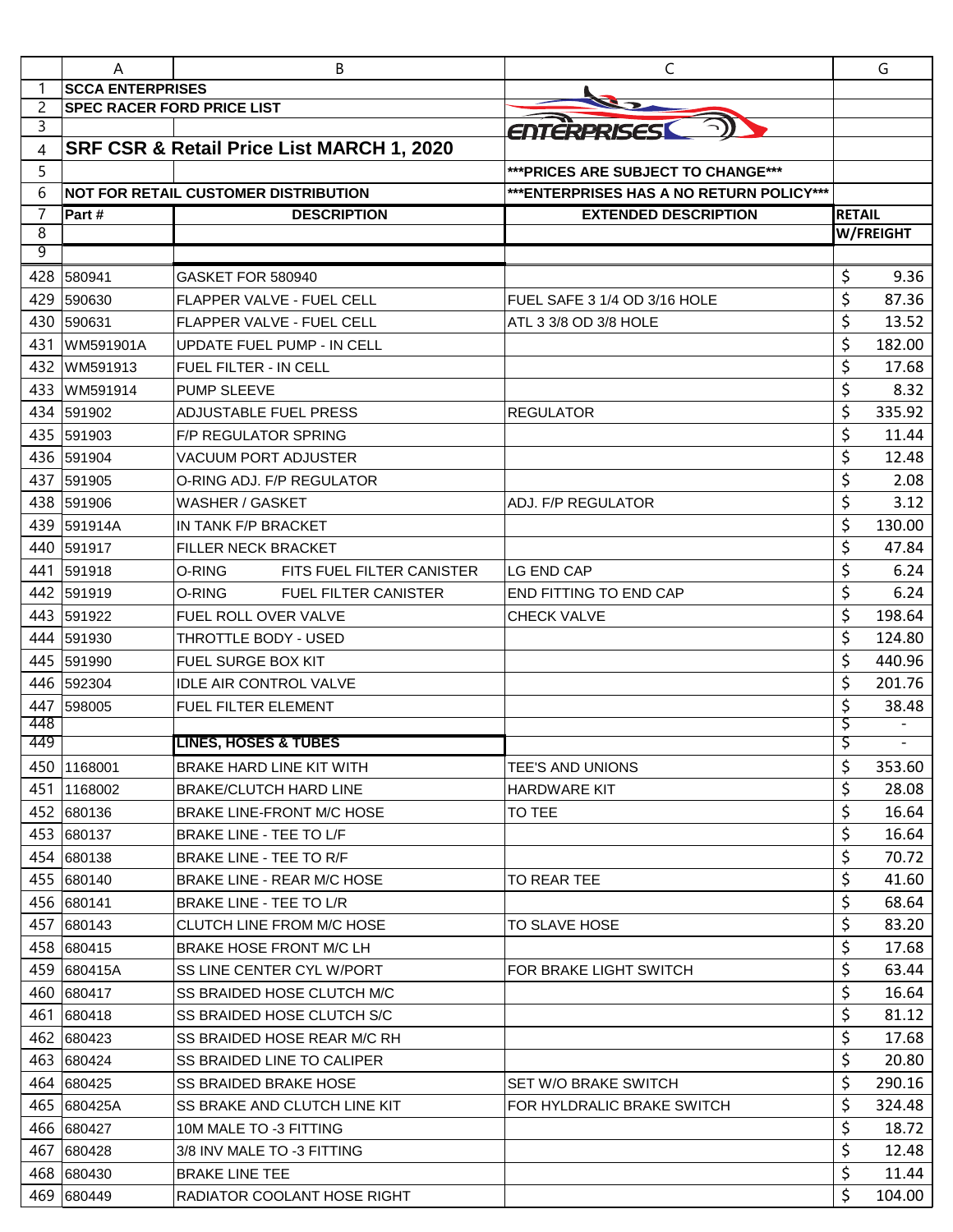|        | A                                 | B                                           | C                                         |               | G         |
|--------|-----------------------------------|---------------------------------------------|-------------------------------------------|---------------|-----------|
| 1      | <b>SCCA ENTERPRISES</b>           |                                             |                                           |               |           |
| 2      | <b>SPEC RACER FORD PRICE LIST</b> |                                             |                                           |               |           |
| 3      |                                   |                                             | ENTERPRISES                               |               |           |
| 4      |                                   | SRF CSR & Retail Price List MARCH 1, 2020   |                                           |               |           |
| 5      |                                   |                                             | *** PRICES ARE SUBJECT TO CHANGE***       |               |           |
| 6      |                                   | <b>NOT FOR RETAIL CUSTOMER DISTRIBUTION</b> | *** ENTERPRISES HAS A NO RETURN POLICY*** |               |           |
| 7      | Part #                            | <b>DESCRIPTION</b>                          | <b>EXTENDED DESCRIPTION</b>               | <b>RETAIL</b> |           |
| 8<br>9 |                                   |                                             |                                           |               | W/FREIGHT |
|        | 680450                            |                                             |                                           |               |           |
| 470    |                                   | RADIATOR COOLANT HOSE LEFT                  |                                           | \$            | 92.56     |
| 471    | 680458                            | <b>COOLANT TUBE</b>                         |                                           | \$            | 296.40    |
| 472    | 680503                            | OIL COOLER FITTING 1/2 X-8                  |                                           | \$            | 6.24      |
| 473    | 680615                            | FIRE EXTINGUISHER NOZZLES                   | FOR HALON SYSTEM ONLY                     | \$            | 22.88     |
| 474    | 680616                            | FIRE EXTINGUISHER NOZZLE                    | FOR SPA AFFF SYSTEM ONLY                  | \$            | 69.68     |
| 475    | 680617                            | TEE FOR SPA AFFF SYSTEM ONLY                |                                           | \$            | 16.64     |
| 476    | 680618                            | NOZZLE FOR ESS AFFF SYSTEM                  |                                           | \$            | 30.16     |
| 477    | 680619                            | NOZZLE FOR LIFELINE                         |                                           | \$            | 94.64     |
| 478    | 680620                            | <b>T CONNECTOR - LIFELINE</b>               |                                           | \$            | 53.04     |
| 479    | 680800                            | -8 STRAIGHT FITTING                         | BOTTOM LEFT COOLANT TANK                  | \$            | 12.48     |
| 480    | 680801                            | -12 FITTING 45 DEG PUSH ON                  |                                           | \$            | 53.04     |
| 481    | 680806                            | 10 FT. HOSE - COOLANT                       | <b>OVERFLOW</b>                           | \$            | 26.00     |
| 482    | 680836                            | <b>BRAKE LINE - REAR TEE</b>                | <b>TRANSVERSE TO UNION</b>                | \$            | 49.92     |
| 483    | 680837                            | <b>BRAKE LINE UNION REAR</b>                |                                           | \$            | 5.20      |
| 484    | 680838                            | <b>BRAKE LINE - UNION TO R/R</b>            |                                           | \$            | 59.28     |
| 485    | 691903                            | -6 90 DEGREE FITTING                        | <b>FUEL/WATER LINES</b>                   | \$            | 18.72     |
| 486    | 691908                            | -6 BULKHEAD FITTING                         |                                           | \$            | 14.56     |
| 487    | 691909                            | -6 BULKHEAD NUT                             |                                           | \$            | 2.08      |
| 488    | 691912                            | <b>6 NYLON WASHER</b>                       |                                           | \$            | 2.08      |
| 489    | 691921                            | -6 45 DEGREE FITTING                        | <b>FUEL/WATER LINES</b>                   | \$            | 18.72     |
| 490    | 691922                            | FITTING FEM -6 TO 5/16" HOSE                |                                           | \$            | 17.68     |
| 491    | 691923                            | -6 TUBE NUT                                 |                                           | ς             | 3.12      |
|        | 492 691924                        | IN TANK CORUGATED LINE                      | <b>WITH CLAMPS</b>                        | \$            | 38.48     |
|        | 493 691925                        | -6 AN METAL CAP                             |                                           | \$            | 5.20      |
|        | 494 691926                        | -6 AN 90 DEGREE RUN                         |                                           | \$            | 33.28     |
|        | 495 691927                        | -6 MALE UNION                               |                                           | \$            | 6.24      |
|        | 496 691928                        | -6 STRAIGHT FEMALE P/O ALUM                 | <b>WATER LINES</b>                        | \$            | 11.44     |
|        | 497 692406                        | -8 PIPE REMOTE                              | SANDWICH PLATE FITTINGS                   | \$            | 5.20      |
|        | 498 692410                        | -8 90 DEGREE FITTING PUSH ON                | WATER RETURN HOSE (1) /OIL COOLER LINES ( | \$            | 22.88     |
|        | 499 698001A                       | -6 FUEL HOSE PER INCH                       |                                           | \$            | 2.08      |
|        | 500 698002A                       | -8 OIL HOSE PER INCH                        |                                           | \$            | 2.08      |
| 501    |                                   |                                             |                                           | \$            |           |
| 502    |                                   | <b>CLUTCH &amp; TRANSMISSION</b>            |                                           | Ş             |           |
|        | 503 1170002                       | TRANS REBUILD SEAL KIT                      | GBX#                                      | \$            | 63.44     |
|        | 504 1170003                       | TRANS NEW SEAL KIT                          | GBX#                                      | \$            | 125.84    |
|        | 505 1180802                       | MAZDA 5TH GEAR ASSY.                        |                                           | \$            | 344.24    |
|        | 506 392601                        | TRANS FILL PLUG SPEED SENSOR                |                                           | \$            | 143.52    |
|        | 507 700001                        | <b>CORE TRANSMISSION</b>                    |                                           | \$            | 839.28    |
|        | 508 710100                        | 3RD GEAR SET - STRAIGHT CUT                 | <b>LIBERTY</b>                            | \$            | 464.88    |
|        | 509 710101                        | 4TH GEAR SET - STRAIGHT CUT                 | <b>LIBERTY</b>                            | \$            | 472.16    |
|        | 510 710102                        | 5TH GEAR SET - STRAIGHT CUT                 | <b>LIBERTY</b>                            | \$            | 539.76    |
|        | 511 710103                        | FULL GEAR SET - STRAIGHT CUT                | 3RD, 4TH, 5TH; LIBERTY                    | \$            | 1,420.00  |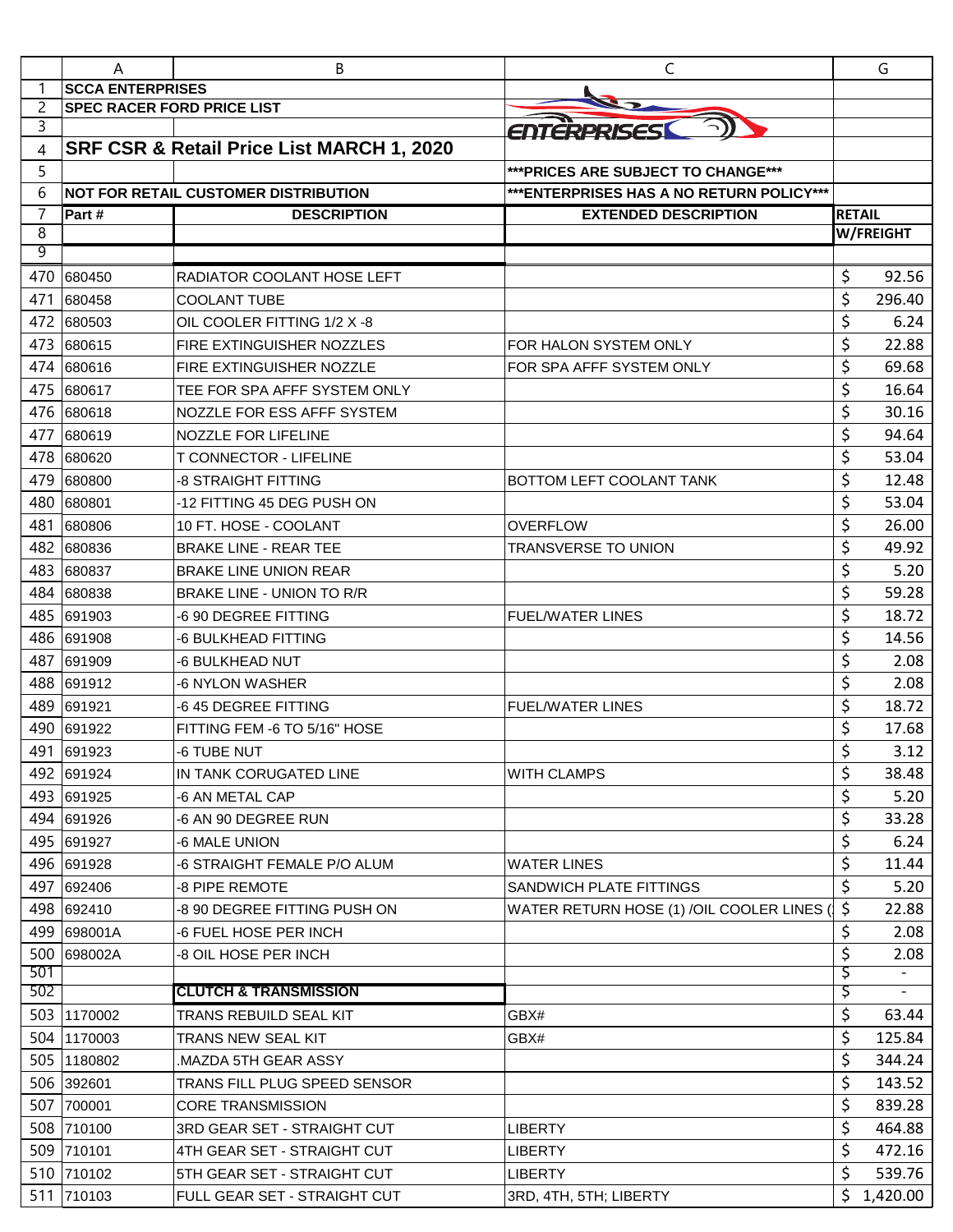|            | A                                 | В                                             | $\mathsf{C}$                               |               | G                |
|------------|-----------------------------------|-----------------------------------------------|--------------------------------------------|---------------|------------------|
|            | <b>SCCA ENTERPRISES</b>           |                                               |                                            |               |                  |
| 2          | <b>SPEC RACER FORD PRICE LIST</b> |                                               |                                            |               |                  |
| 3          |                                   |                                               | ENTERPRISES                                |               |                  |
| 4          |                                   | SRF CSR & Retail Price List MARCH 1, 2020     |                                            |               |                  |
| 5          |                                   |                                               | *** PRICES ARE SUBJECT TO CHANGE***        |               |                  |
| 6          |                                   | <b>NOT FOR RETAIL CUSTOMER DISTRIBUTION</b>   | *** ENTERPRISES HAS A NO RETURN POLICY***  |               |                  |
| 7          | Part#                             | <b>DESCRIPTION</b>                            | <b>EXTENDED DESCRIPTION</b>                | <b>RETAIL</b> |                  |
| 8<br>9     |                                   |                                               |                                            |               | <b>W/FREIGHT</b> |
|            | 512 710104                        | <b>SHIFT HUB WIRE</b>                         | <b>SCCA</b>                                | \$            | 5.20             |
| 513        | 710004A                           |                                               | MUST USE 710017A                           | \$            | 340.08           |
| 514        | 710007                            | 3RD GEAR, INPUT SHAFT<br>4TH GEAR INPUT SHAFT |                                            | \$            | 260.00           |
|            | 515 710010                        | <b>5TH GEAR HUB SET</b>                       | <b>MAZDA</b>                               | \$            | 226.72           |
|            |                                   |                                               |                                            |               | 290.16           |
| 517        | 516 710017A                       | <b>3RD GEAR PINION</b>                        | <b>MUST USE 710004A</b>                    | \$            | 297.44           |
|            | 710018<br>710026                  | <b>4TH GEAR PINION</b>                        |                                            | \$            |                  |
| 518        |                                   | AXLE/DIFF SIDE SEAL L OR R                    |                                            | \$            | 20.80            |
| 519        | 710035                            | <b>DRAIN PLUG GASKET</b>                      |                                            | \$            | 9.36             |
| 520        | 710069                            | RING GEAR 3.8 RATIO                           | <b>MAZDA</b>                               | \$            | 653.12           |
| 521        | 710074                            | DOUBLE CONE SYNCHRO                           | <b>MAZDA</b>                               | \$            | 229.84           |
| 522        | 710075                            | 1ST GEAR DBL SYNCHRO                          | <b>MAZDA</b>                               | \$            | 190.32           |
| 523        | 710076                            | 2ND GEAR DBL SYNCHRO                          | MAZDA                                      | \$            | 171.60           |
| 524        | 710077                            | HUB SET 1ST & 2ND DBL SYNCHRO                 | MAZDA                                      | \$            | 289.12           |
| 525        | 780116                            | <b>FOOT REST PEDAL</b>                        |                                            | \$            | 69.68            |
| 526        | 780296                            | <b>CLUTCH PEDAL</b>                           |                                            | \$            | 151.84           |
| 527<br>528 | 780416                            | 5/16 FEMALE RH ROD END                        | CLUTCH M/C - ALTERNATOR                    | \$<br>\$      | 8.32             |
| 529        |                                   | <b>BRAKES</b>                                 |                                            | Ş             |                  |
| 530        | 1180008                           | WILWOOD CALIPER W BRACKET KIT                 | COMPLETE WITH BANJO AND O-RINGS            | \$            | 408.00           |
| 531        | 1196184                           | <b>SLOTTED PISTON</b>                         |                                            | \$            | 44.72            |
| 532        | 1196185                           | <b>BRASS BUSHING KIT .490</b>                 | For 800315 / .485 Pin                      | \$            | 13.52            |
|            | 533 1196185A                      | <b>BRASS BUSHING KIT .496</b>                 | For 800314 / .491 Pin                      | \$            | 13.52            |
|            | 534 1196185B                      | <b>BRASS BUSHING KIT .503</b>                 | FOR .500 PIN - NOT ENT                     | \$            | 13.52            |
|            | 535 800027                        | <b>BANJO BOLT</b>                             | <b>UNIVERSAL</b>                           | \$            | 11.44            |
|            | 536 800028                        | BANJO -3 STRIAGHT 10MM                        | <b>WILWOOD</b>                             | \$            | 34.32            |
|            | 537 800029                        | BANJO -3 20 DEGREE 10MM                       | <b>WILWOOD</b>                             | \$            | 34.32            |
|            | 538 800030                        | BANJO -3 45 DEGREE 10MM                       | WILWOOD STANDARD                           | \$            | 34.32            |
|            | 539 800031                        | BANJO -3 90 DEGREE 10MM                       | WILWOOD                                    | \$            | 34.32            |
|            | 540 800035                        | CALIPER SEAL KIT                              |                                            | \$            | 6.24             |
|            | 541 800036                        | <b>BLEEDER VALVE CALIPER</b>                  |                                            | \$            | 2.08             |
|            | 542 800037                        | CALIPER BUSHING I/D .488                      | <b>FOR .485 PIN</b>                        | \$            | 12.48            |
|            | 543 800037A                       | CALIPER BUSHING I/D .494                      | <b>FOR .491 PIN</b>                        | \$            | 12.48            |
|            | 544 800037B                       | CALIPER BUSHING I/D .503                      | <b>FOR .500 PIN</b>                        | \$            | 12.48            |
|            | 545 800038                        | WILWOOD CALIPER W BRACKET                     | UNIVERSAL Replaces Renault Caliper & Brkt. | \$            | 389.00           |
|            | 546 800039                        | CALIPER PISTON SQ. O-RING                     | WILWOOD                                    | \$            | 6.24             |
|            | 547 800040                        | <b>CALIPER PISTON</b>                         | <b>WILWOOD</b>                             | \$            | 19.76            |
|            | 548 800041                        | <b>CALIPER PIN O-RING</b>                     | <b>WILWOOD</b>                             | \$            | 3.12             |
|            | 549 800042                        | CALIPER BLEEDER SCREW                         | <b>WILWOOD</b>                             | \$            | 5.20             |
|            | 550 800043                        | CALIPER BRACKET ONLY                          | <b>WILWOOD</b>                             | \$            | 100.88           |
|            | 551 800044                        | CALIPER BODY ONLY                             | <b>WILWOOD</b>                             | \$            | 357.76           |
|            | 552 800065                        | VENTED BRAKE ROTOR                            | <b>WILWOOD</b>                             | \$            | 134.16           |
|            | 553 800314                        | LOCATING PIN CALIPER .491                     |                                            | \$            | 34.32            |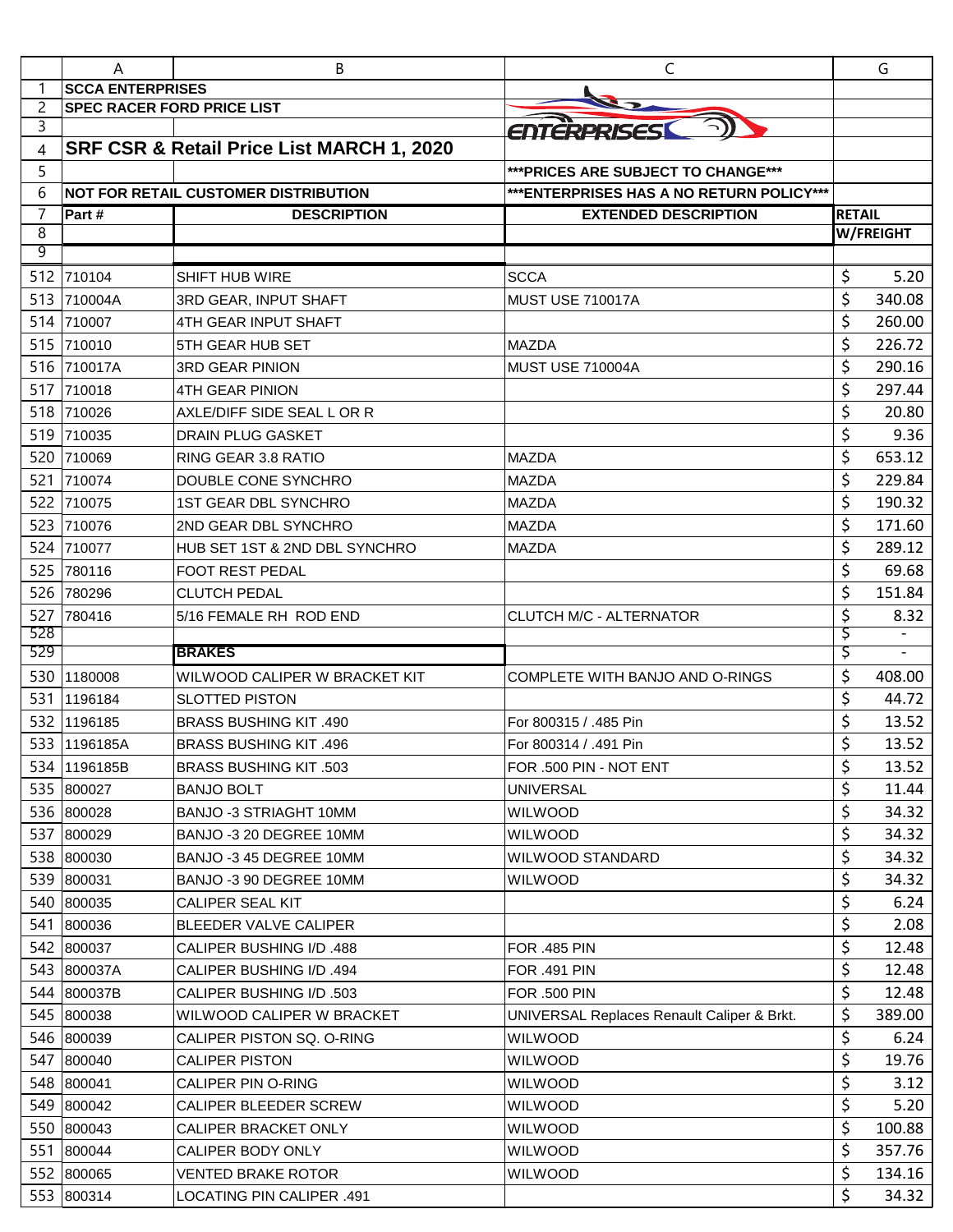|     | A                                 | В                                           | C                                        |               | G                        |
|-----|-----------------------------------|---------------------------------------------|------------------------------------------|---------------|--------------------------|
|     | <b>SCCA ENTERPRISES</b>           |                                             |                                          |               |                          |
| 2   | <b>SPEC RACER FORD PRICE LIST</b> |                                             |                                          |               |                          |
| 3   |                                   |                                             | ENTERPRISES                              |               |                          |
| 4   |                                   | SRF CSR & Retail Price List MARCH 1, 2020   |                                          |               |                          |
| 5   |                                   |                                             | *** PRICES ARE SUBJECT TO CHANGE***      |               |                          |
| 6   |                                   | <b>NOT FOR RETAIL CUSTOMER DISTRIBUTION</b> | ***ENTERPRISES HAS A NO RETURN POLICY*** |               |                          |
| 7   | Part#                             | <b>DESCRIPTION</b>                          | <b>EXTENDED DESCRIPTION</b>              | <b>RETAIL</b> |                          |
| 8   |                                   |                                             |                                          |               | <b>W/FREIGHT</b>         |
| 9   |                                   |                                             |                                          |               |                          |
| 554 | 800315                            | <b>LOCATING PIN CALIPER .485</b>            |                                          | \$            | 35.36                    |
| 555 | 800316                            | <b>CALIPER PIN</b>                          | <b>WILWOOD</b>                           | \$            | 12.48                    |
| 556 | 800365                            | <b>BRAKE CALIPER DUCT</b>                   |                                          | \$            | 18.72                    |
| 557 | 801993                            | <b>BRAKE PADS</b>                           |                                          | \$            | 176.80                   |
| 558 | 832503                            | <b>BRAKE LIGHT SWITCH</b>                   |                                          | \$            | 35.36                    |
| 559 | 832503A                           | <b>HYDRAULIC B/L SWITCH</b>                 |                                          | \$            | 12.48                    |
| 560 | 832504                            | ALUMINUM BRAKE SWITCH NUT                   |                                          | \$            | 8.32                     |
| 561 | 880036                            | <b>STEEL BRAKE SWITCH NUT</b>               |                                          | \$            | 2.08                     |
| 562 | 880129                            | <b>BRAKE PEDAL</b>                          |                                          | \$            | 151.84                   |
| 563 | 880356                            | <b>BALANCE BAR ASSEMBLY</b>                 |                                          | \$            | 131.04                   |
| 564 | 880356A                           | <b>BALANCE BAR ONLY</b>                     |                                          | \$            | 53.04                    |
| 565 | 880357                            | 3/4 MASTER CYLINDER                         | <b>WILWOOD</b>                           | \$            | 146.64                   |
| 566 | 880357A                           | WILWOOD 3/4 REPAIR KIT                      |                                          | \$            | 42.64                    |
| 567 | 880358                            | 3/4 MASTER CYLINDER                         | <b>GIRLING</b>                           | \$            | 238.16                   |
| 568 | 880359                            | <b>REBUILD KIT FOR GIRLING 3/4</b>          |                                          | \$            | 46.80                    |
| 569 | 880911                            | <b>M/CYL CAP WILWOOD VENTED</b>             |                                          | \$            | 14.56                    |
| 570 | 880912                            | M/CYL CAP WILWOOD - SEALED                  |                                          | \$            | 17.68                    |
| 571 | 880912A                           | CAP SEAL-WILWOOD                            |                                          | \$            | 6.24                     |
| 572 | 880914                            | <b>BRAKE BIAS ADJUSTER - BLUE</b>           | <b>PETAL</b>                             | \$            | 121.68                   |
| 573 | WM803007                          | <b>BRAKE BIAS ADJUSTER</b>                  | <b>FORMULA ASSY</b>                      | \$            | 135.20                   |
| 574 |                                   |                                             |                                          | \$            |                          |
| 575 |                                   | <b>ELECTRICAL</b>                           |                                          | Ş             | $\overline{\phantom{a}}$ |
|     | 576 902127                        | NEW BOSCH ALT 50AMP                         |                                          | \$            | 369.20                   |
|     | 577 902127A                       | <b>NEW BOSCH ALT PIGTAIL</b>                |                                          | \$            | 14.56                    |
|     | 578 902127B                       | NEW ALT. POST CAP                           |                                          | \$            | 3.12                     |
|     | 579 902127C                       | PLASTIC COVER                               |                                          | \$            | 42.64                    |
|     | 580 902127R                       | <b>RECTIFIER</b>                            |                                          | \$            | 81.12                    |
|     | 581 980005                        | 5 AMP FUSE                                  |                                          | \$            | 2.08                     |
|     | 582 980010                        | 10 AMP FUSE                                 |                                          | \$            | 2.08                     |
|     | 583 980015                        | 15 AMP FUSE                                 |                                          | \$            | 2.08                     |
|     | 584 980020                        | 20 AMP FUSE                                 |                                          | \$            | 2.08                     |
|     | 585 980030                        | 30 AMP FUSE                                 |                                          | \$            | 2.08                     |
|     | 586 980347                        | <b>BATTERY HOLD-DOWN BRACKET</b>            |                                          | \$            | 36.40                    |
|     | 587 980475                        | <b>IGNITION SWITCH GUARD</b>                |                                          | \$            | 5.20                     |
|     | 588 980476                        | <b>IGNITION SWITCH</b>                      |                                          | \$            | 65.52                    |
|     | 589 980480                        | ALTERNATOR CHARGE LIGHT                     |                                          | \$            | 14.56                    |
|     | 590 980481                        | <b>STARTER SWITCH</b>                       |                                          | \$            | 28.08                    |
|     | 591 980482                        | <b>MASTER SWITCH KEY</b>                    |                                          | \$            | 14.56                    |
|     | 592 980516                        | <b>MASTER KILL SWITCH</b>                   |                                          | \$            | 87.36                    |
|     | 593 980701                        | <b>BATTERY BOOT POSITIVE</b>                |                                          | \$            | 6.24                     |
|     | 594 980702                        | <b>BATTERY BOOT NEGITIVE</b>                |                                          | \$            | 6.24                     |
|     | 595 980703                        | <b>ALTERNATOR BOOT</b>                      |                                          | \$            | 9.36                     |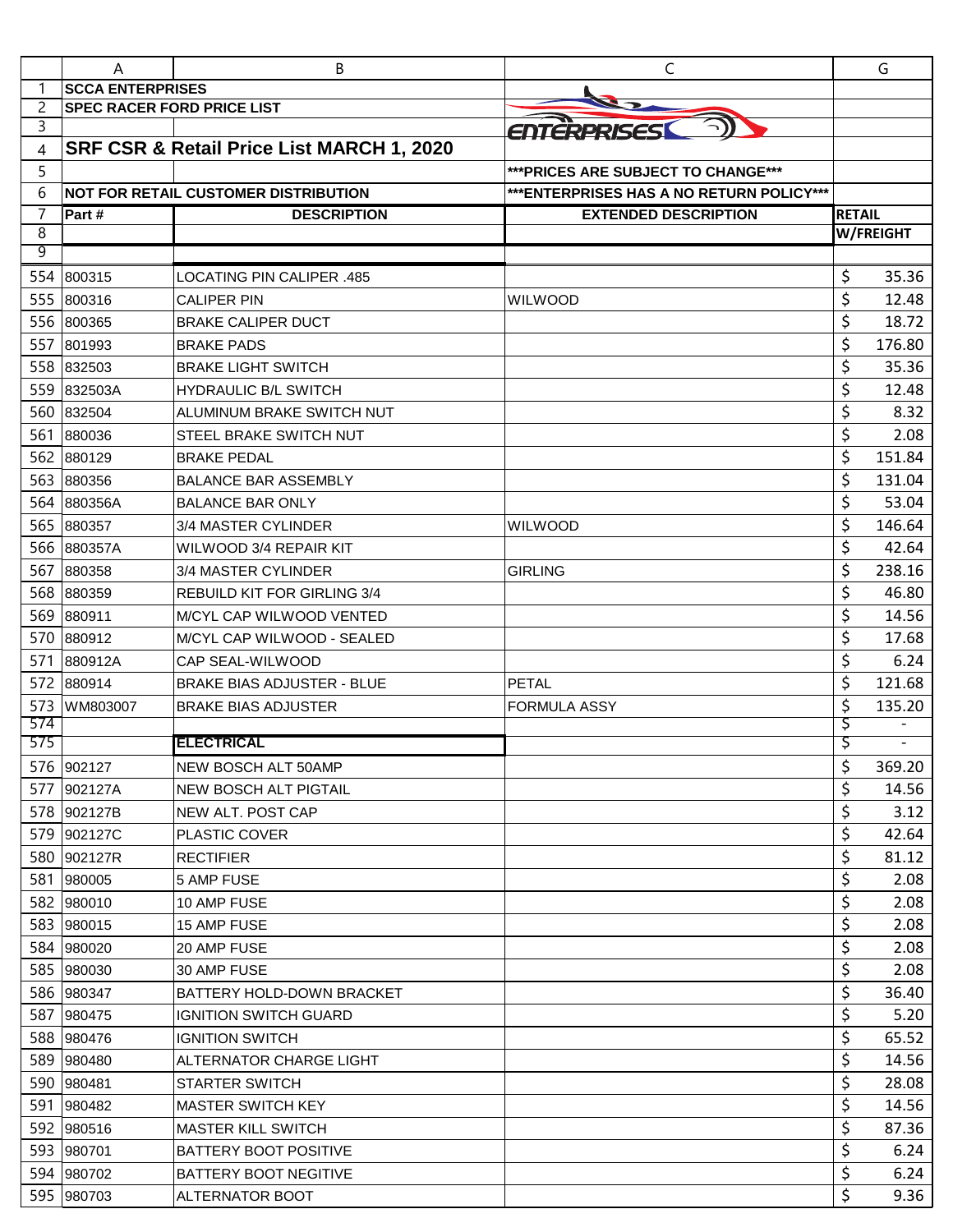|            | A                                 | В                                           | C                                         |               | G                        |
|------------|-----------------------------------|---------------------------------------------|-------------------------------------------|---------------|--------------------------|
|            | <b>SCCA ENTERPRISES</b>           |                                             |                                           |               |                          |
| 2          | <b>SPEC RACER FORD PRICE LIST</b> |                                             |                                           |               |                          |
| 3          |                                   |                                             | <b>ENTERPRISES</b>                        |               |                          |
| 4          |                                   | SRF CSR & Retail Price List MARCH 1, 2020   |                                           |               |                          |
| 5          |                                   |                                             | *** PRICES ARE SUBJECT TO CHANGE***       |               |                          |
| 6          |                                   | <b>NOT FOR RETAIL CUSTOMER DISTRIBUTION</b> | *** ENTERPRISES HAS A NO RETURN POLICY*** |               |                          |
| 7          | Part#                             | <b>DESCRIPTION</b>                          | <b>EXTENDED DESCRIPTION</b>               | <b>RETAIL</b> |                          |
| 8<br>9     |                                   |                                             |                                           |               | <b>W/FREIGHT</b>         |
| 596        | 980704                            | <b>MASTER KILL SWITCH BOOT</b>              |                                           | \$            | 3.12                     |
| 597        | 980899                            | 1/4 FEMALE SPADE FOR                        |                                           | \$            | 3.12                     |
| 598        | 980900                            | <b>BRAKE LIGHT HARNESS</b>                  | <b>HYD BRAKE LIGHT SWITCH</b>             | \$            | 6.24                     |
| 599        |                                   |                                             |                                           | \$            | 169.52                   |
|            | 991500                            | FUEL PUMP WIRE BULKHEAD                     |                                           |               |                          |
| 600<br>601 | 991500A                           | <b>O-RING FOR 991500</b>                    |                                           | \$            | 2.08<br>80.08            |
|            | 991501                            | FUEL PUMP CONNECTOR AT PUMP                 |                                           | \$<br>\$      |                          |
| 602        | 991502                            | <b>CONNECTOR EXTERIOR FOR F/P</b>           |                                           |               | 14.56                    |
| 603        | 991502A                           | <b>MALE TERMINAL PIN</b>                    |                                           | \$            | 2.08                     |
| 604        | 991502B                           | FEMALE TERMINAL SOCKET                      |                                           | \$            | 2.08                     |
| 605        | 991503                            | CONNECTOR BODY F/P                          | FEMALE HALF OF CONNECTOR                  | \$            | 6.24                     |
| 606<br>607 | 992015                            | THROTTLE POSITION SENSOR                    |                                           | \$<br>Ş       | 154.96                   |
| 608        |                                   | <b>FASTENERS</b>                            |                                           | Ş             | $\overline{\phantom{a}}$ |
| 609        | 1180006                           | <b>BOLT KIT</b>                             |                                           | \$            | 295.36                   |
| 610        | 1000100                           | 1/4 - 20 X .5 BOLT HEX                      |                                           | \$            | 2.08                     |
| 611        | 1000101                           | BOLT BUTTON HEAD 1/4X20X.625                |                                           | \$            | 2.08                     |
| 612        | 1000102                           | SOCKET CAP SCREW 1/4-20 X .5                |                                           | \$            | 2.08                     |
| 613        | 1000103                           | NYLOCK 1/4 X 20                             |                                           | \$            | 2.08                     |
| 614        | 1000105                           | 90 DEGREE BRKT                              |                                           | \$            | 17.68                    |
| 615        | 1000106                           | 1/4 - 20 X 1/2 FLANGED HEAD                 |                                           | \$            | 2.08                     |
| 616        | 1000107                           | 1/4-20 X 3/4 SS CARRIAGE                    | <b>BOLT</b>                               | \$            | 2.08                     |
| 617        | 1000255                           | <b>WASHER M8 FLAT</b>                       | BULK HEAD TO LINES (UNDER JAM NUT)        | \$            | 2.08                     |
|            | 618 1000257                       | <b>WASHER M12 FLAT</b>                      |                                           | \$            | 2.08                     |
|            | 619 1000300                       | BOLT HEX 1/4-20 X 1.0                       | GRADE 8                                   | \$            | 2.08                     |
|            | 620 1000302                       | BOLT HEX 1/4-28 X .5                        | GRADE 8                                   | \$            | 2.08                     |
|            | 621 1000304                       | BOLT HEX 1/4-28 X .62                       | GRADE 8                                   | \$            | 2.08                     |
|            | 622 1000306                       | BOLT HEX 1/4-28 X .75                       | GRADE 8                                   | \$            | 2.08                     |
|            | 623 1000308                       | BOLT HEX 1/4-28 X .75                       | <b>STAINLESS</b>                          | \$            | 2.08                     |
|            | 624 1000310                       | BOLT BUTTON HEAD1/4-28 X.87                 |                                           | \$            | 2.08                     |
|            | 625 1000312                       | BOLT HEX 1/4-28 X 1                         | GRADE 8                                   | \$            | 2.08                     |
|            | 626 1000314                       | BOLT HEX 1/4-28 X 1.5                       | GRADE 8                                   | \$            | 2.08                     |
|            | 627 1000316                       | BOLT HEX 1/4-28 X 1.75                      | GRADE 8                                   | \$            | 2.08                     |
|            | 628 1000318                       | BOLT HEX 1/4-28 X 2.25                      | GRADE 8                                   | \$            | 2.08                     |
|            | 629 1000320                       | BOLT HEX 5/16-18 X 1.0                      | GRADE 8                                   | \$            | 2.08                     |
|            | 630 1000322                       | BOLT HEX 5-16/18 X 1.0                      | SAFETY WIRE DRILLED                       | \$            | 3.12                     |
| 631        | 1000324                           | BOLT HEX 5/16-24 X.75                       | GRADE 8                                   | \$            | 2.08                     |
|            | 632 1000326                       | BOLT HEX 5/16-24 X 1.0                      | GRADE 8                                   | \$            | 2.08                     |
|            | 633 1000328                       | BOLT HEX 5/16-24 X 1.5                      | GRADE 8                                   | \$            | 3.12                     |
|            | 634 1000330                       | BOLT HEX 5/16-24 X 1.75                     | GRADE 8                                   | \$            | 3.12                     |
|            | 635 1000332                       | BOLT HEX 5/16-24 X 2.0                      | GRADE 8                                   | \$            | 3.12                     |
|            | 636 1000334                       | BOLT HEX 5/16-24 X 2.25                     | GRADE 8                                   | \$            | 3.12                     |
|            | 637 1000336                       | BOLT HEX 5/16-24 X 2.5                      | GRADE 8                                   | \$            | 3.12                     |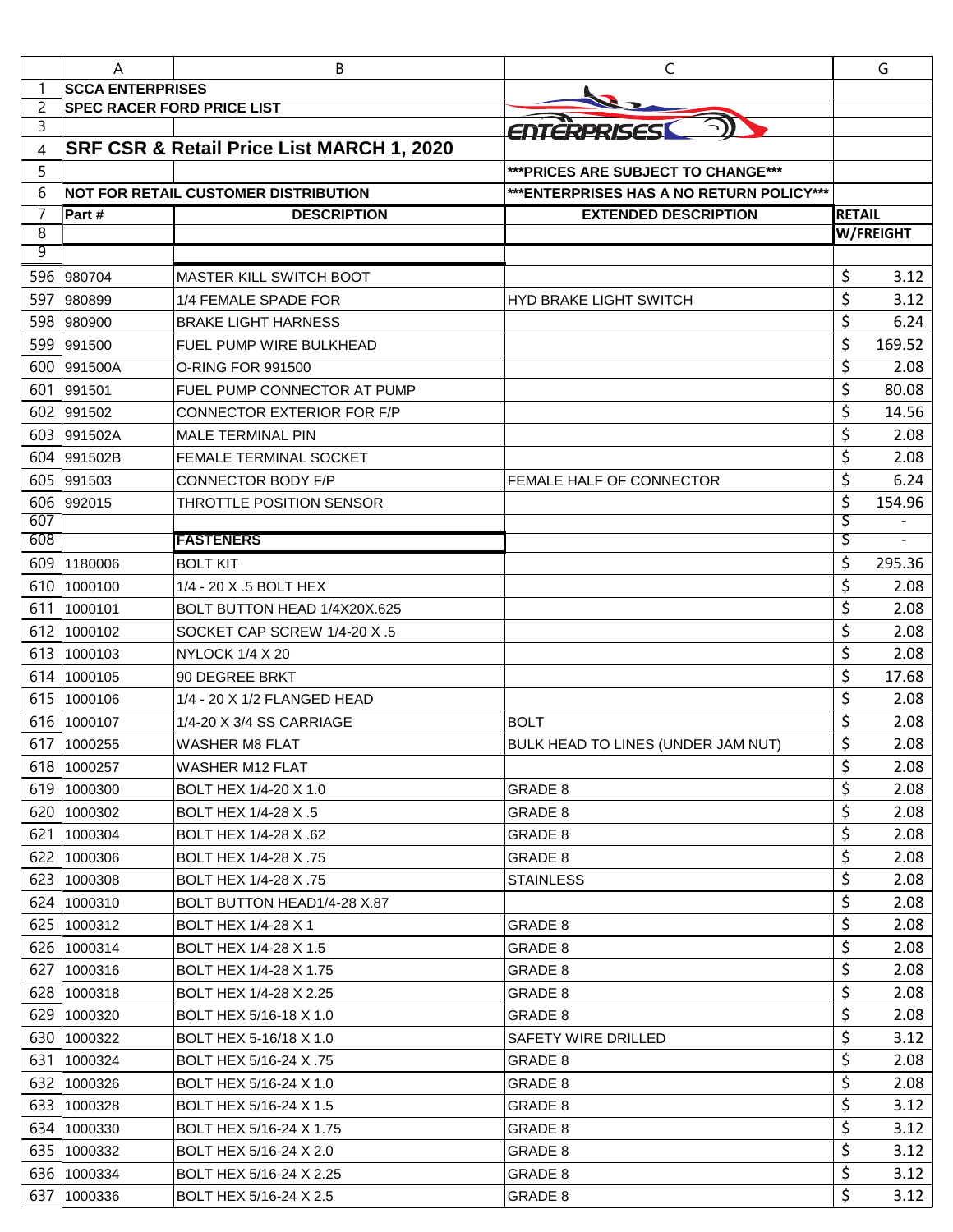|                | Α                                 | B                                         | C                                         | G                                 |      |
|----------------|-----------------------------------|-------------------------------------------|-------------------------------------------|-----------------------------------|------|
| 1              | <b>SCCA ENTERPRISES</b>           |                                           |                                           |                                   |      |
| $\overline{c}$ | <b>SPEC RACER FORD PRICE LIST</b> |                                           |                                           |                                   |      |
| 3              |                                   |                                           | ENTERPRISES                               |                                   |      |
| 4              |                                   | SRF CSR & Retail Price List MARCH 1, 2020 |                                           |                                   |      |
| 5              |                                   |                                           | *** PRICES ARE SUBJECT TO CHANGE***       |                                   |      |
| 6              |                                   | NOT FOR RETAIL CUSTOMER DISTRIBUTION      | *** ENTERPRISES HAS A NO RETURN POLICY*** |                                   |      |
| 7<br>8         | Part#                             | <b>DESCRIPTION</b>                        | <b>EXTENDED DESCRIPTION</b>               | <b>RETAIL</b><br><b>W/FREIGHT</b> |      |
| 9              |                                   |                                           |                                           |                                   |      |
| 638            | 1000338                           | BOLT HEX 3/8-16 X .75                     | GRADE 8                                   | \$                                | 2.08 |
| 639            | 1000340                           | BOLT HEX 3/8-16 X 1.5                     | GRADE 8                                   | \$                                | 2.08 |
| 640            | 1000341                           | BOLT 3/8 X16 X 1 3/4 GRADE 8              |                                           | \$                                | 3.12 |
| 641            | 1000342                           | BOLT HEX 3/8-24 X 1.25                    | GRADE 8                                   | \$                                | 3.12 |
| 642            | 1000344                           | BOLT HEX 3/8-24 X 1.5                     | <b>GRADE 8</b>                            | \$                                | 3.12 |
| 643            | 1000346                           | BOLT HEX 3/8-24 X 2.0                     | GRADE 8                                   | \$                                | 3.12 |
| 644            | 1000348                           | BOLT HEX 3/8-24 X 2.25                    | GRADE 8                                   | \$                                | 3.12 |
| 645            | 1000350                           | BOLT HEX 7/16-20 X 1.75                   | GRADE 8                                   | \$                                | 3.12 |
| 646            | 1000352                           | BOLT HEX 7/16-20 X 2.0                    | GRADE 8                                   | \$                                | 3.12 |
| 647            | 1000354                           | BOLT HEX 7/16-20 X 3.5                    | GRADE 8                                   | \$                                | 3.12 |
| 648            | 1000356                           | BOLT HEX 7/16-20 X 4.0                    | GRADE 8                                   | \$                                | 5.20 |
| 649            | 1000358                           | BOLT HEX 7/16-20 X 6                      | GRADE 8                                   | \$                                | 8.32 |
| 650            | 1000360                           | BOLT HEX 1/2-20 X 1.25                    | GRADE 8                                   | \$                                | 3.12 |
| 651            | 1000362                           | BOLT HEX 1/2-20 X 5.0                     | GRADE 8                                   | \$                                | 8.32 |
| 652            | 1000364                           | 1/4 - 20 HEX NUT                          |                                           | \$                                | 2.08 |
| 653            | 1000366                           | NUT HEX 5/16-18, SAE                      |                                           | \$                                | 2.08 |
| 654            | 1000368                           | NUT HEX 3/8-24, SAE                       |                                           | \$                                | 2.08 |
| 655            | 1000372                           | NUT JAM 1/2-20, SAE                       |                                           | \$                                | 2.08 |
| 656            | 1000374                           | <b>NUT JAM 1/4-28, SAE</b>                |                                           | \$                                | 2.08 |
| 657            | 1000378                           | NUT JAM 5/16-24 LH, SAE                   |                                           | \$                                | 2.08 |
| 658            | 1000380                           | 3/8-24, JAM NUT                           |                                           | \$                                | 2.08 |
|                | 659 1000382                       | NUT JAM 7/16-20, SAE                      |                                           | Ś                                 | 2.08 |
| 660            | 1000384                           | NUT JAM 7/16-20 LH, SAE                   |                                           | \$                                | 2.08 |
| 661            | 1000386                           | NUT JAM 9/16-18 LH, SAE                   |                                           | \$                                | 5.20 |
| 662            | 1000392                           | NYLOCK 1/4-28                             |                                           | \$                                | 2.08 |
| 663            | 1000394                           | <b>NYLOCK 5/16-18</b>                     |                                           | \$                                | 2.08 |
| 664            | 1000396                           | NYLOCK 5/16-24                            |                                           | \$                                | 2.08 |
|                | 665 1000398                       | NYLOCK 3/8-24                             |                                           | \$                                | 2.08 |
|                | 666 1000400                       | NYLOCK 7/16-20                            |                                           | \$                                | 2.08 |
| 667            | 1000402                           | NYLOCK 1/2-13                             |                                           | \$                                | 2.08 |
|                | 668 1000404                       | <b>NYLOCK 1/2-20</b>                      |                                           | \$                                | 2.08 |
| 669            | 1000406                           | NUT STOVER 1/4-28, SAE                    |                                           | \$                                | 2.08 |
| 670            | 1000408                           | WASHER FLAT 10/32, SAE                    | USE 1016244                               | \$                                | 2.08 |
| 671            | 1000410                           | WASHER FLAT 1/4, SAE                      |                                           | \$                                | 2.08 |
| 672            | 1000412                           | WASHER FLAT 5/16, SAE                     |                                           | \$                                | 2.08 |
|                | 673 1000414                       | WASHER FLAT 3/8, SAE                      |                                           | \$                                | 2.08 |
| 674            | 1000416                           | WASHER FLAT 7/16, SAE                     |                                           | \$                                | 2.08 |
| 675            | 1000418                           | WASHER FLAT 1/2, SAE                      |                                           | \$                                | 2.08 |
| 676            | 1000420                           | FENDER WASHER 1/4, SAE                    |                                           | \$                                | 2.08 |
| 677            | 1001100                           | <b>SNAP RING FOR BRASS</b>                | CALIPER BUSHING                           | \$                                | 2.08 |
| 678            | 1001105                           | NYLOCK M12 X 1.75                         |                                           | \$                                | 2.08 |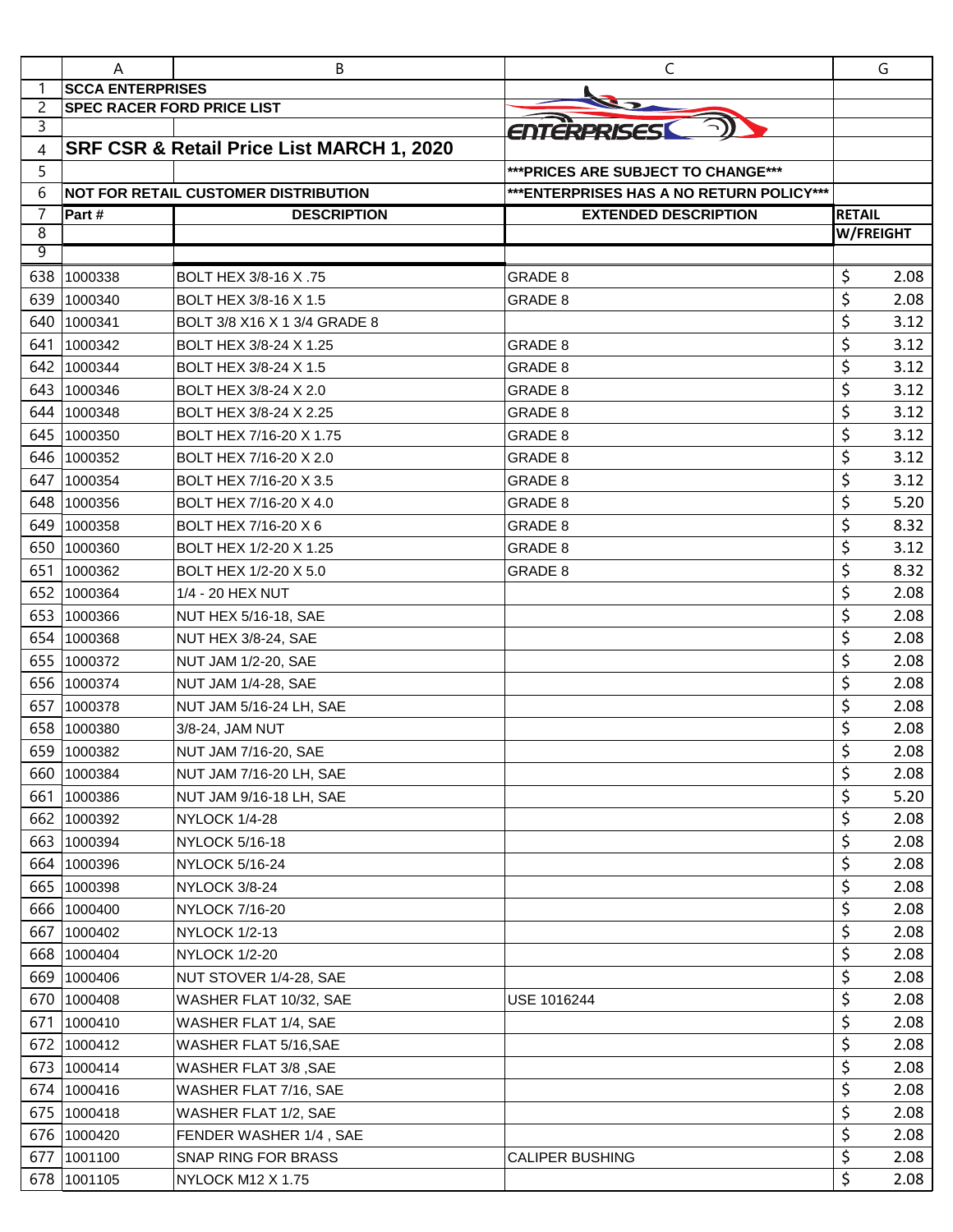|        | A                                 | В                                            | C                                         |                  | G     |
|--------|-----------------------------------|----------------------------------------------|-------------------------------------------|------------------|-------|
| -1     | <b>SCCA ENTERPRISES</b>           |                                              |                                           |                  |       |
| 2      | <b>SPEC RACER FORD PRICE LIST</b> |                                              |                                           |                  |       |
| 3      |                                   |                                              | ENTERPRISESI                              |                  |       |
| 4      |                                   | SRF CSR & Retail Price List MARCH 1, 2020    |                                           |                  |       |
| 5      |                                   |                                              | *** PRICES ARE SUBJECT TO CHANGE***       |                  |       |
| 6      |                                   | <b>INOT FOR RETAIL CUSTOMER DISTRIBUTION</b> | *** ENTERPRISES HAS A NO RETURN POLICY*** |                  |       |
| 7      | Part #                            | <b>DESCRIPTION</b>                           | <b>EXTENDED DESCRIPTION</b>               | <b>RETAIL</b>    |       |
| 8<br>9 |                                   |                                              |                                           | <b>W/FREIGHT</b> |       |
|        |                                   |                                              |                                           |                  |       |
| 679    | 1001106                           | NYLOCK M20 X 1.5                             |                                           | \$               | 3.12  |
| 680    | 1001106A                          | METAL LOCKNUT M20 X 1.5                      |                                           | \$               | 17.68 |
| 681    | 1001120                           | <b>BOLT M6 X 1.0 X 15</b>                    |                                           | \$               | 2.08  |
| 682    | 1001160                           | BOLT M8 X 1.25 X 20                          |                                           | \$               | 2.08  |
| 683    | 1001161                           | <b>8 MM LOCK WASHER</b>                      |                                           | \$               | 2.08  |
| 684    | 1001718                           | P CLIP 5/8                                   |                                           | \$               | 2.08  |
| 685    | 1001835                           | POP RIVET 1/8 X3/16 ALUMINUM                 |                                           | \$               | 2.08  |
| 686    | 1001911                           | <b>BOLT ALLEN M12 X 1.25 X 35</b>            |                                           | \$               | 11.44 |
| 687    | 1002000                           | POP RIVET 3/16 ALUMINUM                      |                                           | \$               | 2.08  |
| 688    | 1002068                           | POP RIVET 1/8 X 3/8 STEEL                    |                                           | \$               | 2.08  |
| 689    | 1003748                           | NYLOCK M6 X 1.0                              |                                           | \$               | 2.08  |
| 690    | 1004557                           | P CLIP 1/4                                   |                                           | \$               | 2.08  |
| 691    | 1004774                           | <b>BRAKE HOSE RETAINING CLIP</b>             |                                           | \$               | 5.20  |
| 692    | 1004797                           | <b>BOLT M10 X 1.5-75</b>                     |                                           | \$               | 3.12  |
| 693    | 1006658                           | HOSE CLAMP #20 1.5                           |                                           | \$               | 3.12  |
| 694    | 1006660                           | HOSE CLAMP #16 1                             |                                           | \$               | 3.12  |
| 695    | 1006774                           | BOLT 1/2-13 X 1.5 GR8                        |                                           | \$               | 3.12  |
| 696    | 1007014                           | NUT 1/4-20 STEEL LK                          |                                           | \$               | 2.08  |
| 697    | 1008635                           | <b>PIN COTTER 1/8 X 1 1/4</b>                |                                           | \$               | 2.08  |
| 698    | 1010103                           | 16 X 1.5 JAM NUT-ALT PULLY                   |                                           | \$               | 3.12  |
| 699    | 1010507                           | <b>AXLE RETAINING WASHER</b>                 |                                           | \$               | 6.24  |
|        | 700 1011666                       | <b>SCREW #10 X 1/2 HEX</b>                   |                                           | Ś                | 2.08  |
|        | 701 1013447                       | NUT 5/16-18 STEEL LK                         |                                           | \$               | 2.08  |
|        | 702 1016244                       | WASHER #10 FLAT                              |                                           | \$               | 2.08  |
|        | 703 1019106                       | BOLT 1/2-13 X 2.25                           |                                           | \$               | 2.08  |
|        | 704 1020151                       | SCREW 1/4 X 3/4 HEX                          |                                           | \$               | 2.08  |
|        | 705 1020214                       | WASHER 5/16 LOCK                             |                                           | \$               | 2.08  |
|        | 706 1020370                       | <b>NUT HEX - USE 1000368</b>                 |                                           | \$               | 2.08  |
|        | 707 1020376                       | NUT HEX 5/16-18 NYLOCK                       |                                           | \$               | 2.08  |
| 708    | 1020377                           | <b>NUT JAM 3/8-16</b>                        |                                           | \$               | 2.08  |
|        | 709 1020380                       | 1/4 LOCK WASHER                              |                                           | \$               | 2.08  |
|        | 710 1020382                       | WASHER 3/8 LOCK                              |                                           | \$               | 2.08  |
|        | 711 1020390                       | 1/4 SS FLAT WASHER                           |                                           | \$               | 2.08  |
|        | 712 1020391                       | 1/4 NYLON FLAT WASHER                        |                                           | \$               | 2.08  |
|        | 713 1020392                       | 1/4 FLAT WASHER                              |                                           | \$               | 2.08  |
|        | 714 1020393                       | WASHER 5/16 FLAT                             |                                           | \$               | 2.08  |
|        | 715 1020394                       | WASHER 3/8 FLAT                              |                                           | \$               | 2.08  |
|        | 716 1020395                       | 3/8 FENDER WASHER                            |                                           | \$               | 2.08  |
| 717    | 1020396                           | <b>WASHER 1/2 FLAT</b>                       |                                           | \$               | 2.08  |
|        | 718 1022277                       | NUT STOVER 3/8-16                            |                                           | \$               | 2.08  |
|        | 719 1024920                       | <b>NUT JAM 5/16-24</b>                       |                                           | \$               | 2.08  |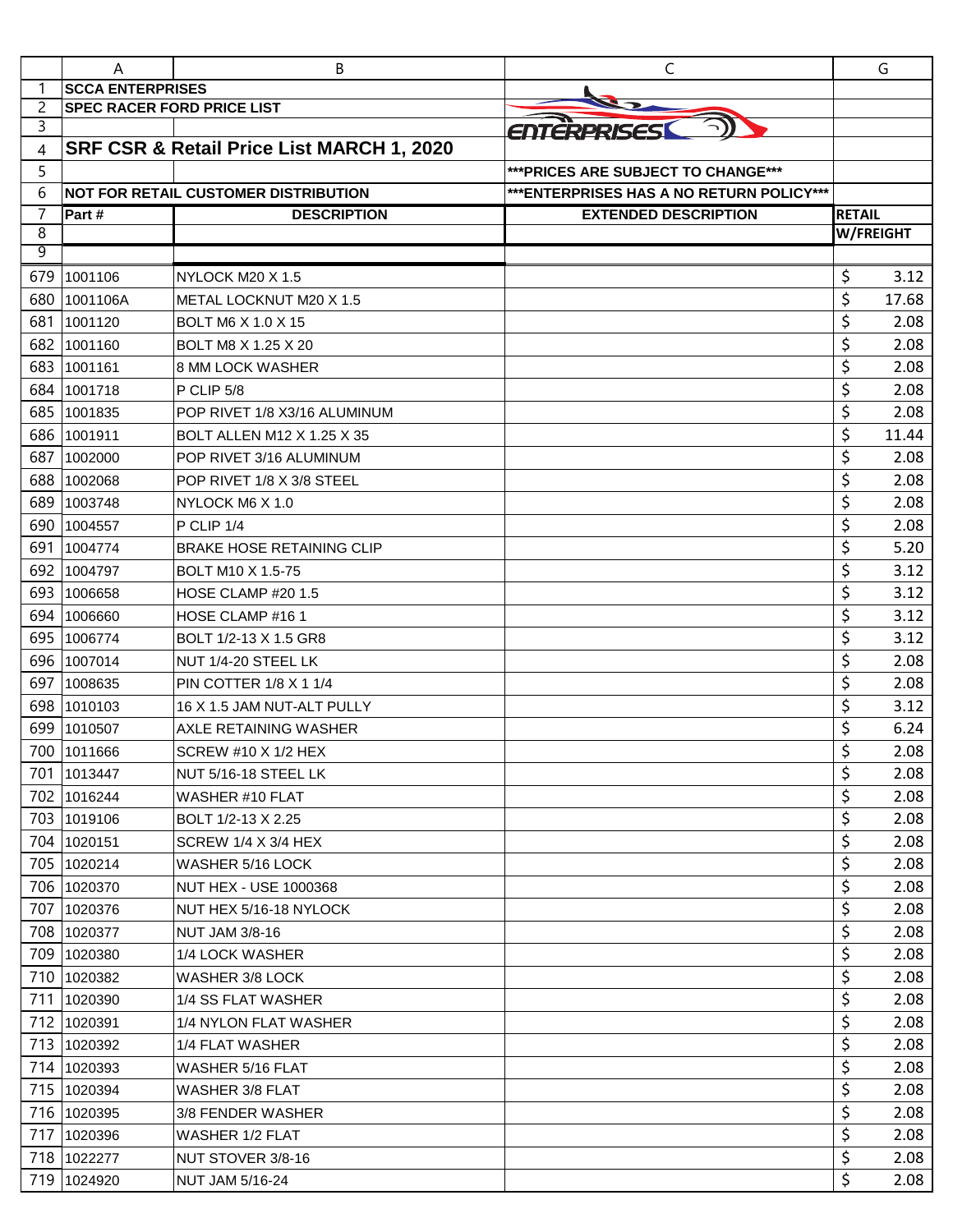|        | A                                 | В                                           | $\mathsf{C}$                             |               | G         |
|--------|-----------------------------------|---------------------------------------------|------------------------------------------|---------------|-----------|
| 1      | <b>SCCA ENTERPRISES</b>           |                                             |                                          |               |           |
| 2      | <b>SPEC RACER FORD PRICE LIST</b> |                                             |                                          |               |           |
| 3      |                                   |                                             | ENTERPRISESI                             |               |           |
| 4      |                                   | SRF CSR & Retail Price List MARCH 1, 2020   |                                          |               |           |
| 5      |                                   |                                             | *** PRICES ARE SUBJECT TO CHANGE***      |               |           |
| 6      |                                   | <b>NOT FOR RETAIL CUSTOMER DISTRIBUTION</b> | ***ENTERPRISES HAS A NO RETURN POLICY*** |               |           |
| 7      | Part #                            | <b>DESCRIPTION</b>                          | <b>EXTENDED DESCRIPTION</b>              | <b>RETAIL</b> |           |
| 8<br>9 |                                   |                                             |                                          |               | W/FREIGHT |
|        |                                   |                                             |                                          |               |           |
| 720    | 1027161                           | BOLT M10 X 1.5 X 130                        |                                          | \$            | 3.12      |
| 721    | 1030000                           | 3/16 SILICONE CAP                           |                                          | \$            | 2.08      |
| 722    | 1030001                           | 1/4 SILICONE CAP                            |                                          | \$            | 2.08      |
| 723    | 1030002                           | 5/16 SILICONE CAP                           |                                          | \$            | 3.12      |
| 724    | 1030003                           | 3/8 SILICONE CAP                            |                                          | \$            | 5.20      |
| 725    | 1032074                           | <b>NUT JAM M14 X 1.5</b>                    |                                          | \$            | 3.12      |
| 726    | 1034039                           | NUT NYLOCK M10 X 1.5                        |                                          | \$            | 2.08      |
| 727    | 1053068                           | <b>WASHER LOCK M6</b>                       |                                          | \$            | 2.08      |
| 728    | 1053409                           | <b>WASHER FLAT M10</b>                      |                                          | \$            | 2.08      |
| 729    | 1053495                           | <b>WASHER FLAT M6</b>                       |                                          | \$            | 2.08      |
| 730    | 1060541                           | BOLT BUTTON HEAD1/4-20 X 1                  |                                          | \$            | 2.08      |
| 731    | 1062003                           | <b>WASHER M16 COPPER</b>                    |                                          | \$            | 5.20      |
| 732    | 1062004                           | <b>WASHER 12MM COPPER</b>                   |                                          | \$            | 3.12      |
| 733    | 1063540                           | BOLT M12 X 1.75-55                          |                                          | \$            | 3.12      |
| 734    | 1063541                           | BOLT M12-1.75x50                            |                                          | \$            | 5.20      |
| 735    | 1075127                           | 18MM COPPER SEALING RING                    |                                          | \$            | 3.12      |
| 736    | 1075128                           | 02 SENSOR BLANKING PLUG                     |                                          | \$            | 8.32      |
| 737    | 1075129                           | PLUG RADIATOR M16                           |                                          | \$            | 13.52     |
| 738    | 1075130                           | <b>RADIATOR PLUG 12MM</b>                   |                                          | \$            | 6.24      |
| 739    | 1078677                           | BOLT M10 X 1.5-30 10.9                      |                                          | \$            | 2.08      |
| 740    | 1078678                           | BOLT M10 X 1.5-50                           |                                          | \$            | 3.12      |
|        | 741 1079799                       | BOLT 1/4-20 X 1.25                          |                                          | Ś             | 2.08      |
|        | 742 1080009                       | TERRY SPRING W HOOK                         |                                          | \$            | 22.88     |
|        | 743 1080010                       | NUT PLATE 1/4-28                            |                                          | \$            | 3.12      |
|        | 744 1080020                       | BOLT 1/4-20 X .75                           |                                          | \$            | 2.08      |
|        | 745 1080079                       | BOLT 5/16-18 X 1                            |                                          | \$            | 2.08      |
|        | 746 1080128                       | BOLT-3/8-16 X 1.75                          |                                          | \$            | 2.08      |
| 747    | 1080129                           | BOLT SHOULDER M10 X 35                      |                                          | \$            | 13.52     |
|        | 748 1080130                       | M <sub>10</sub> PINCH BOLT                  |                                          | \$            | 3.12      |
| 749    | 1080570                           | BOLT-5/8-18 X 3.75 GRD 8                    | <b>DRILLED</b>                           | \$            | 16.64     |
| 750    | 1080571                           | NUT SLOTTED 5/8-18                          |                                          | \$            | 5.20      |
| 751    | 1080572                           | NUT JAM 5/16-24 LH                          |                                          | \$            | 2.08      |
| 752    | 1080577                           | NUT NYLOCK 1/4-28                           | USE 1000392                              | \$            | 2.08      |
| 753    | 1080578                           | NUT NYLOCK 5/16-24                          | USE 1000396                              | \$            | 2.08      |
| 754    | 1080581                           | SCREW M5 X .8-16 FHSOC                      |                                          | \$            | 2.08      |
|        | 755 1080599                       | <b>BOLT SHOULDER 5/16-18 X 1.25</b>         |                                          | \$            | 6.24      |
|        | 756 1080601                       | <b>NUT JAM 5/8-18</b>                       |                                          | \$            | 2.08      |
| 757    | 1080602                           | NUT NYLOCK 1/2-13                           |                                          | \$            | 2.08      |
| 758    | 1080603                           | BOLT 5/16-18 X 2.25                         |                                          | \$            | 2.08      |
| 759    | 1080604                           | ROLL PIN 3/16 X 1                           |                                          | \$            | 2.08      |
|        | 760 1080606                       | 10/32 NYLOCK NUT                            |                                          | \$            | 2.08      |
| 761    | 1080608                           | BOLT SHOULDER 3/8 X 1.5                     |                                          | \$            | 5.20      |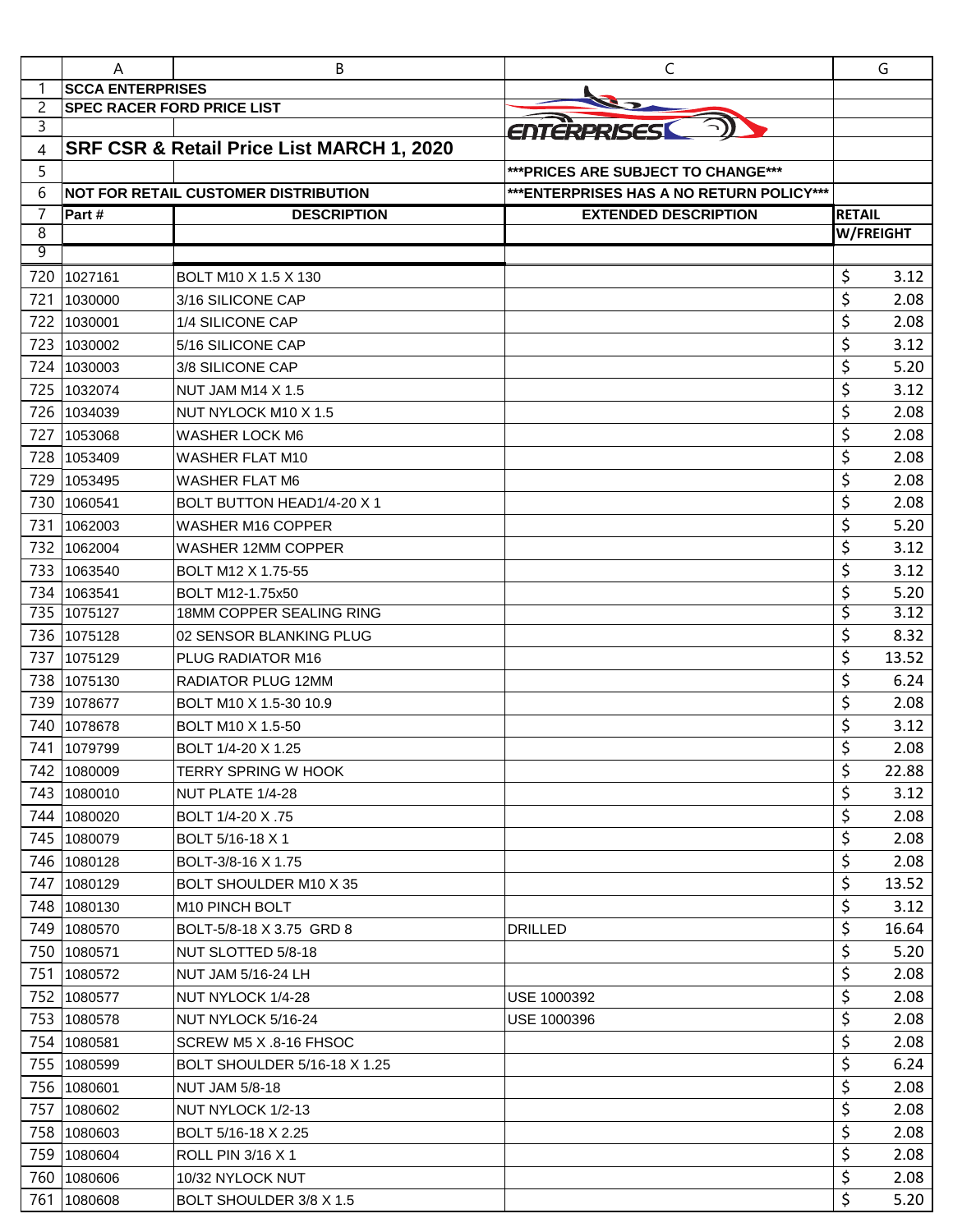|        | A                                 | B                                         | C                                        |               | G                |
|--------|-----------------------------------|-------------------------------------------|------------------------------------------|---------------|------------------|
| 1      | <b>SCCA ENTERPRISES</b>           |                                           |                                          |               |                  |
| 2      | <b>SPEC RACER FORD PRICE LIST</b> |                                           |                                          |               |                  |
| 3      |                                   |                                           | ENTERPRISES                              |               |                  |
| 4      |                                   | SRF CSR & Retail Price List MARCH 1, 2020 |                                          |               |                  |
| 5      |                                   |                                           | *** PRICES ARE SUBJECT TO CHANGE***      |               |                  |
| 6      |                                   | INOT FOR RETAIL CUSTOMER DISTRIBUTION     | ***ENTERPRISES HAS A NO RETURN POLICY*** |               |                  |
| 7<br>8 | Part#                             | <b>DESCRIPTION</b>                        | <b>EXTENDED DESCRIPTION</b>              | <b>RETAIL</b> | <b>W/FREIGHT</b> |
| 9      |                                   |                                           |                                          |               |                  |
| 762    | 1080613                           | FIRE LINE UNION FOR HALON                 | -4X -4AN                                 | \$            | 31.20            |
| 763    | 1080614                           | FIRE LINE TEE FOR HALON                   |                                          | \$            | 36.40            |
| 764    | 1080624                           | <b>NUT HEX 3/8-16</b>                     |                                          | \$            | 2.08             |
| 765    | 1080656                           | <b>BODY LATCH HOOK</b>                    |                                          | \$            | 3.12             |
| 766    | 1080657                           | SCREW #6-5/8 PAN HEAD                     |                                          | \$            | 2.08             |
| 767    | 1080684                           | BOLT 1/2-13 X 9 GR8                       | <b>CUT TO LENGTH</b>                     | \$            | 8.32             |
| 768    | 1080685                           | <b>WASHER COPPER 3/8</b>                  |                                          | \$            | 3.12             |
| 769    | 1080686                           | <b>10MM ALUMINUM CRUSH WASHER</b>         |                                          | \$            | 2.08             |
| 770    | 1080688                           | <b>SCUFF PLATES</b>                       |                                          | \$            | 8.32             |
| 771    | 1080689                           | <b>BODY RETAINING CLIP</b>                |                                          | \$            | 5.20             |
| 772    | 1080698                           | <b>GROMMET POLYETHYLENE</b>               | <b>FLEXIBLE</b>                          | \$            | 3.12             |
| 773    | 1080699                           | GROMMET 3/8ID X 5/8OD                     |                                          | \$            | 2.08             |
| 774    | 1080700                           | NUT NYLOCK M5 X .8                        |                                          | \$            | 2.08             |
| 775    | 1080711                           | WELLNUT 5/16-18                           |                                          | \$            | 5.20             |
| 776    | 1080726                           | SCREW HEX #12-1                           |                                          | \$            | 2.08             |
| 777    | 1080734                           | <b>NUT HEX #10/32</b>                     |                                          | \$            | 2.08             |
| 778    | 1080735                           | <b>DZUS FASTENER</b>                      |                                          | \$            | 8.32             |
| 779    | 1080750                           | P-CLIP <sub>2"</sub>                      |                                          | \$            | 6.24             |
| 780    | 1080752                           | P CLIP 1 1/2 #24                          |                                          | \$            | 3.12             |
| 781    | 1080753                           | P CLIP 3/4                                |                                          | \$            | 2.08             |
| 782    | 1080754                           | HOSE CLAMP 6 1/2"                         |                                          | \$            | 9.36             |
|        | 783 1080756                       | GROMMET .31 X .18                         |                                          | \$            | 2.08             |
|        | 784 1080757                       | <b>DZUS FASTENERS-SPRING</b>              |                                          | \$            | 3.12             |
| 785    | 1080758                           | WASHER FLAT 7/16                          |                                          | \$            | 5.20             |
| 786    | 1080798                           | SCREW HEX 5/16-18 X 3/4                   |                                          | \$            | 6.24             |
| 787    | 1080800                           | <b>MINI HOSE CLAMP</b>                    |                                          | \$            | 3.12             |
| 788    | 1080801                           | <b>CLAMP FOR CORRUGATED LINE</b>          |                                          | \$            | 3.12             |
| 789    | 1080887                           | BODY LOCKING LATCH W CATCH                |                                          | \$            | 26.00            |
| 790    | 1080936                           | POP RIVET 3/16-5/8 LG/HD                  |                                          | \$            | 2.08             |
| 791    | 1080937                           | WASHER ALUMINUM3/16                       |                                          | \$            | 2.08             |
| 792    | 1080938                           | <b>ZIP TIE 8" LIGHT</b>                   |                                          | \$            | 2.08             |
| 793    | 1080939                           | ZIP TIE 32"                               |                                          | \$            | 3.12             |
| 794    | 1090007                           | SET SCREW 1/4-28 X .250                   |                                          | \$            | 2.08             |
| 795    | 1090008                           | SET SCREW 5/16-18 X .5                    |                                          | \$            | 2.08             |
|        | 796 1090010                       | BOLT M6 X 1.0 X 40                        |                                          | \$            | 2.08             |
| 797    | 1090011                           | BOLT M6 X 1.0 X 20                        |                                          | \$            | 2.08             |
| 798    | 1090012                           | <b>BOLT M6 X 1.0 X 30</b>                 |                                          | \$            | 2.08             |
| 799    | 1090013                           | BOLT M6 X 1.0 X 60                        |                                          | \$            | 2.08             |
| 800    | 1090019                           | BOLT M8 X 1.25 X 120 10.9                 |                                          | \$            | 5.20             |
| 801    | 1090020                           | BOLT M8 X 1.25 X 25                       |                                          | \$            | 2.08             |
| 802    | 1090021                           | ZIP TIE 14"                               |                                          | \$            | 2.08             |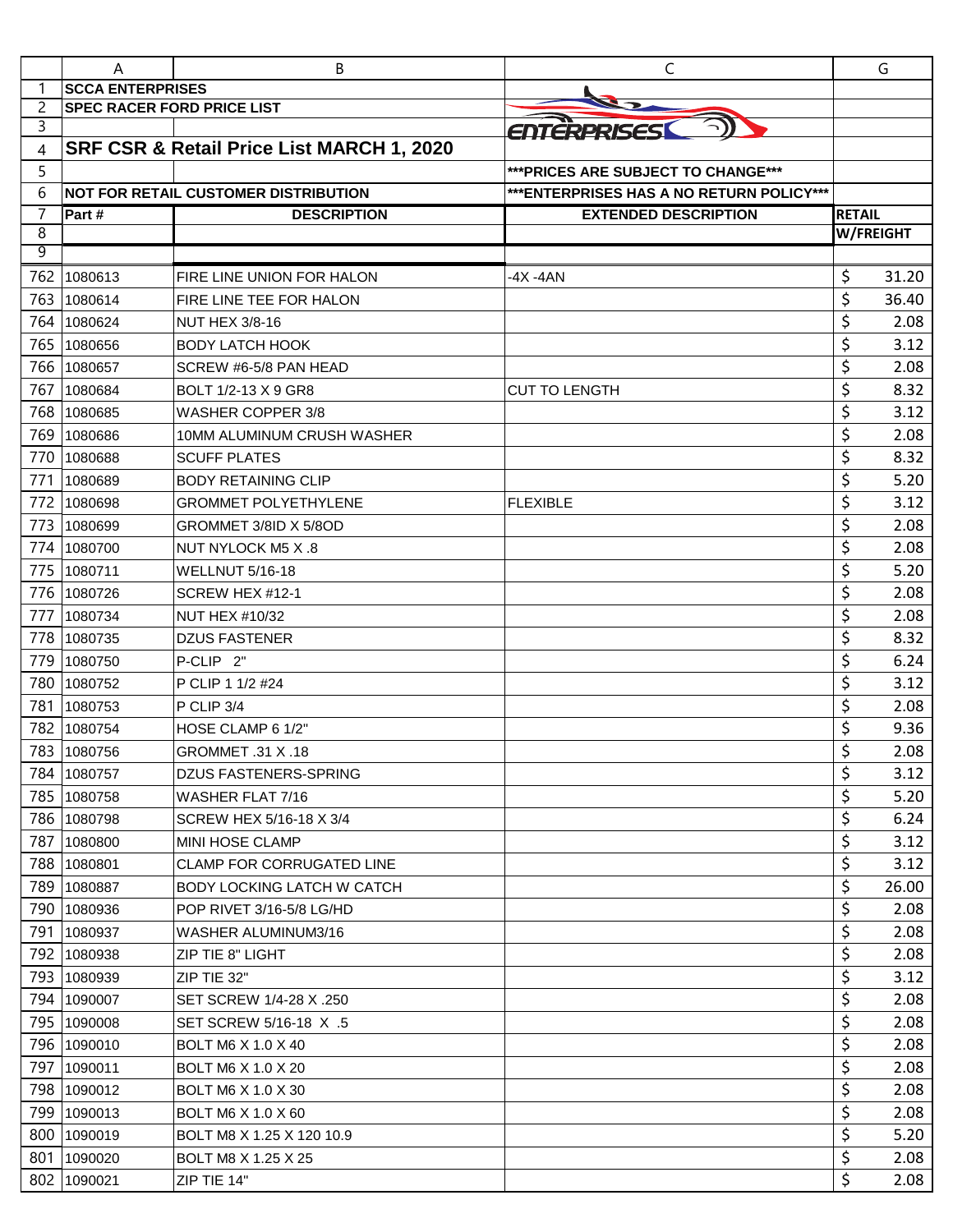|                | A                                 | В                                            | C                                         |               | G                |
|----------------|-----------------------------------|----------------------------------------------|-------------------------------------------|---------------|------------------|
| 1              | <b>SCCA ENTERPRISES</b>           |                                              |                                           |               |                  |
| $\overline{2}$ | <b>SPEC RACER FORD PRICE LIST</b> |                                              |                                           |               |                  |
| 3              |                                   |                                              | ENTERPRISES                               |               |                  |
| 4              |                                   | SRF CSR & Retail Price List MARCH 1, 2020    |                                           |               |                  |
| 5              |                                   |                                              | *** PRICES ARE SUBJECT TO CHANGE***       |               |                  |
| 6              |                                   | INOT FOR RETAIL CUSTOMER DISTRIBUTION        | *** ENTERPRISES HAS A NO RETURN POLICY*** |               |                  |
| 7              | Part #                            | <b>DESCRIPTION</b>                           | <b>EXTENDED DESCRIPTION</b>               | <b>RETAIL</b> |                  |
| 8<br>9         |                                   |                                              |                                           |               | <b>W/FREIGHT</b> |
| 803            |                                   |                                              |                                           |               |                  |
|                | 1090022                           | BOLT M8 X 1.25 X 40                          |                                           | \$<br>\$      | 2.08             |
| 804<br>805     | 1090023                           | BOLT M10 X 1.5 X 25<br>10.9                  |                                           | \$            | 2.08             |
| 806            | 1090024                           | <b>BOLT M10 X 1.5 X 16</b>                   |                                           |               | 3.12             |
|                | 1090025                           | BOLT M10 X 1.5 X 20                          |                                           | \$            | 2.08             |
| 807            | 1090026                           | <b>BOLT M10 X 1.5 X 30</b>                   |                                           | \$<br>\$      | 2.08             |
| 808            | 1090029                           | BOLT M10 X 1.5 X 50 10.9                     |                                           |               | 3.12             |
| 809            | 1090030                           | BOLT M12 X 1.25 X 20                         |                                           | \$            | 3.12             |
| 810<br>811     | 1090031<br>1090032                | BOLT M12 X 1.75 X 90<br>BOLT M12 X 1.75 X 30 |                                           | \$<br>\$      | 5.20<br>2.08     |
| 812            | 1090033                           | ZIP TIE 8" MEDIUM                            |                                           | \$            | 2.08             |
| 813            | 1090050                           | NUT STOVER M6 X 1.0                          |                                           | \$            | 2.08             |
| 814            | 1090051                           | NUT NYLOCK M8 X 1.25                         |                                           | \$            | 2.08             |
| 815            | 1090051A                          | M8 X 1.25 LOCK NUT                           |                                           | \$            | 2.08             |
| 816            | 1090056                           | BOLT M12 X 1.25 X 30                         |                                           | \$            | 3.12             |
| 817            | 1090057                           | O-RING SMALL FUEL FITTING                    |                                           | \$            | 3.12             |
| 818            | 1090058                           | <b>SPRING - SMALL FUEL FITTING</b>           |                                           | \$            | 5.20             |
| 819            | 1090059                           | SPRING - LARGE FUEL FITTING                  |                                           | \$            | 3.12             |
| 820            | 1090060                           | O-RING LARGE FUEL FITTING                    |                                           | \$            | 3.12             |
| 821            | 1090090                           | HOSE CLAMP #10 3/4                           |                                           | \$            | 3.12             |
| 822            | 1090094                           | HOSE CLAMP #28 2                             |                                           | \$            | 3.12             |
| 823            | 1090095                           | HOSE CLAMP #40 2.5                           |                                           | \$            | 5.20             |
| 824            | 1090096                           | <b>HOSE CLAMP 3"</b>                         |                                           | \$            | 6.24             |
| 825            | 1090098                           | P CLIP 1                                     |                                           | \$            | 3.12             |
|                | 826 1090099                       | POP RIVET 3/16 X 3/8 STEEL                   |                                           | \$            | 2.08             |
| 827            | 1090186                           | <b>LOCKING PIN</b>                           |                                           | \$            | 3.12             |
| 828            | 1090187                           | <b>NUT 3/8 CASTELATED</b>                    |                                           | \$            | 3.12             |
| 829            | 1090188                           | NUT CASTLE 1/2-20                            |                                           | \$            | 3.12             |
| 830            | 1090529                           | LUG NUT - OPEN ENDED                         |                                           | \$            | 5.20             |
|                | 831 1090530                       | LUG NUT FOR ALUMINUM                         | SMOOTH 13/16 SOCKET                       | \$            | 5.20             |
| 832            | 1090531                           | <b>NEW LUG NUT CAST WHEEL</b>                | BULGE, 3/4 SOCKET                         | \$            | 3.12             |
|                | 833 1091021                       | BOLT M8 X 1.25 X 60                          |                                           | \$            | 2.08             |
| 834            | 1096660                           | <b>NUT JAM 1/2-20 LH</b>                     |                                           | \$            | 2.08             |
| 835            |                                   |                                              |                                           | \$            |                  |
| 836            |                                   | <b>GEN3 PRICE LIST</b>                       |                                           | \$            |                  |
| 837            |                                   | <b>ENGINE</b>                                |                                           | \$            |                  |
|                | 838 G1180003 KIT                  | <b>G3 CONVERSION KIT</b>                     |                                           |               | \$13,500.00      |
|                | 839 G1101001                      | <b>CLUTCH BOLT KIT</b>                       |                                           | \$            | 45.76            |
|                | 840 G1131025                      | <b>BREATHER PLATE ASSY</b>                   |                                           | \$            | 123.76           |
|                | 841 G1131035                      | <b>CAM PLUG ASSY</b>                         |                                           | \$            | 55.12            |
|                | 842 G1139301                      | <b>HEAD ENGINE MOUNT RH</b>                  |                                           | \$            | 183.04           |
|                | 843 G1180002                      | <b>GEN3 LONGBLOCK EXCHG</b>                  | (New Block Rebuild)                       | \$            | 5,800.00         |
|                | 844 G1180002A                     | <b>GEN3 SPARE ENGINE</b>                     |                                           | \$            | 7,000.00         |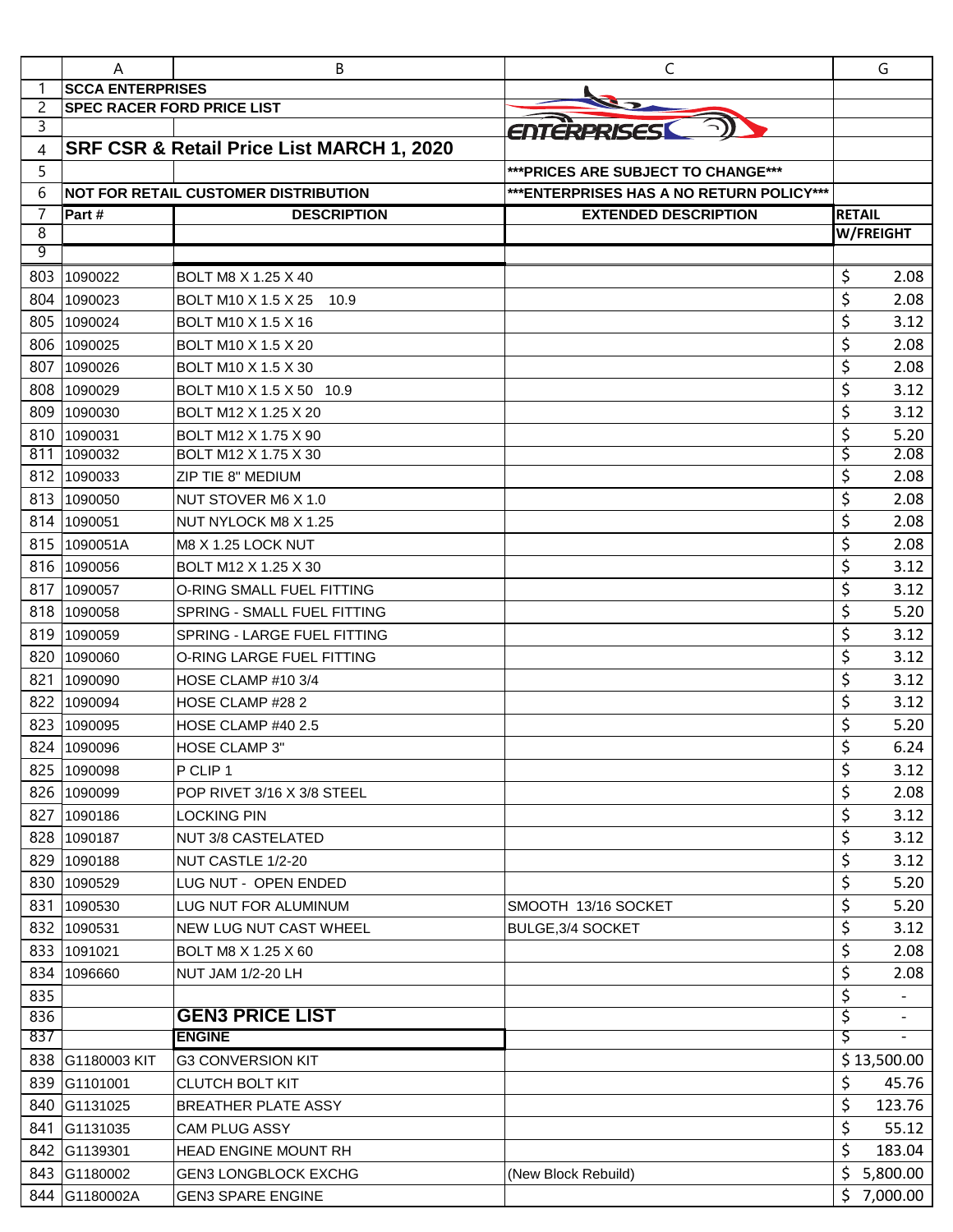|     | A                                 | В                                           | C                                         |               | G                |
|-----|-----------------------------------|---------------------------------------------|-------------------------------------------|---------------|------------------|
|     | <b>SCCA ENTERPRISES</b>           |                                             |                                           |               |                  |
| 2   | <b>SPEC RACER FORD PRICE LIST</b> |                                             |                                           |               |                  |
| 3   |                                   |                                             | ENTERPRISES                               |               |                  |
| 4   |                                   | SRF CSR & Retail Price List MARCH 1, 2020   |                                           |               |                  |
| 5   |                                   |                                             | *** PRICES ARE SUBJECT TO CHANGE***       |               |                  |
| 6   |                                   | <b>NOT FOR RETAIL CUSTOMER DISTRIBUTION</b> | *** ENTERPRISES HAS A NO RETURN POLICY*** |               |                  |
| 7   | Part#                             | <b>DESCRIPTION</b>                          | <b>EXTENDED DESCRIPTION</b>               | <b>RETAIL</b> |                  |
| 8   |                                   |                                             |                                           |               | <b>W/FREIGHT</b> |
| 9   |                                   |                                             |                                           |               |                  |
| 845 | G1180004                          | <b>GEN3 OVER REV</b>                        |                                           |               | 1,500.00         |
| 846 | G1180019                          | <b>GEN3 TOP END REBUILD</b>                 | <b>INCLUDES OVER REV</b>                  | \$            | 2,800.00         |
| 847 | G1190504                          | <b>GEN3 WIDE BAND CONTROLLER</b>            | CONTROLLER ONLY-NOT KIT                   | \$            | 418.08           |
| 848 | G1190523                          | <b>GEN3 STANDARD MUFFLER KIT</b>            |                                           | \$            | 276.64           |
| 849 | G1190524                          | <b>GEN3 LAGUNA QUIET MUFFLER KIT</b>        |                                           | \$            | 267.28           |
| 850 | G1191841                          | <b>DIP STICK &amp; TUBE</b>                 |                                           | \$            | 65.52            |
| 851 | G301000                           | <b>THERMOSTAT SEAL</b>                      |                                           | \$            | 5.20             |
| 852 | G301002                           | <b>WATER BYPASS GASKET/SEAL</b>             |                                           | \$            | 12.48            |
| 853 | G301022                           | <b>GEN3 OIL FILTER</b>                      |                                           | \$            | 22.88            |
| 854 | G301034                           | VALVE COVER PLUG                            |                                           | \$            | 30.16            |
| 855 | G301035                           | <b>CAM PLUG</b>                             |                                           | \$            | 55.12            |
| 856 | G301036C                          | <b>PRODUCTION INTAKE MANIFOLD</b>           |                                           | \$            | 1,328.00         |
| 857 | G301041                           | GEN3 SPARK PLUGS #6510                      |                                           | \$            | 12.48            |
| 858 | G301042                           | <b>EXHAUST GASKET</b>                       |                                           | \$            | 17.68            |
| 859 | G301043                           | <b>INTAKE GASKET SET OF 4</b>               |                                           | \$            | 9.36             |
| 860 | G301044                           | THROTTLE BODY PLATE                         |                                           | \$            | 8.32             |
| 861 | G301045                           | THROTTLE BODY O-RING                        |                                           | \$            | 46.80            |
| 862 | G301052                           | <b>G3 PLUG WIRES MOTORSCRAFT</b>            |                                           | \$            | 94.64            |
| 863 | G301057                           | <b>G3 REAR MAIN SEAL</b>                    |                                           | \$            | 30.16            |
| 864 | G390001                           | G3 FLYWHEEL                                 |                                           | \$            | 537.68           |
| 865 | G390520A                          | HEADER ADAPTER ONLY                         |                                           | \$            | 118.56           |
|     | 866 G390522A                      | <b>TAILPIPE / STINGER</b>                   | FOR STANDARD MUFFLER                      | \$            | 161.20           |
| 867 | G390523                           | GEN3 MUFFLER-CLOSED-NO PACK                 |                                           | \$            | 268.32           |
|     | 868 G391001                       | <b>ENGINE MOUNT PLATE LF</b>                |                                           | \$            | 56.16            |
|     | 869 G391002                       | <b>ENGINE MOUNT PLATE RF</b>                |                                           | \$            | 48.88            |
|     | 870 G391003                       | FRONT LOWER ENG MTG PLATE                   |                                           | \$            | 28.08            |
|     | 871 G391505                       | OIL BREATHER TANK W/FILTER                  |                                           | \$            | 174.72           |
|     | 872 G391506                       | <b>FILTER- OIL BREATHER BOTTLE</b>          |                                           | \$            | 39.52            |
|     | 873 G391600                       | <b>G3 HEADER ONLY</b>                       |                                           | \$            | 668.72           |
|     | 874 G391605                       | <b>G3 TAILPIPE</b>                          |                                           | \$            | 223.60           |
|     | 875 G391606                       | <b>G3 EXHAUST SPRING</b>                    |                                           | \$            | 20.80            |
|     | 876 G391839                       | <b>GEN 3 OIL CAP</b>                        |                                           | \$            | 33.28            |
|     | 877 G392403                       | FILTER SANDWICH ADAPTER                     |                                           | \$            | 72.80            |
|     | 878 G392699                       | <b>TAPPED DOWEL</b>                         |                                           | \$            | 14.56            |
|     | 879 G392700                       | <b>TEE DOWEL</b>                            |                                           | \$            | 38.48            |
|     | 880 G392705                       | <b>ENG TO G/BOX ADAPTER PLATE</b>           |                                           | \$            | 284.96           |
|     | 881 G392707                       | 1.6 BLOCK OFF PLATE SET                     |                                           | \$            | 13.52            |
|     | 882 G396022                       | <b>FORD TIMING COVER</b>                    |                                           | \$            | 314.08           |
|     | 883 G396023                       | TIMING COVER DEBRIS GUARD                   |                                           | \$            | 13.52            |
|     | 884 G396379                       | <b>FLYWHEEL BOLT</b>                        | CALL                                      | \$            |                  |
|     | 885 G800010                       |                                             |                                           | \$            |                  |
|     |                                   | 13MM FLEX SOCKET                            |                                           | \$            | 30.16            |
|     | 886 392498                        | THREDDED NIPPLE (NOT MACHINED)              |                                           |               | 3.12             |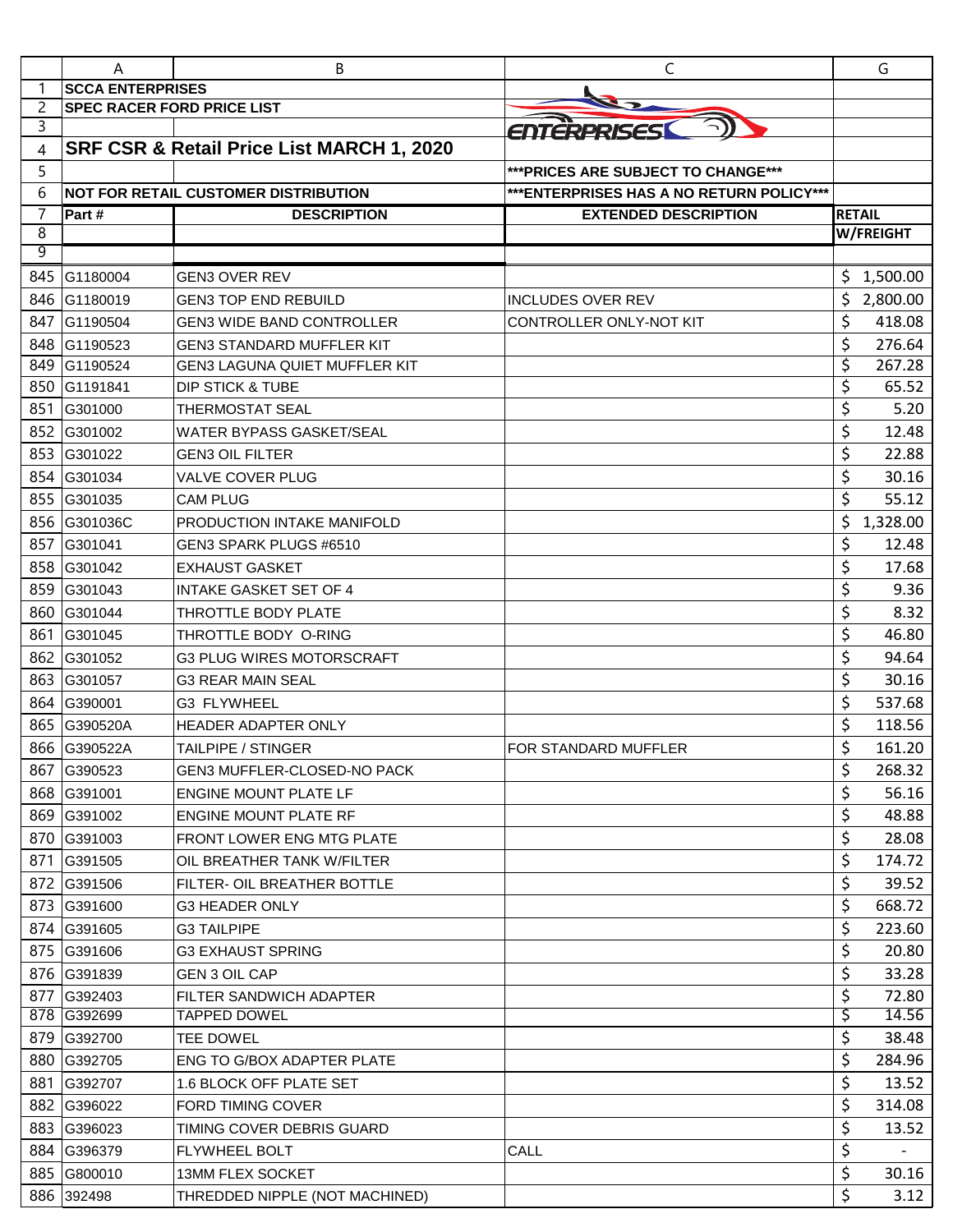|            | A                                 | В                                           | C                                         |        | G             |
|------------|-----------------------------------|---------------------------------------------|-------------------------------------------|--------|---------------|
|            | <b>SCCA ENTERPRISES</b>           |                                             |                                           |        |               |
| 2          | <b>SPEC RACER FORD PRICE LIST</b> |                                             |                                           |        |               |
| 3          |                                   |                                             | ENTERPRISES                               |        |               |
| 4          |                                   | SRF CSR & Retail Price List MARCH 1, 2020   |                                           |        |               |
| 5          |                                   |                                             | *** PRICES ARE SUBJECT TO CHANGE***       |        |               |
| 6          |                                   | <b>NOT FOR RETAIL CUSTOMER DISTRIBUTION</b> | *** ENTERPRISES HAS A NO RETURN POLICY*** |        |               |
| 7          | Part #                            | <b>DESCRIPTION</b>                          | <b>EXTENDED DESCRIPTION</b>               |        | <b>RETAIL</b> |
| 8<br>9     |                                   |                                             |                                           |        | W/FREIGHT     |
| 887        |                                   |                                             |                                           | Ş      |               |
| 888        |                                   | <b>CLUTCH &amp; TRANSMISSION</b>            |                                           | \$,    |               |
| 889        | G392547                           | <b>BENT SHIFT SHAFT</b>                     | G <sub>3</sub>                            | \$     | 106.08        |
| 890        | G393474A                          | FIGHMOUTH ADP FOR BENT SHAFT                | 1"                                        | \$     | 18.72         |
| 891        | IG1139261A                        | <b>HYDRAULIC T/O BEARING ASSY</b>           |                                           | \$     | 364.00        |
| 892        | G1170002                          | <b>G3 SLAVE CYL REPAIR KIT</b>              |                                           | \$     | 86.32         |
| 893        | G1172002A                         | <b>PRESSURE PLATE ASSY "WHITE"</b>          |                                           | \$     | 540.80        |
| 894        | G691805                           | <b>CLUTCH BLEEDER SCREW</b>                 |                                           | \$     | 3.12          |
| 895        | G701004                           | <b>G3 CLUTCH PISTON</b>                     |                                           | \$     | 161.20        |
| 896        | G720003B                          | CLUTCH DISC - ORGANIC W SOLID DISC          | <b>TILTON</b>                             | \$     | 291.20        |
| 897        | G720004                           | <b>G3 RELEASE BEARING</b>                   |                                           | \$     | 194.48        |
| 898        | G720005                           | G3 CLUTCH DISC - SPRUNG HUB                 | <b>KEVLAR DISC</b>                        | \$     | 382.72        |
| 899        |                                   |                                             |                                           |        | 196.56        |
|            | G720006                           | <b>TILTON FLOATER PLATE</b>                 | PRESSURE PLATE                            | \$     |               |
| 900        | G730001                           | <b>CLUTCH LINE MTG PLATE</b>                |                                           | \$     | 12.48         |
| 901        | 710100                            | <b>3RD GEAR SET - STRAIGHT CUT</b>          | <b>LIBERTY</b>                            | \$     | 464.88        |
| 902        | 710101                            | 4TH GEAR SET - STRAIGHT CUT                 | <b>LIBERTY</b>                            | \$     | 472.16        |
| 903        | 710102                            | 5TH GEAR SET - STRAIGHT CUT                 | <b>LIBERTY</b>                            | \$     | 539.76        |
| 904        | 710103                            | FULL GEAR SET - STRAIGHT CUT                | 3RD, 4TH, 5TH; LIBERTY                    | \$     | 1,420.00      |
| 905        | 710104                            | SHIFT HUB WIRE                              | <b>SCCA</b>                               | \$     | 5.20          |
| 906        | 710105                            | <b>STEEL SYNCHRO</b>                        | <b>SCCA</b>                               | \$     | 83.20         |
| 907<br>908 | 710010                            | 5TH GEAR HUB SET                            | <b>MAZDA</b>                              | \$     | 226.72        |
| 909        |                                   | <b>COOLING</b>                              |                                           | Ş<br>Ş |               |
|            | 910 G1141002                      | WATER INLET - BLOCK                         |                                           | \$     | 273.52        |
|            | 911 G1141012A                     | WATER OUTLET - 2 PORT- HEAD                 |                                           | \$     | 405.60        |
|            | 912 G300997A                      | <b>170 DEGREE THERMOSTAT</b>                | AFTERMARKET TYPE                          | \$     | 13.52         |
|            | 913 G301000                       | <b>THERMOSTAT SEAL</b>                      |                                           | \$     | 5.20          |
|            | 914 G301002                       | <b>WATER BYPASS GASKET/SEAL</b>             |                                           | Ş      | 12.48         |
|            | 915 G462800                       | <b>GEN3 HEADER TANK W/NECK</b>              | W/TUBE AND UPDATED FITTINGS               | \$     | 312.00        |
|            | 916 G462801                       | TUBE FOR G3 COOLANT TANK                    | WITH -8 FITTING                           | \$     | 44.72         |
|            | 917 G480503                       | <b>G3 OIL COOLER</b>                        |                                           | \$     | 160.16        |
|            | 918 G480504                       | OIL COOLER FAN                              |                                           | \$     | 268.32        |
|            | 919 G480505                       | OIL COOLER FAN MOUNT                        |                                           | \$     | 16.64         |
| 920        | G480506                           | OIL COOLER FAN SPACER                       |                                           | \$     | 8.32          |
| 921        | G480507                           | OIL COOLER BRKT                             |                                           | \$     | 12.48         |
| 922        |                                   |                                             |                                           | ड़     |               |
| 923        |                                   | <b>IELECTRICAL</b>                          |                                           | Ş      |               |
|            | 924 G1190501                      | <b>G3 CHASSIS HARNESS</b>                   |                                           | \$     | 601.12        |
|            | 925 G1190502                      | <b>G3 BATTERY CABLE HARNESS</b>             |                                           | \$     | 157.04        |
|            | 926 G1190503A                     | <b>WIDEBAND KIT W/CONNECTOR</b>             |                                           | \$     | 599.04        |
| 927        | G1192013                          | DATA SYSTEM CONNECTOR                       |                                           | \$     | 33.28         |
|            | 928 G1192127                      | <b>G3 ALTERNATOR KIT W PIGTAIL</b>          |                                           | \$     | 602.16        |
| 929        | G992701C                          | GEN3 HITACHI STARTER                        | "small starter"                           | \$     | 290.16        |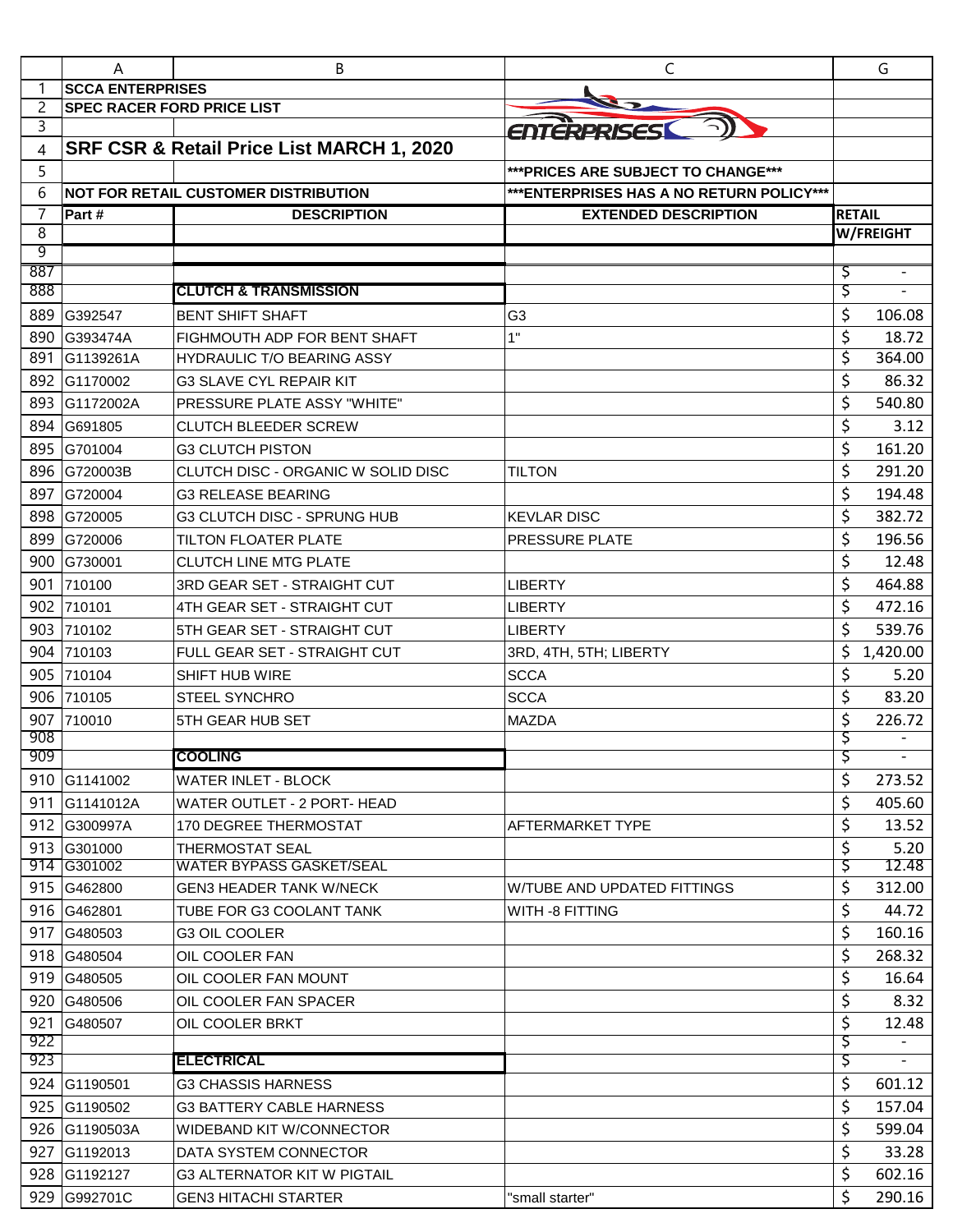|            | A                                 | В                                                               | C                                            |               | G               |
|------------|-----------------------------------|-----------------------------------------------------------------|----------------------------------------------|---------------|-----------------|
| 1          | <b>SCCA ENTERPRISES</b>           |                                                                 |                                              |               |                 |
| 2          | <b>SPEC RACER FORD PRICE LIST</b> |                                                                 |                                              |               |                 |
| 3          |                                   |                                                                 | ENTERPRISES                                  |               |                 |
| 4          |                                   | SRF CSR & Retail Price List MARCH 1, 2020                       |                                              |               |                 |
| 5          |                                   |                                                                 | *** PRICES ARE SUBJECT TO CHANGE***          |               |                 |
| 6          |                                   | <b>NOT FOR RETAIL CUSTOMER DISTRIBUTION</b>                     | *** ENTERPRISES HAS A NO RETURN POLICY***    |               |                 |
| 7          | Part #                            | <b>DESCRIPTION</b>                                              | <b>EXTENDED DESCRIPTION</b>                  | <b>RETAIL</b> |                 |
| 8<br>9     |                                   |                                                                 |                                              |               | W/FREIGHT       |
|            |                                   |                                                                 |                                              |               |                 |
| 930        | G992703                           | SOLENOID-GEN3 HITACHI                                           |                                              | \$            | 80.08           |
| 931        | G12029                            | COIL - GEN 3                                                    |                                              | \$            | 139.36          |
| 932<br>933 | G301023<br>G392002                | <b>T-MAP SENSOR</b><br><b>ECU MOUNTING PLATE</b>                |                                              | \$<br>Ş       | 215.28<br>14.56 |
| 934        | G392003                           | <b>ECU BRKT 5"</b>                                              |                                              | \$            | 12.48           |
| 935        | G392004                           | <b>ECU BRKT 2.5"</b>                                            |                                              | \$            | 12.48           |
| 936        | G901001                           | <b>MOMENTARY BUTTON FOR FUEL</b>                                |                                              | \$            | 8.32            |
| 937        | G902130                           | <b>G3 ALTERNATOR PULLEY</b>                                     |                                              | \$            | 187.20          |
| 938        | G90500A                           | <b>EFI HARNESS - PRS</b>                                        | <b>PRS</b>                                   | \$            | 2,426.32        |
| 939        | G90500B                           | CHASSIS HALF OF EFI HARNESS                                     | <b>PRS</b>                                   | \$            | 1,447.68        |
| 940        | G90500C                           | ENGINE HALF OF EFI HARNESS                                      | <b>PRS</b>                                   | \$            | 1,113.84        |
| 941        | G90501                            | <b>G3 DASH HARNESS</b>                                          |                                              | \$            | 81.12           |
| 942        | G90502                            | <b>G3 FAN HARNESS</b>                                           |                                              | \$            | 143.52          |
| 943        | G980476                           | <b>DASH SWITCH</b>                                              | RAIN MAP/PIT SPEED                           | \$            | 22.88           |
| 944        | G980480                           | <b>GREEN DASH LIGHT</b>                                         |                                              | \$            | 14.56           |
| 945        | <b>G980480B</b>                   | <b>BLUE DASH LIGHT</b>                                          |                                              | \$            | 17.68           |
| 946        | G980495                           | OEM GM PSI SENSOR FUEL/OIL                                      |                                              | \$            | 134.16          |
| 947        | G980901A                          | <b>CRANK SENSOR MOUNT</b>                                       |                                              | \$            | 61.36           |
| 948        | G990201                           | <b>COIL MOUNT</b>                                               |                                              | \$            | 79.04           |
| 949        | G990504                           | 02 SENSOR GEN3                                                  |                                              | \$            | 161.20          |
| 950        | G991400                           | <b>ALTERNATOR MOUNT</b>                                         |                                              | \$            | 136.24          |
| 951        | G991401                           | ALT ADJUSTER BRACKET                                            |                                              | \$            | 20.80           |
|            | 952 G991402                       | ALT BRACKET LIFT HOOK                                           |                                              | \$            | 68.64           |
|            | 953 G991412                       | ALT BELT FOR DRILLED PULLEY                                     |                                              | \$            | 44.72           |
|            | 954 G991601                       | FORD SPEED SENSOR CONNECTOR                                     |                                              | \$            | 20.80           |
|            | 955 G991602                       | T-MAP SENSOR CONNECTOR                                          |                                              | \$            | 140.40          |
|            | 956 G991603                       | <b>G3 WATER TEMP CONNECTOR</b>                                  |                                              | \$            | 113.36          |
| 957        | G991815                           | G3 WATER TEMP SENSOR                                            |                                              | \$            | 140.40          |
|            | 958 G991816                       | OIL TEMP SENSOR FOR ECU                                         |                                              | \$            | 47.84           |
|            | 959 G991817                       | OIL TEMP CONNECTOR                                              |                                              | \$            | 105.04          |
|            | 960 G991818                       | GROUNDING LUG #6 X 5/16                                         |                                              | \$            | 2.08            |
| 961        | G991819                           | <b>CRANK SENSOR</b>                                             |                                              | \$            | 82.16           |
|            | 962 G991910                       | <b>RELAY BLOCK</b>                                              | <b>USE WM991910</b>                          | \$            |                 |
|            | 963 G991917                       |                                                                 |                                              | \$            |                 |
| 964        | G991918                           | <b>BARO SENSOR CONNECTOR BODY</b><br><b>BARO CONNECTOR SEAL</b> |                                              | \$            | 3.12<br>2.08    |
|            | 965 G991919                       | <b>BARO CONNECTOR TERMINAL</b>                                  |                                              | \$            | 2.08            |
|            | 966 G992012                       | <b>PE3 SERIES ECU</b>                                           |                                              | \$            | 1,506.96        |
|            | 967 G992013                       | SERIAL CONVERTER                                                |                                              | \$            | 296.40          |
|            | 968 G992014                       | DOWNLOAD CABLE 7'                                               |                                              | \$            | 36.40           |
|            | 969 G992015                       | SERIAL DATA CONVERTER                                           | CONNECTOR BODY                               | \$            | 26.00           |
|            | 970 G992016                       | SERIAL DATA CONVERTER                                           | <b>CONNECTOR PIN</b>                         | \$            | 2.08            |
| 971        | 902127                            | <b>ALTERNATOR</b>                                               | REQUIRED FOR 1.6 IF NOT PREVIOUSLY INSTAL \$ |               | 369.20          |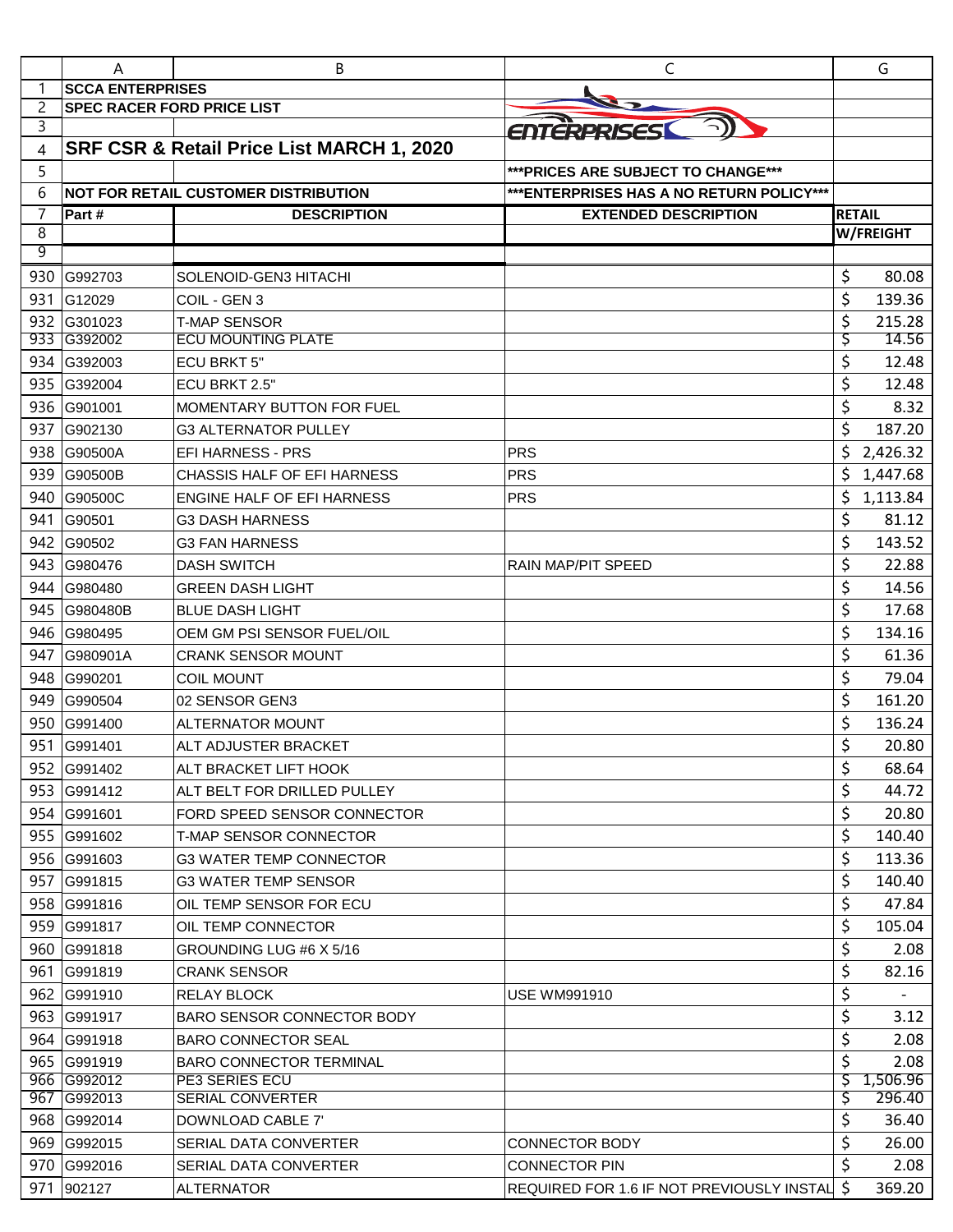| <b>SCCA ENTERPRISES</b><br>2<br><b>SPEC RACER FORD PRICE LIST</b><br>3<br>ENTERPRISES<br>SRF CSR & Retail Price List MARCH 1, 2020<br>4<br>5<br>*** PRICES ARE SUBJECT TO CHANGE***<br>6<br><b>NOT FOR RETAIL CUSTOMER DISTRIBUTION</b><br>*** ENTERPRISES HAS A NO RETURN POLICY***<br>7<br>Part#<br><b>EXTENDED DESCRIPTION</b><br><b>DESCRIPTION</b><br><b>RETAIL</b><br>8<br><b>W/FREIGHT</b><br>9<br>\$<br>972<br>902127A<br><b>ALTERNATOR PIGTAIL</b><br>REQUIRED FOR 1.6 IF NOT PREVIOUSLY INSTAL<br>\$<br>973<br>902127B<br><b>ALTERNATOR POST CAP</b> | 14.56<br>3.12<br>14.56<br>$\overline{\phantom{a}}$<br>63.44<br>93.60<br>27.04 |
|----------------------------------------------------------------------------------------------------------------------------------------------------------------------------------------------------------------------------------------------------------------------------------------------------------------------------------------------------------------------------------------------------------------------------------------------------------------------------------------------------------------------------------------------------------------|-------------------------------------------------------------------------------|
|                                                                                                                                                                                                                                                                                                                                                                                                                                                                                                                                                                |                                                                               |
|                                                                                                                                                                                                                                                                                                                                                                                                                                                                                                                                                                |                                                                               |
|                                                                                                                                                                                                                                                                                                                                                                                                                                                                                                                                                                |                                                                               |
|                                                                                                                                                                                                                                                                                                                                                                                                                                                                                                                                                                |                                                                               |
|                                                                                                                                                                                                                                                                                                                                                                                                                                                                                                                                                                |                                                                               |
|                                                                                                                                                                                                                                                                                                                                                                                                                                                                                                                                                                |                                                                               |
|                                                                                                                                                                                                                                                                                                                                                                                                                                                                                                                                                                |                                                                               |
|                                                                                                                                                                                                                                                                                                                                                                                                                                                                                                                                                                |                                                                               |
|                                                                                                                                                                                                                                                                                                                                                                                                                                                                                                                                                                |                                                                               |
|                                                                                                                                                                                                                                                                                                                                                                                                                                                                                                                                                                |                                                                               |
|                                                                                                                                                                                                                                                                                                                                                                                                                                                                                                                                                                |                                                                               |
| \$<br>974<br>WM901006<br><b>RELAY</b>                                                                                                                                                                                                                                                                                                                                                                                                                                                                                                                          |                                                                               |
| 975<br>Ş<br>976<br><b>CHASSIS</b>                                                                                                                                                                                                                                                                                                                                                                                                                                                                                                                              |                                                                               |
| Ş                                                                                                                                                                                                                                                                                                                                                                                                                                                                                                                                                              |                                                                               |
| \$<br>977<br>G180000<br><b>G3 CHASSIS PLATE</b><br>G180101<br><b>G3 DASH - NO GAUGE HOLES</b><br>978<br>Ş                                                                                                                                                                                                                                                                                                                                                                                                                                                      |                                                                               |
| 979 G180511<br><b>G3 FIRE BOTTLE BRACKET RH</b><br>Ş                                                                                                                                                                                                                                                                                                                                                                                                                                                                                                           |                                                                               |
| \$<br>980 G183001<br>WELD ON GROUND WIRE BUNG                                                                                                                                                                                                                                                                                                                                                                                                                                                                                                                  | 22.88                                                                         |
| \$<br>981<br>G183002A<br>CATCH BOTTLE BRACKET #2                                                                                                                                                                                                                                                                                                                                                                                                                                                                                                               | 14.56                                                                         |
| 982<br>Ş                                                                                                                                                                                                                                                                                                                                                                                                                                                                                                                                                       |                                                                               |
| 983<br><b>FUEL</b><br>Ş                                                                                                                                                                                                                                                                                                                                                                                                                                                                                                                                        |                                                                               |
| \$<br>984<br><b>G3 SINGLE INJECTOR</b><br>G591900                                                                                                                                                                                                                                                                                                                                                                                                                                                                                                              | 91.52                                                                         |
| \$<br>985<br><b>G591900SET</b><br><b>FUEL INJECTOR SET</b>                                                                                                                                                                                                                                                                                                                                                                                                                                                                                                     | 386.88                                                                        |
| \$<br>986 G591901<br><b>INJECTOR CLIP</b>                                                                                                                                                                                                                                                                                                                                                                                                                                                                                                                      | 5.20                                                                          |
| \$<br>987<br>G591903<br>O-RING, LOWER, G3 INJECTOR                                                                                                                                                                                                                                                                                                                                                                                                                                                                                                             | 2.08                                                                          |
| \$<br>988<br>G591904<br><b>FUEL REG ADAPTER</b>                                                                                                                                                                                                                                                                                                                                                                                                                                                                                                                | 199.68                                                                        |
| \$<br>989<br>G591905<br><b>FUEL REG ADAPTER MOUNT</b>                                                                                                                                                                                                                                                                                                                                                                                                                                                                                                          | 14.56                                                                         |
| \$<br>990<br>G591912<br>FUEL FILTER BRACKET                                                                                                                                                                                                                                                                                                                                                                                                                                                                                                                    | 45.76                                                                         |
| \$<br>991<br>G591916<br>FUEL FILLER TUBE 2.25 X 36                                                                                                                                                                                                                                                                                                                                                                                                                                                                                                             | 204.88                                                                        |
| \$<br>992<br>G592230<br>AIRADE AIRBOX & TUBE                                                                                                                                                                                                                                                                                                                                                                                                                                                                                                                   | 586.56                                                                        |
| \$<br>993<br>G592231<br><b>AIRADE AIRBOX COVER</b>                                                                                                                                                                                                                                                                                                                                                                                                                                                                                                             | 67.60                                                                         |
| \$<br>994<br>G592232<br><b>AIRAD AIRBOX TUBE</b>                                                                                                                                                                                                                                                                                                                                                                                                                                                                                                               | 52.00                                                                         |
| ड़<br>995 WM301020<br><b>CONE AIR FILTER</b>                                                                                                                                                                                                                                                                                                                                                                                                                                                                                                                   | 52.00                                                                         |
| \$<br>996 G592301<br><b>G3 THROTTLE CABLE</b>                                                                                                                                                                                                                                                                                                                                                                                                                                                                                                                  | 180.96                                                                        |
| \$<br>997 G1159230<br>THROTTLE CABLE BRKT                                                                                                                                                                                                                                                                                                                                                                                                                                                                                                                      | 72.80                                                                         |
| \$<br>998 G11591899<br><b>MODIFIED FUEL RAIL</b>                                                                                                                                                                                                                                                                                                                                                                                                                                                                                                               | 180.96                                                                        |
| \$<br>999 WM591932<br><b>FUEL TEST &amp; PRESS PORT</b><br>SHRADER VALVE                                                                                                                                                                                                                                                                                                                                                                                                                                                                                       | 20.80                                                                         |
| \$<br>1000 580627<br>FUEL CELL ROUND GASKET                                                                                                                                                                                                                                                                                                                                                                                                                                                                                                                    | 14.56                                                                         |
| \$<br>1001 992006<br><b>FOAM</b><br><b>FUEL FILTER BRKT</b>                                                                                                                                                                                                                                                                                                                                                                                                                                                                                                    | 2.08                                                                          |
| \$<br>1002 1150002<br>IN TANK FUEL PUMP KIT                                                                                                                                                                                                                                                                                                                                                                                                                                                                                                                    | 502.32                                                                        |
| 1003<br>Ş                                                                                                                                                                                                                                                                                                                                                                                                                                                                                                                                                      |                                                                               |
| \$<br>1004<br>LINES                                                                                                                                                                                                                                                                                                                                                                                                                                                                                                                                            |                                                                               |
| \$<br>1005 G602012<br><b>FORGED</b><br>-3 90DEG TO -3 SS HOSE                                                                                                                                                                                                                                                                                                                                                                                                                                                                                                  | 41.60                                                                         |
| \$<br>1006 G691801<br><b>OUTLET HOSE LEFT SIDE</b>                                                                                                                                                                                                                                                                                                                                                                                                                                                                                                             | 31.20                                                                         |
| \$<br>1007 G691802<br><b>INLET HOSE RIGHT SIDE</b>                                                                                                                                                                                                                                                                                                                                                                                                                                                                                                             | 16.64                                                                         |
| \$<br>1008 G691803<br><b>G3 SLAVE CYL INLET LINE</b>                                                                                                                                                                                                                                                                                                                                                                                                                                                                                                           | 11.44                                                                         |
| \$<br>1009 G691804<br><b>G3 SLAVE CYL BLEED LINE</b>                                                                                                                                                                                                                                                                                                                                                                                                                                                                                                           | 30.16                                                                         |
| \$<br>1010 G691925<br>-8 X 120 DEG PUSH ON                                                                                                                                                                                                                                                                                                                                                                                                                                                                                                                     | 41.60                                                                         |
| \$<br>1011 G691926<br>-4 HOSE PER INCH                                                                                                                                                                                                                                                                                                                                                                                                                                                                                                                         | 2.08                                                                          |
| \$<br>1012 G691927<br>-4 FEM TO 1/4 HOSE PUSH ON                                                                                                                                                                                                                                                                                                                                                                                                                                                                                                               | 9.36                                                                          |
| \$<br>1013 G691928<br>-4 MALE AN TO 1/8 PIPE ALUM                                                                                                                                                                                                                                                                                                                                                                                                                                                                                                              | 5.20                                                                          |
| \$<br>1014 G691929<br>-6 MALE AN PLUG                                                                                                                                                                                                                                                                                                                                                                                                                                                                                                                          |                                                                               |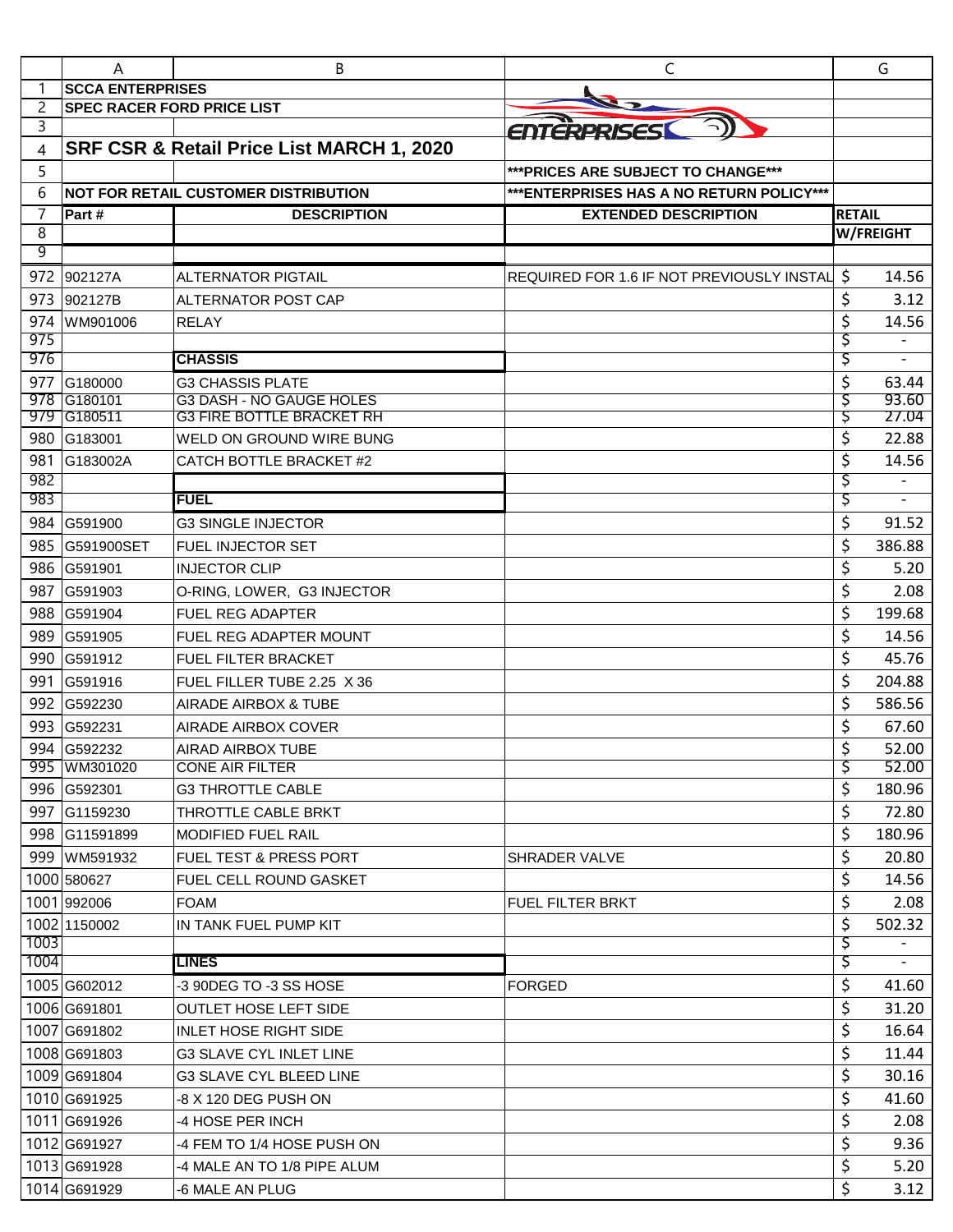|        | Α                                 | B                                           | C                                           |                  | G                        |
|--------|-----------------------------------|---------------------------------------------|---------------------------------------------|------------------|--------------------------|
|        | <b>SCCA ENTERPRISES</b>           |                                             |                                             |                  |                          |
| 2      | <b>SPEC RACER FORD PRICE LIST</b> |                                             |                                             |                  |                          |
| 3      |                                   |                                             | ENTERPRISES                                 |                  |                          |
| 4      |                                   | SRF CSR & Retail Price List MARCH 1, 2020   |                                             |                  |                          |
| 5      |                                   |                                             | *** PRICES ARE SUBJECT TO CHANGE***         |                  |                          |
| 6      |                                   | <b>NOT FOR RETAIL CUSTOMER DISTRIBUTION</b> | *** ENTERPRISES HAS A NO RETURN POLICY***   |                  |                          |
| 7      | Part#                             | <b>DESCRIPTION</b>                          | <b>EXTENDED DESCRIPTION</b>                 | <b>RETAIL</b>    |                          |
| 8<br>9 |                                   |                                             |                                             | <b>W/FREIGHT</b> |                          |
|        |                                   |                                             |                                             |                  |                          |
|        | 1015 G691930                      | -4 AN WELD ON ALUMINUM                      |                                             | \$               | 8.32                     |
|        | 1016 G691931                      | -6 AN MALE WELD ON ALUMINUM                 |                                             | \$               | 11.44                    |
|        | 1017 G691932                      | -8 AN MALE WELD ON ALUMINUM                 |                                             | \$               | 9.36                     |
|        | 1018 G691933                      | -12 AN CAP                                  |                                             | \$               | 12.48                    |
|        | 1019 G691934                      | -12 MALE ALUM WELD ON                       |                                             | \$               | 16.64                    |
|        | 1020 G691935                      | -6 MALE WELD ON STEEL                       |                                             | \$               | 11.44                    |
|        | 1021G691936                       | OIL PRESSURE ADAPTER                        |                                             | \$               | 90.48                    |
|        | 1022 G691937                      | -6 MALE TO 9/16-18 O-RING                   |                                             | \$               | 11.44                    |
|        | 1023 G691937A                     | O-RING                                      | <b>FITS G691967</b>                         | \$               | 3.12                     |
|        | 1024 G691938                      | -6 180 DEGREE PUSH ON                       |                                             | \$               | 38.48                    |
|        | 1025 G691939                      | -4 90 DEG STEEL PUSH ON                     |                                             | \$               | 23.92                    |
|        | 1026 G691940                      | -4-4-6 TEE                                  |                                             | \$               | 53.04                    |
|        | 1027 G691941                      | -6 120 DEGREE PUSH ON                       |                                             | \$               | 30.16                    |
|        | 1028 G691942                      | -4 CAP                                      |                                             | \$               | 5.20                     |
|        | 1029 G691943                      | -4-6-6 TEE                                  |                                             | \$               | 45.76                    |
|        | 1030 G691944                      | -6 X 1/4 MALE PIPE ALUMINUM                 |                                             | \$               | 6.24                     |
|        | 1031 G691945                      | -12 30 DEGREE PUSH ON                       |                                             | \$               | 34.32                    |
|        | 1032 G691946                      | -12 60 DEGREE PUSH ON                       |                                             | \$               | 49.92                    |
|        | 1033 G691947                      | -8 PLASTIC CAP                              |                                             | \$               | 2.08                     |
|        | 1034 G691947A                     | -8 ALUMINUM CAP                             |                                             | \$               | 8.32                     |
|        | 1035 G691948                      | -4 PLASTIC CAP                              |                                             | \$               | 2.08                     |
|        | 1036 G691949                      | -6 X 1/8 PIPE                               |                                             | Ś                | 6.24                     |
|        | 1037 680800                       | -8 STRAIGHT FITTING                         | BOTTOM LEFT COOLANT TANK                    | \$               | 12.48                    |
|        | 1038 691903                       | -6 90 DEG FITTING                           | <b>FUEL/WATER LINES</b>                     | \$               | 18.72                    |
|        | 1039 691921                       | -645 DEGREE FITTING                         | <b>FUEL/WATER LINES</b>                     | \$               | 18.72                    |
|        | 1040 691928                       | -6 STRAIGHT FEMALE P/O ALUM                 | <b>WATER LINES</b>                          | \$               | 11.44                    |
|        | 1041 692406                       | -8 PIPE REMOTE                              | SANDWICH PLATE FITTINGS                     | \$               | 5.20                     |
|        | 1042 692410                       | -8 90 DEGREE FITTING PUSH ON                | WATER RETURN HOSE (1) / OIL COOLER LINES    | \$               | 22.88                    |
|        | 1043 698001A                      | -6 FUEL HOSE PER INCH                       | <b>COOLANT LINES/ FUEL LINES</b>            | \$               | 2.08                     |
|        | 1044 698002A                      | -8 OIL HOSE PER INCH                        | OIL/COOLANT LINES                           | \$               | 2.08                     |
|        | 1045 WM1010376                    | -3 STRAIGHT BULKHEAD                        | CLUTCH LINE - CHASSIS CLUTCH LINE TO PLATES |                  | 8.32                     |
|        | 1046 WM602010                     | -3 STRAIGHT TO SS HOSE                      | CLUTCH LINE - IN T/O BEARING BODY           | \$               | 12.48                    |
|        | 1047 WM602013                     | -3 SS HOSE PER INCH                         | CLUTCH LINE - CUT TO LENGTH                 | \$               | 2.08                     |
|        | 1048 WM703002                     | BULKHEAD BLEADER W/ SCR                     | <b>CLUTCH LINE</b>                          | \$               | 61.36                    |
|        | 1049 WM802008                     | -3 TO -3 UNION                              | SLAVE SYL BODY                              | \$               | 8.32                     |
| 1050   |                                   |                                             |                                             | Ş                | $\overline{\phantom{a}}$ |
| 1051   |                                   | <b>FASTENERS</b>                            |                                             | \$               | $\overline{\phantom{0}}$ |
|        | 1052G1000256                      | 8M FLAT WASHER LARGE OD                     |                                             | \$               | 2.08                     |
|        | 1053 G1010001                     | STUDDED RUBBER MOUNT                        |                                             | \$               | 11.44                    |
|        | 1054 G1010002                     | 6 X 1.0 X 12 RED HD FLG BOLT                |                                             | \$               | 2.08                     |
|        | 1055 G1010003                     | 6 X 1.0 X 20 RED HD FLG BOLT                |                                             | \$               | 2.08                     |
|        | 1056 G1010004                     | 6 X 1.0 X 25 RED HD FLG BOLT                |                                             | \$               | 2.08                     |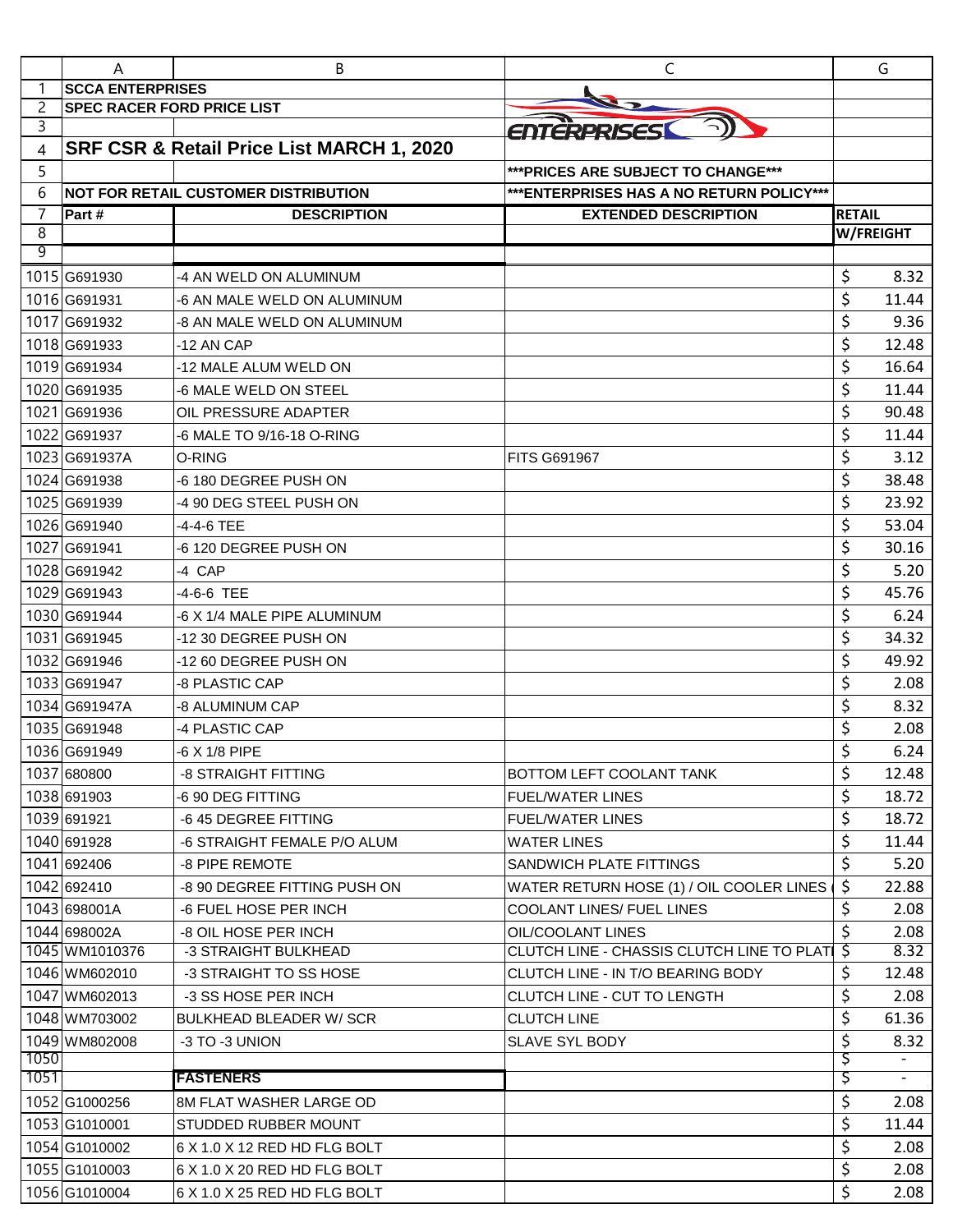|                | A                                 | B                                                          | C                                         | G                |              |
|----------------|-----------------------------------|------------------------------------------------------------|-------------------------------------------|------------------|--------------|
|                | <b>SCCA ENTERPRISES</b>           |                                                            |                                           |                  |              |
| $\overline{c}$ | <b>SPEC RACER FORD PRICE LIST</b> |                                                            |                                           |                  |              |
| 3              |                                   |                                                            | ENTERPRISES                               |                  |              |
| 4              |                                   | SRF CSR & Retail Price List MARCH 1, 2020                  |                                           |                  |              |
| 5              |                                   |                                                            | *** PRICES ARE SUBJECT TO CHANGE***       |                  |              |
| 6              |                                   | <b>NOT FOR RETAIL CUSTOMER DISTRIBUTION</b>                | *** ENTERPRISES HAS A NO RETURN POLICY*** |                  |              |
| $\overline{7}$ | Part#                             | <b>DESCRIPTION</b>                                         | <b>EXTENDED DESCRIPTION</b>               | <b>RETAIL</b>    |              |
| 8<br>9         |                                   |                                                            |                                           | <b>W/FREIGHT</b> |              |
|                |                                   |                                                            |                                           |                  |              |
|                | 1057 G1010005                     | 8 X1.25 X 16 RED HD FLG BOLT                               |                                           | \$               | 2.08         |
|                | 1058 G1010006                     | 8 X1.25 X 20 RED HD FLG BOLT                               |                                           | \$               | 2.08         |
|                | 1059G1010007                      | 8 X1.25 X 30 RED HD FLG BOLT                               |                                           | \$               | 2.08         |
|                | 1060G1010008                      | 10 X1.5 X25 RED HD FLG BOLT                                |                                           | \$               | 3.12         |
|                | 1061G1010009<br>1062 G1010010     | 10 X1.5 X40 RED HD FLG BOLT<br>10 X1.5 X45 RED HD FLG BOLT |                                           | \$               | 3.12<br>3.12 |
|                | 1063 G1010011                     |                                                            |                                           | Ş<br>\$          |              |
|                |                                   | 10 X1.5 X35 SCT FLAT HEAD                                  |                                           |                  | 3.12         |
|                | 1064 G1010012                     | 10 X1.5 X40 SCT FLAT HEAD                                  |                                           | \$               | 3.12         |
|                | 1065G1010013                      | 10 X1.5 X50 SCT FLAT HEAD                                  |                                           | \$               | 2.08         |
|                | 1066G1010014                      | 10 X1.5 X50 SCT HD CAP SCREW                               |                                           | \$               | 2.08         |
|                | 1067G1010015<br>1068 G1010016     | 10 X1.5 X20 BUTTON HD SCREW<br>10 X1.5 X55 FULL THD SCREW  |                                           | \$<br>Ş          | 2.08<br>2.08 |
|                | 1069G1010017                      | 10 X 1.5 RED HEAD NUT                                      |                                           | \$               | 2.08         |
|                | 1070G1010018                      | $ 8$ X 1.25 RED HEAD NUT                                   |                                           | \$               | 2.08         |
|                | 1071G1010019A                     | 8 X 1.25 X 50 STUD                                         |                                           | \$               | 13.52        |
|                | 1072G1010020                      | 5 X.8 X 40 SOCKET HEAD                                     |                                           | \$               | 2.08         |
|                | 1073 G1010021                     | <b>EXHAUSTSTUD</b>                                         |                                           | \$               | 5.20         |
|                |                                   |                                                            |                                           | \$               |              |
|                | 1074G1010022<br>1075 G1010023     | 8 X1.25 X 20 LRG WSH HD BOLT                               |                                           | \$               | 5.20<br>9.36 |
|                |                                   | 10 X 1.5 X 9.4 TIMESERT                                    |                                           | \$               |              |
|                | 1076G1010024                      | O RING BUNA 1/16 X5/8 X3/4                                 | FITS 2 PIECE CAM PLUG                     |                  | 2.08         |
|                | 1077 G1010024A                    | O RING BUNA 1/16X9/16X11/16                                | FITS 1 PIECE CAM PLUG                     | \$               | 2.08         |
|                | 1078 G1010025                     | 10/32 X 1 BUTTON HEAD                                      |                                           | \$               | 2.08         |
|                | 1079 G1010026                     | 10/24 X 1/4 BUTTON HEAD                                    |                                           | \$               | 2.08         |
|                | 1080G1010027                      | 8/32 X 3/8 BUTTON STAINLESS                                |                                           | \$               | 2.08         |
|                | 1081G1010028                      | 6M X 16 FLAT HEAD                                          |                                           | \$               | 2.08         |
|                | 1082G1010029                      | 10/24 x 1/2 SOCKET FLAT HEAD                               |                                           | \$               | 2.08         |
|                | 1083G1010030                      | VELCRO LOOP PER INCH                                       |                                           | \$               | 2.08         |
|                | 1084 G1010031                     | VELCRO HOOK PER INCH                                       |                                           | \$               | 2.08         |
|                | 1085G1010032                      | 10M X 1.5 X 40 SOCKET CAP                                  |                                           | \$               | 2.08         |
|                | 1086G1010038                      | TYWRAP BLOCK                                               |                                           | \$               | 2.08         |
|                | 1087 G1010040                     | 5/32 VACUUM HOSE PER INCH                                  |                                           | \$               | 2.08         |
|                | 1088 G1010041                     | 3/8 HEATSHRINK PER INCH                                    |                                           | \$               | 2.08         |
|                | 1089 G1010042                     | 10 X1.5 X25 SCT FLAT HEAD                                  |                                           | \$               | 2.08         |
|                | 1090 G1010043                     | 1/4 HEAT SHRINK PER FOOT                                   |                                           | \$               | 2.08         |
|                | 1091 G1010044                     | O-RING 3/32 X 1-5/16 x 1-1/2                               | <b>WATER OUTLET</b>                       | \$               | 2.08         |
|                | 1092G1010045                      | #10 RUBBER WASHER                                          |                                           | \$               | 2.08         |
|                | 1093 G1010046                     | 10/32 X 3/4 PAN HEAD                                       |                                           | \$               | 2.08         |
|                | 1094 G1010047                     | 1/4 X 20 NUTSERT                                           |                                           | \$               | 3.12         |
|                | 1095G1010048                      | 10/32 NUTSERT                                              |                                           | \$               | 2.08         |
|                | 1096 G1010049                     | 10/32 X .5 SS BUTTON HEAD                                  |                                           | \$               | 2.08         |
|                | 1097 G1010050                     | 1/4 x 20 x 1.5 GRADE 5 BOLT                                |                                           | \$               | 2.08         |
|                | 1098 G1010051                     | 10 X 1.5 X 40 SCS SEALING                                  |                                           | \$               | 5.20         |